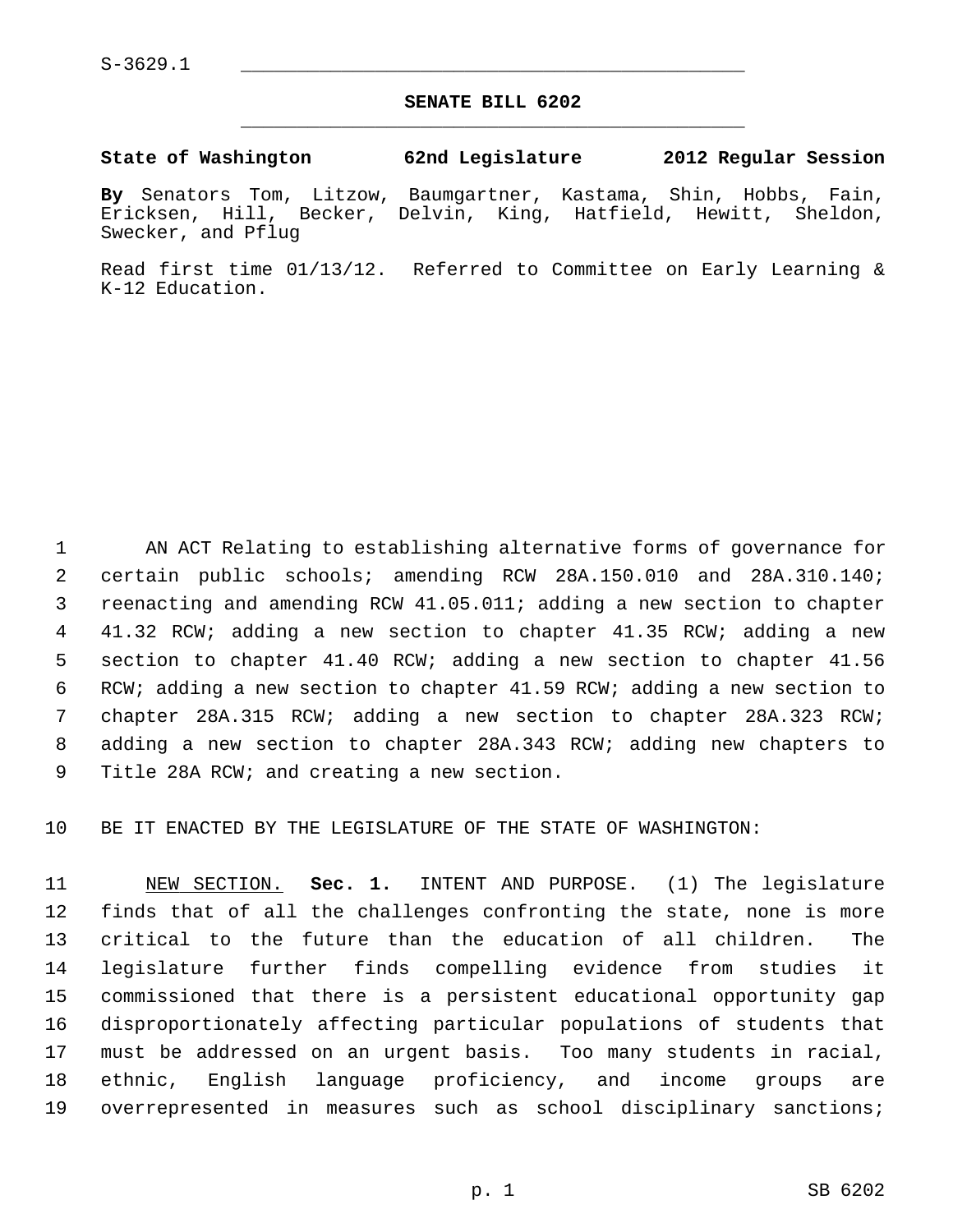1 failure to meet state academic standards; failure to graduate; and 2 enrollment in special education and underperforming schools and 3 underrepresented in enrollment in advanced placement courses, honors 4 programs, and college preparatory classes; and enrollment in and 5 completion of college. The data regarding inequities, 6 disproportionality, and gaps in achievement between groups is alarming 7 no matter which indicators are used. For example:

 8 (a) The gap in reading test scores between students of color and 9 white students on the seventh grade Washington measurement of student 10 progress averages twenty-five percentage points, with just over 11 one-third of African-American, Latino, Native American, and Pacific 12 Islander students able to meet grade-level standard in reading compared 13 to sixty-two percent of white students;

14 (b) The gap in reading test scores between low-income and 15 nonlow-income students on the seventh grade Washington measurement of 16 student progress is equally stark, with only forty-two percent of 17 low-income students able to meet grade-level standard in reading 18 compared to sixty-eight percent of nonlow-income students; and

19 (c) More than one-fifth of low-income students and students of 20 color who enter seventh grade will have dropped out of school by the 21 time their peers graduate in twelfth grade. For students with limited 22 English proficiency, nearly one-third will drop out before their peers 23 graduate in twelfth grade.

24 (2) The legislature further finds that although there are multiple 25 initiatives broadly intended to improve student achievement, including 26 a small number of initiatives to address the educational opportunity 27 gap for disadvantaged students generally, some schools continue to 28 struggle in the current system. They are often hindered by outdated 29 laws, rules, and practices and need much greater flexibility to 30 innovate and quickly improve results for low-income students, students 31 of color, English language learners, and others who are currently 32 educationally disadvantaged. Incremental change has not been a 33 successful strategy to turn around performance in every school, and a 34 more dramatic transformation of school governance, staffing, 35 leadership, and management is necessary.

36 (3) Therefore, the legislature intends to authorize new school 37 models with alternative forms of school governance that focus on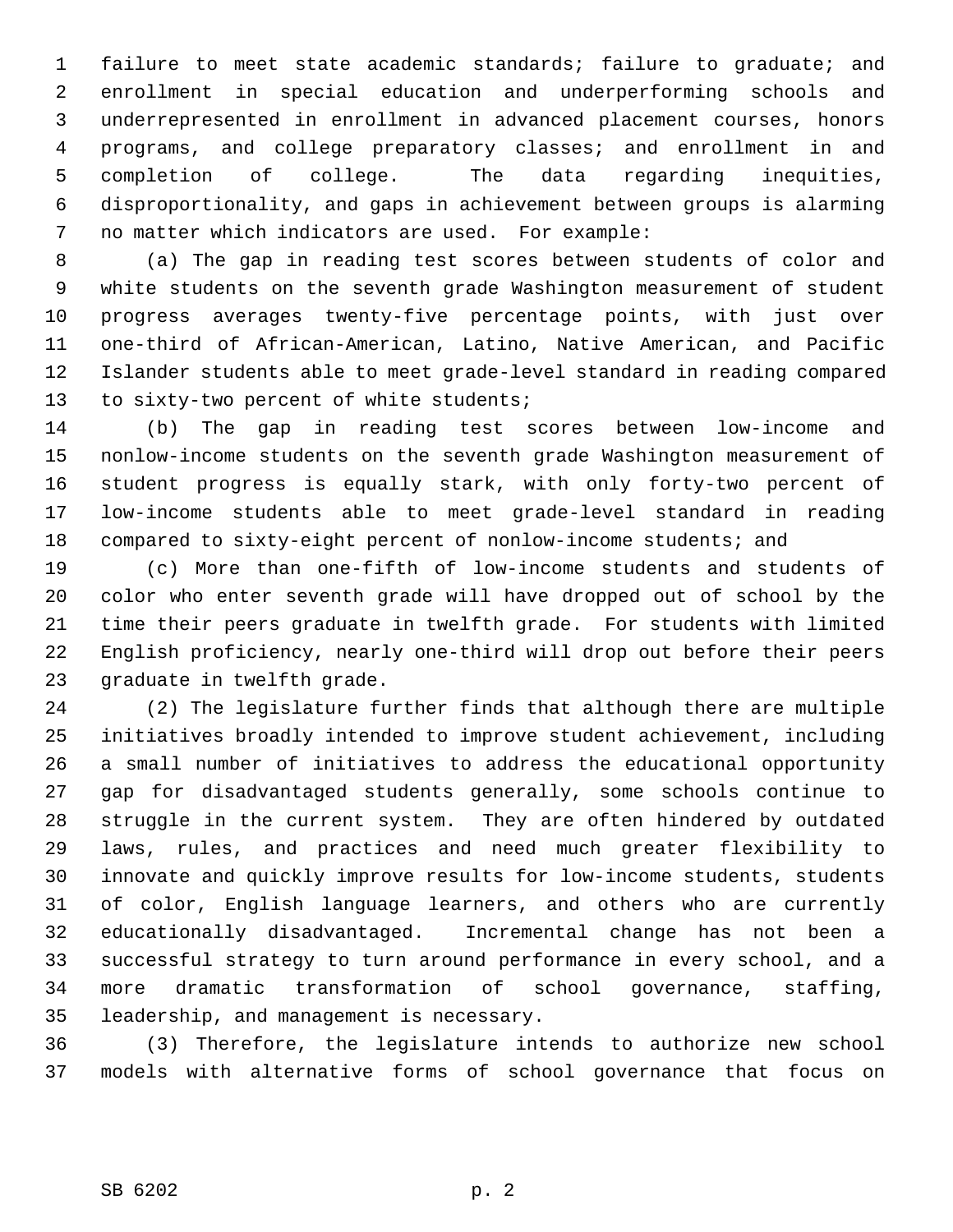1 improving academic achievement for educationally disadvantaged students 2 and have increased autonomy, flexibility, and oversight.

# 3 **PART I** 4 **AUTHORIZING CHARTER SCHOOLS**

 5 NEW SECTION. **Sec. 101.** DEFINITIONS--CHARTER SCHOOLS. The 6 definitions in this section apply throughout this chapter unless the 7 context clearly requires otherwise.

 8 (1) "Applicant" means a nonprofit corporation that has submitted an 9 application to a sponsor or has filed an appeal with the superintendent 10 of public instruction to obtain approval to operate a charter school. 11 The nonprofit corporation must be either a public benefit nonprofit 12 corporation as defined in RCW 24.03.490, or a nonprofit corporation as 13 defined in RCW 24.03.005 that has applied for tax exempt status under 14 section 501(c)(3) of the internal revenue code of 1986 (26 U.S.C. Sec.  $15$   $501(c)(3)$ . The nonprofit corporation may not be a sectarian or 16 religious organization and must meet all of the requirements for a 17 public benefit nonprofit corporation before receiving any funding under 18 section 122 of this act.

19 (2) "Authorizer" means an entity approved under section 109 of this 20 act to review, approve, or reject charter school applications; enter 21 into, renew, or revoke charter contracts with applicants; and oversee 22 the charter schools the entity has authorized.

23 (3) "Charter contract" means a fixed term, renewable contract 24 between a charter school and an authorizer that outlines the roles, 25 powers, responsibilities, and performance expectations for each party 26 to the contract.

27 (4) "Charter school" means a public school governed by a charter 28 school board and operated according to the terms of a charter contract 29 executed under this chapter and includes a new charter school and a 30 conversion charter school.

31 (5) "Charter school board" means the board of directors appointed 32 or selected under the terms of a charter application to manage and 33 operate the charter school.

34 (6) "Conversion charter school" means a charter school created by 35 converting an existing noncharter public school in its entirety to a 36 charter school under this chapter.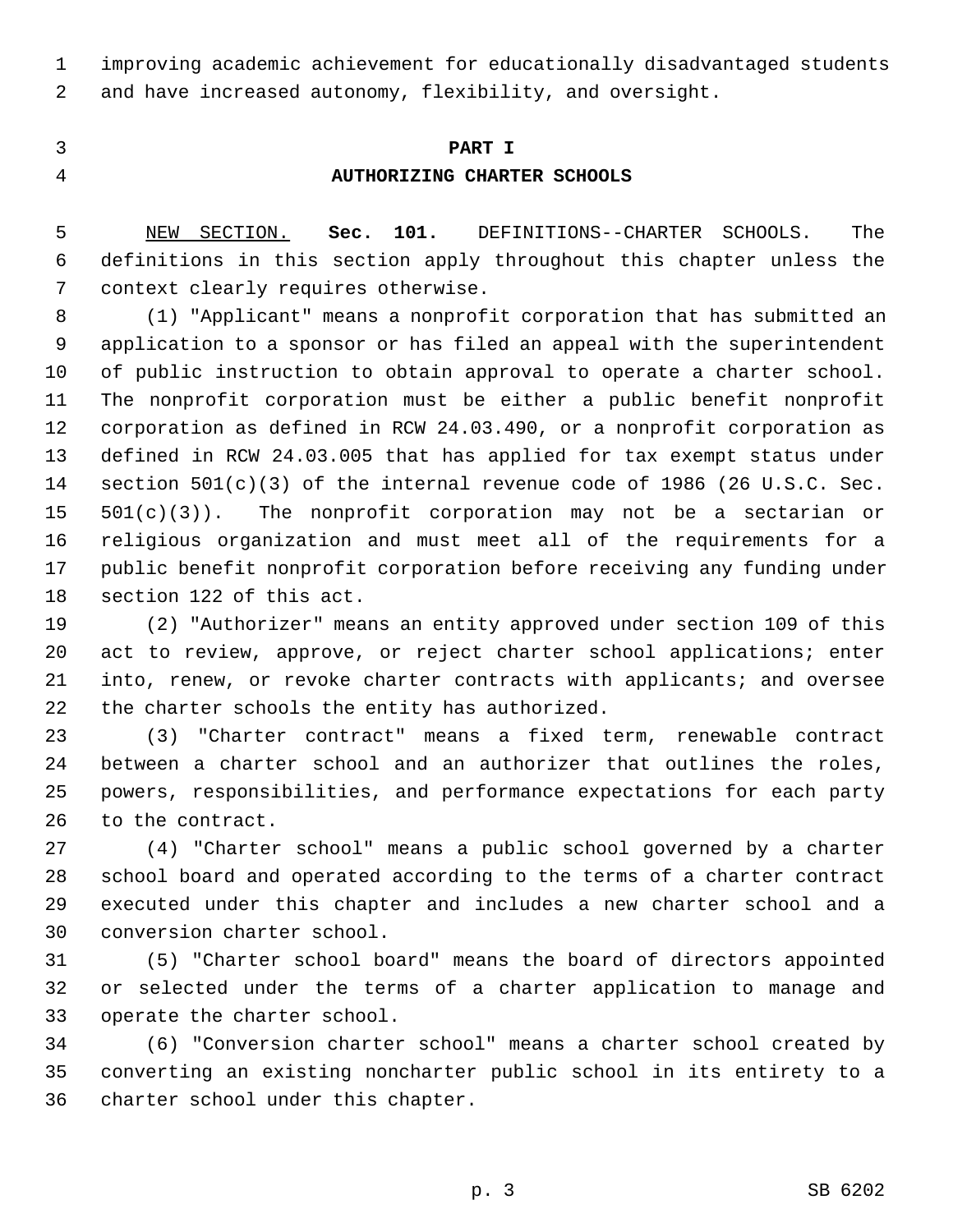1 (7) "Educationally disadvantaged students" means students in 2 racial, ethnic, English language proficiency, or income groups who are 3 overrepresented in measures of school disciplinary sanctions, failure 4 to meet state academic standards, failure to graduate, enrollment in 5 special education, and enrollment in underperforming schools and who 6 are underrepresented in AP courses, honors programs, college 7 preparatory classes, and enrollment in and completion of college.

 8 (8) "New charter school" means any charter school established under 9 this chapter that is not a conversion charter school.

10 (9) "Parent" means a parent, guardian, or other person or entity 11 having legal custody of a child.

12 (10) "Student" means any child eligible under RCW 28A.225.160 to 13 attend a public school in the state.

14 NEW SECTION. **Sec. 102.** LEGAL STATUS. A charter school 15 established under this chapter:

16 (1) Is a public school offering any program or course of study that 17 a noncharter public school may offer, including one or more of grades 18 kindergarten through twelve;

19 (2) Is governed by a charter school board according to the terms of 20 a renewable, five-year charter contract executed under section 116 of 21 this act;

22 (3) Is a public school to which parents choose to send their 23 children;

24 (4) Functions as a local education agency under applicable federal 25 laws and regulations and is responsible for meeting the requirements of 26 local education agencies and public schools under those federal laws 27 and regulations, including but not limited to compliance with the 28 individuals with disabilities education improvement act (20 U.S.C. Sec. 29 1401 et seq.), the federal educational rights and privacy act (20 30 U.S.C. Sec. 1232g), and the elementary and secondary education act (20 31 U.S.C. Sec. 6301 et seq.).

32 NEW SECTION. **Sec. 103.** CHARTER SCHOOL BOARDS--POWERS. (1) To 33 carry out its duty to manage and operate the charter school and carry 34 out the terms of its charter contract, a charter school board may: 35 (a) Hire, manage, and discharge any charter school employee in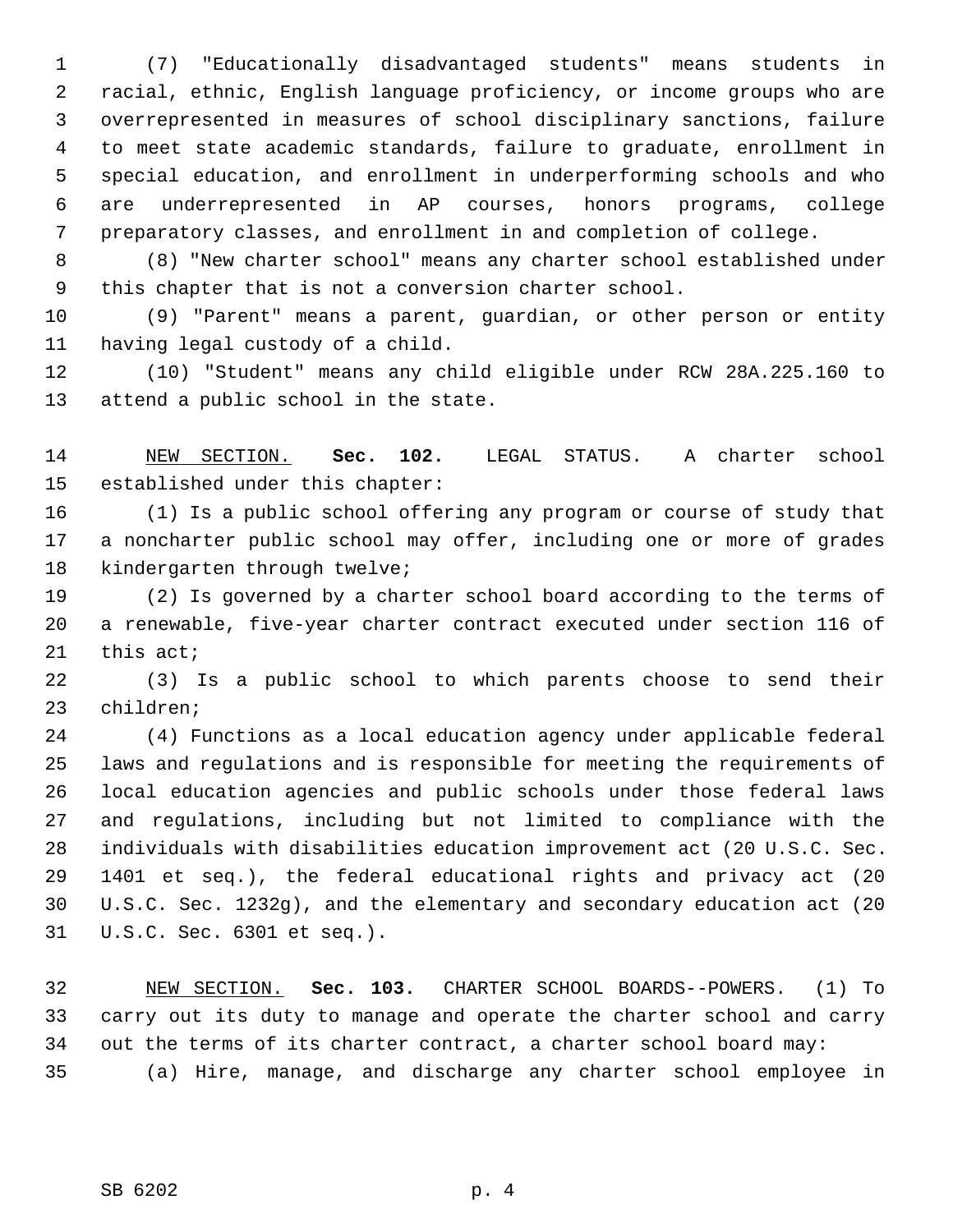1 accordance with the terms of this chapter and that school's charter 2 contract;

 3 (b) Receive and disburse funds for the purposes of the charter 4 school;

 5 (c) Enter into contracts with any school district, educational 6 service district, or other public or private entity for the provision 7 of real property, equipment, goods, supplies, and services, including 8 educational instructional services and including for the management and 9 operation of the charter school as long as the charter school board 10 maintains oversight authority over the charter school;

11 (d) Rent, lease, purchase, or own real property. All charter 12 contracts and contracts with other entities must include provisions 13 regarding the disposition of the property if the charter school fails 14 to open as planned or closes, or if the charter contract is revoked or 15 not renewed;

16 (e) Issue secured and unsecured debt, including pledging, 17 assigning, or encumbering its assets to be sued as collateral for loans 18 or extensions of credit to manage cash flow, improve operations, or 19 finance the acquisition of real property or equipment. The issuance is 20 not a general, special, or moral obligation of the state, the charter 21 school authorizer, the school district in which the charter school is 22 located, or any other political subdivision or agency of the state. 23 Neither the full faith and credit nor the taxing power of the state or 24 any political subdivision or agency of the state may be pledged for the 25 payment of the debt;

26 (f) Solicit, accept, and administer for the benefit of the charter 27 school and its students, gifts, grants, and donations from individuals 28 or public or private entities, excluding from sectarian or religious 29 organizations. Charter schools may not accept any gifts or donations 30 the conditions of which violate this chapter or other state laws; and

31 (g) Issue diplomas to students who meet state high school 32 graduation requirements established under RCW 28A.230.090. A charter 33 school board may establish additional graduation requirements.

34 (2) A charter school board may not levy taxes or issue tax-backed 35 bonds. A charter school board may not acquire property by eminent 36 domain.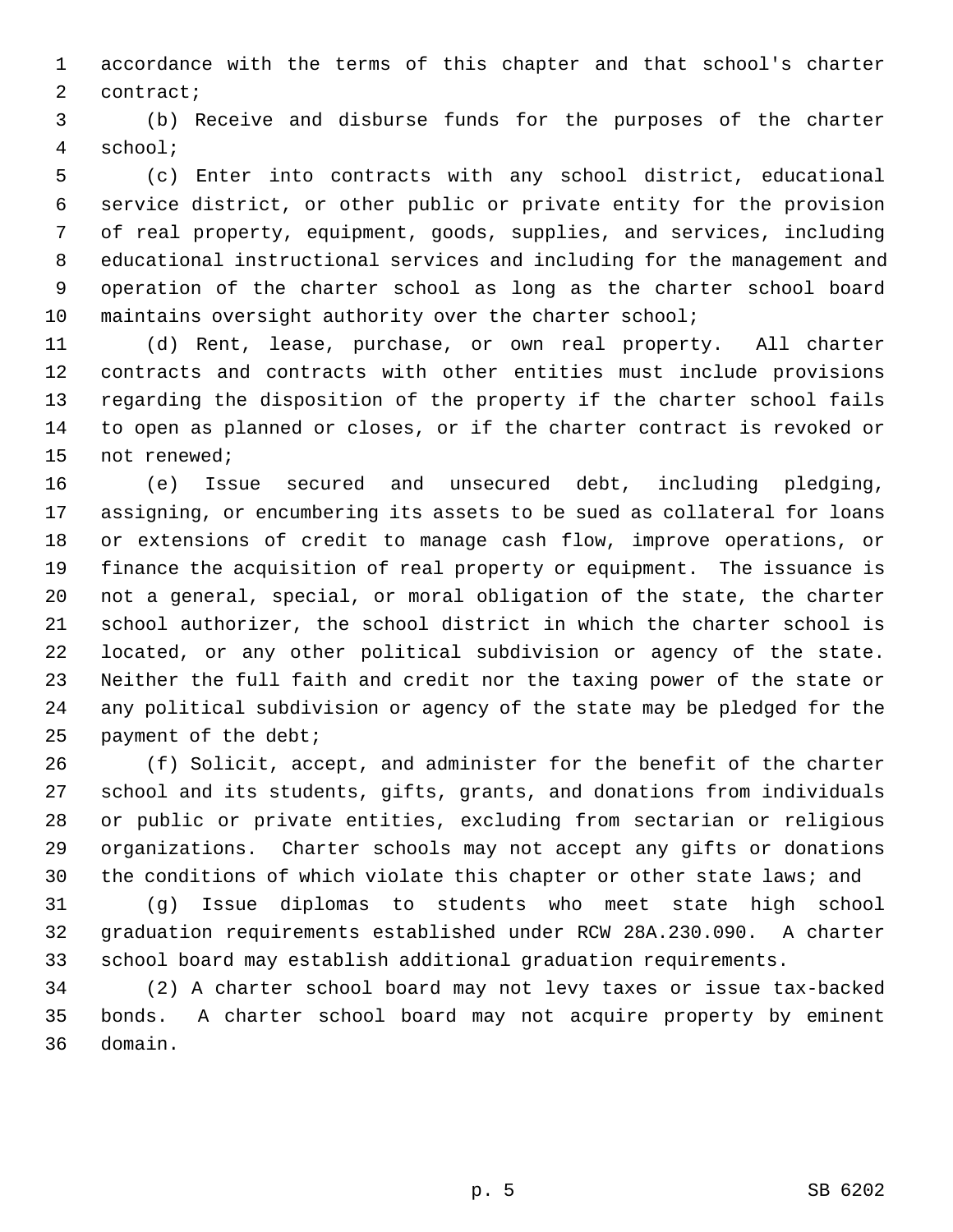1 NEW SECTION. **Sec. 104.** CHARTER SCHOOLS--APPLICABILITY OF STATE 2 LAWS. (1) A charter school must operate according to the terms of its 3 charter contract and the provisions of this chapter.

 4 (2) Charter schools are exempt from all state statutes and rules 5 applicable to school districts and school district boards of directors, 6 except those statutes and rules made applicable to charter schools 7 under this chapter and in the school's charter contract. Charter 8 schools authorized by a school district are exempt from all school 9 district policies except policies made applicable in the school's 10 charter contract.

11 (3) All charter schools must:

12 (a) Comply with state and federal health, safety, parents' rights, 13 civil rights, and nondiscrimination laws applicable to school districts 14 and to the same extent as school districts, including but not limited 15 to chapter 28A.642 RCW (discrimination prohibition) and chapter 28A.640 16 RCW (sexual equality);

17 (b) Provide instruction in the essential academic learning 18 requirements and participate in the statewide student assessment system 19 as provided under RCW 28A.655.070;

20 (c) Employ certificated instructional staff as required in RCW 21 28A.410.010, however charter schools may hire noncertificated 22 instructional staff of unusual competence and in exceptional cases as 23 specified in RCW 28A.150.260;

24 (d) Comply with the employee record check requirements in RCW 25 28A.400.303;

26 (e) Adhere to generally accepted accounting principles and be 27 subject to financial examinations and audits as determined by the state 28 auditor, including annual audits for legal and fiscal compliance;

29 (f) Comply with the annual performance report under RCW 30 28A.655.110;

31 (g) Be subject to the performance improvement goals adopted by the 32 state board of education under RCW 28A.305.130;

33 (h) Comply with the open public meetings act in chapter 42.30 RCW 34 and open public records requirements in RCW 42.56.040; and

35 (i) Be subject to and comply with legislation enacted after the 36 effective date of this section governing the operation and management 37 of charter schools.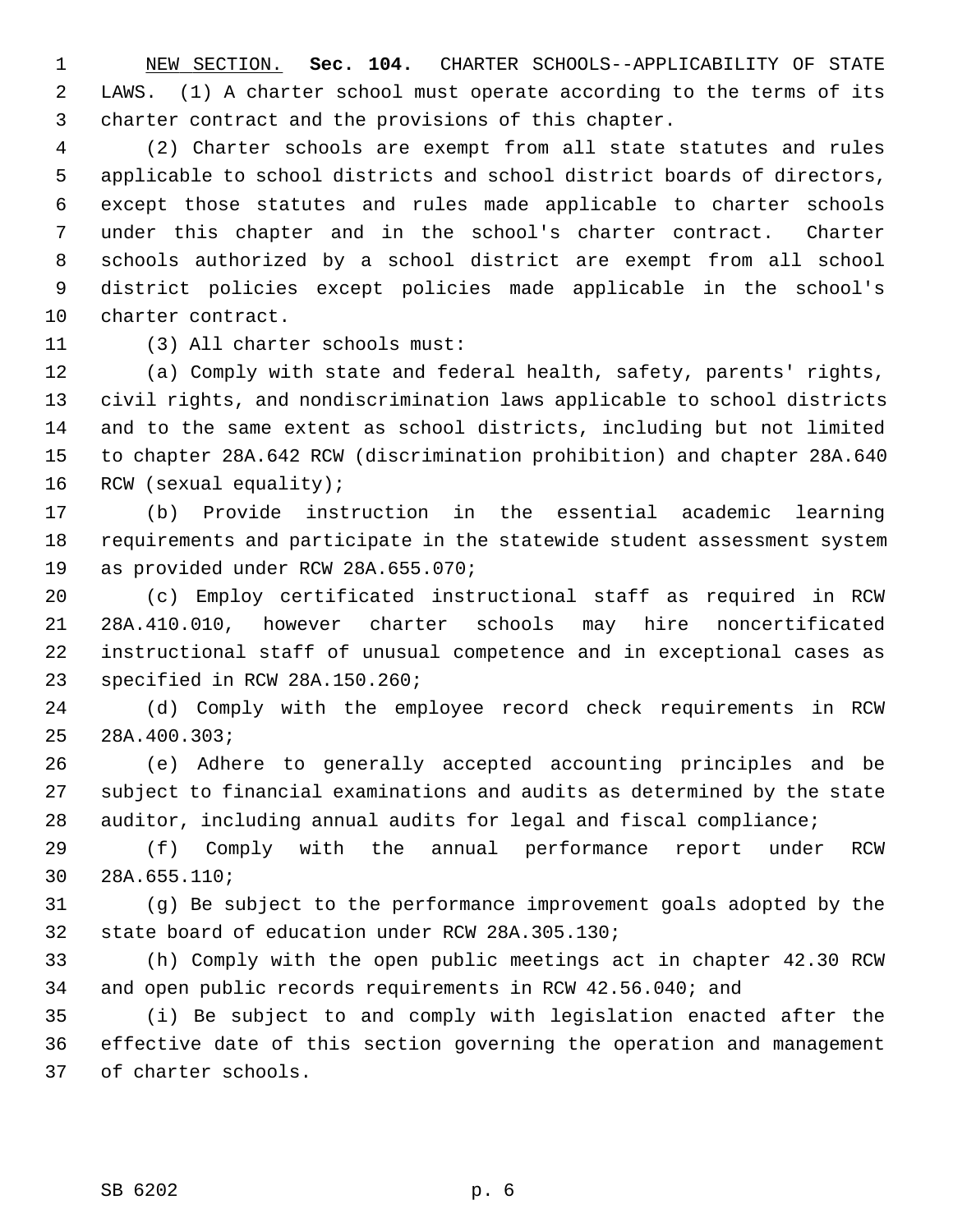1 (4) No charter school may engage in any sectarian practices in its 2 educational program, admissions or employment policies, or operations.

 3 NEW SECTION. **Sec. 105.** ADMISSION AND ENROLLMENT OF STUDENTS. (1) 4 A charter school may not limit admission on any basis other than age 5 group, grade level, or capacity and must enroll all students who apply 6 within these bases. A charter school is open to any student regardless 7 of his or her location of residence.

 8 (2) A charter school may not charge tuition, but may charge fees 9 for participation in optional extracurricular events and activities.

10 (3) A conversion charter school must provide sufficient capacity to 11 enroll all students who wish to remain enrolled in the school after its 12 conversion to a charter school, and may not displace students enrolled 13 before the chartering process.

14 (4) If capacity is insufficient to enroll all students who apply to 15 a charter school, the charter school must select students through a 16 lottery. However, a charter school must give an enrollment preference 17 to siblings of already enrolled students. A charter school may give an 18 enrollment preference to children of the charter school's founders, 19 board members, and full-time employees as long as these students 20 constitute no more than ten percent of the school's total enrollment.

21 (5) The capacity of a charter school must be determined annually by 22 the charter school board in consultation with the charter authorizer 23 and with consideration of the charter school's ability to facilitate 24 the academic success of its students, achieve the objectives specified 25 in the charter contract, and assure that its student enrollment does 26 not exceed the capacity of its facility. An authorizer may not 27 restrict the number of students a charter school may enroll.

28 (6) Nothing in this section prevents formation of a charter school 29 whose mission is to offer a specialized learning environment and 30 services for particular groups of students, such as educationally 31 disadvantaged students, students with disabilities, students of the 32 same gender, or students who pose such severe disciplinary problems 33 that they warrant a specific educational program. Nothing in this 34 section prevents formation of a charter school organized around a 35 special emphasis, theme, or concept as stated in the school's 36 application and charter contract.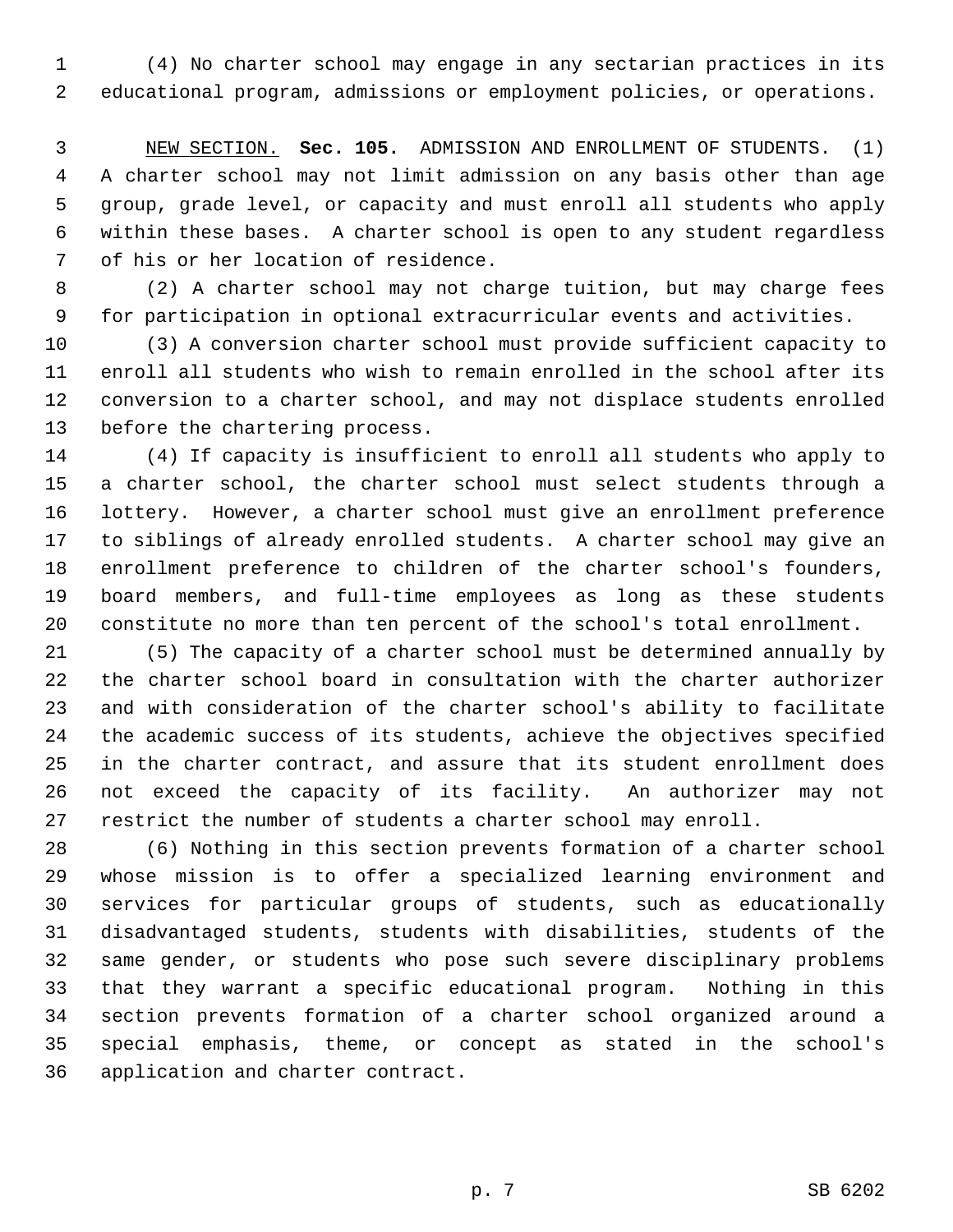1 NEW SECTION. **Sec. 106.** CHARTER SCHOOL STUDENTS. (1) School 2 districts must provide information to parents and the general public 3 about charter schools located within the district as an enrollment 4 option for students.

 5 (2) If a student who was previously enrolled in a charter school 6 enrolls in another public school in the state, the student's new school 7 must accept credits earned by the student in the charter school in the 8 same manner and according to the same criteria that credits are 9 accepted from other public schools.

10 (3) A charter school is eligible for state or district-sponsored 11 interscholastic programs, awards, scholarships, or competitions to the 12 same extent as other public schools.

13 (4)(a) A charter school student is eligible to participate in 14 extracurricular activities not offered by the charter school at:

15 (i) The noncharter public school within whose attendance boundaries 16 the student's custodial parent resides, as established by the local 17 school board; or

18 (ii) The noncharter public school from which the student withdrew 19 for the purpose of attending the charter school.

20 (b) A charter school student is eligible for extracurricular 21 activities at a noncharter public school in the same manner and 22 according to the same criteria as the students of the noncharter public 23 school, including being provided with the opportunity to try out for or 24 compete to participate.

25 (5) The state board of education shall adopt rules establishing 26 uniform cost sharing and fee policies for charter school students' 27 participation in extracurricular activities at noncharter public 28 schools. The rules must provide that:

29 (a) Charter school students pay the same fees and are eligible for 30 the same fee waivers as students in the noncharter public school; and

31 (b) For each charter school student who participates in an 32 extracurricular activity at a noncharter public school, the charter 33 school must pay a share of the noncharter public school's costs for the 34 extracurricular activity. The uniform cost sharing established by the 35 board must reflect state and local revenues expended per student to 36 support the extracurricular activity, except capital facilities 37 expenditures. The uniform cost sharing may reflect average costs 38 statewide or average costs within a sample of school districts.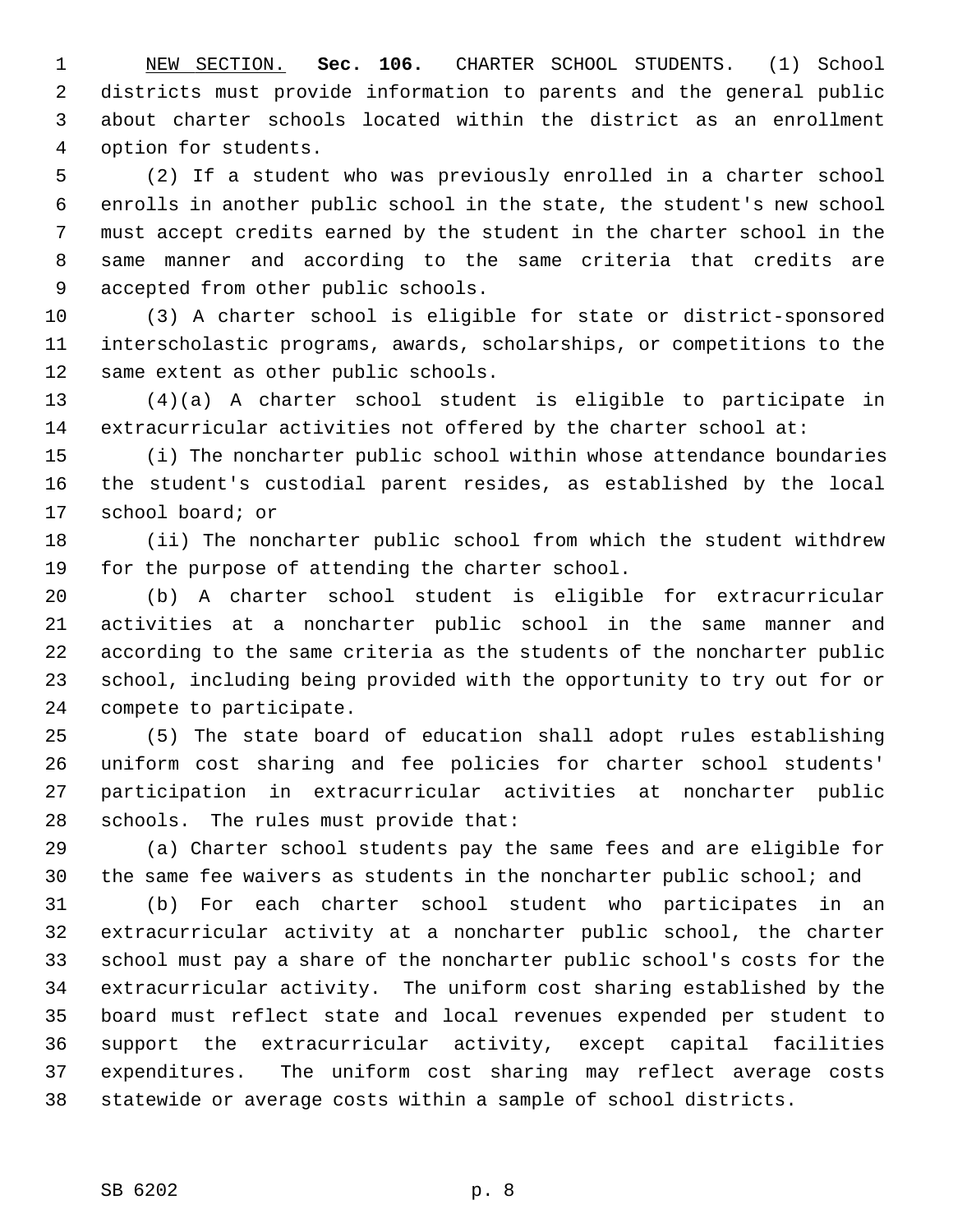1 NEW SECTION. **Sec. 107.** AUTHORIZERS. (1) The following entities 2 are eligible to be authorizers of charter schools:

 3 (a) The Washington charter school commission established under 4 section 108 of this act, for charter schools located anywhere in the 5 state;

 6 (b) School district boards of directors, for charter schools 7 located within the school district boundaries; and

 8 (c) The governing boards of public four-year colleges and 9 universities in the state, for charter schools located anywhere in the 10 state.

11 (2) Except for the Washington charter school commission, an entity 12 must be approved by the state board of education under section 109 of 13 this act before authorizing a charter school.

14 NEW SECTION. **Sec. 108.** WASHINGTON CHARTER SCHOOL COMMISSION. (1) 15 The Washington charter school commission is established as an 16 independent state agency whose mission is to authorize high quality 17 charter schools throughout the state, particularly schools designed to 18 expand opportunities for educationally disadvantaged students.

19 (2) The commission shall consist of nine members, no more than five 20 of whom shall be members of the same political party. Three members 21 shall be appointed by the governor; three members shall be appointed by 22 the president of the senate; and three members shall be appointed by 23 the speaker of the house of representatives. The appointing 24 authorities shall assure diversity among commission members, including 25 representation from various geographic areas of the state.

26 (3) Members appointed to the commission shall collectively possess 27 strong experience and expertise in public and nonprofit governance; 28 management and finance; public school leadership, assessment, 29 curriculum, and instruction; and public education law. All members 30 shall have demonstrated an understanding of and commitment to charter 31 schooling as a strategy for strengthening public education.

32 (4) Members shall be appointed to four-year, staggered terms, with 33 initial appointments from each of the appointing authorities consisting 34 of one member appointed to a one-year term, one member appointed to a 35 two-year term, and one member appointed to a three-year term, all of 36 whom thereafter may be reappointed for a four-year term. No member may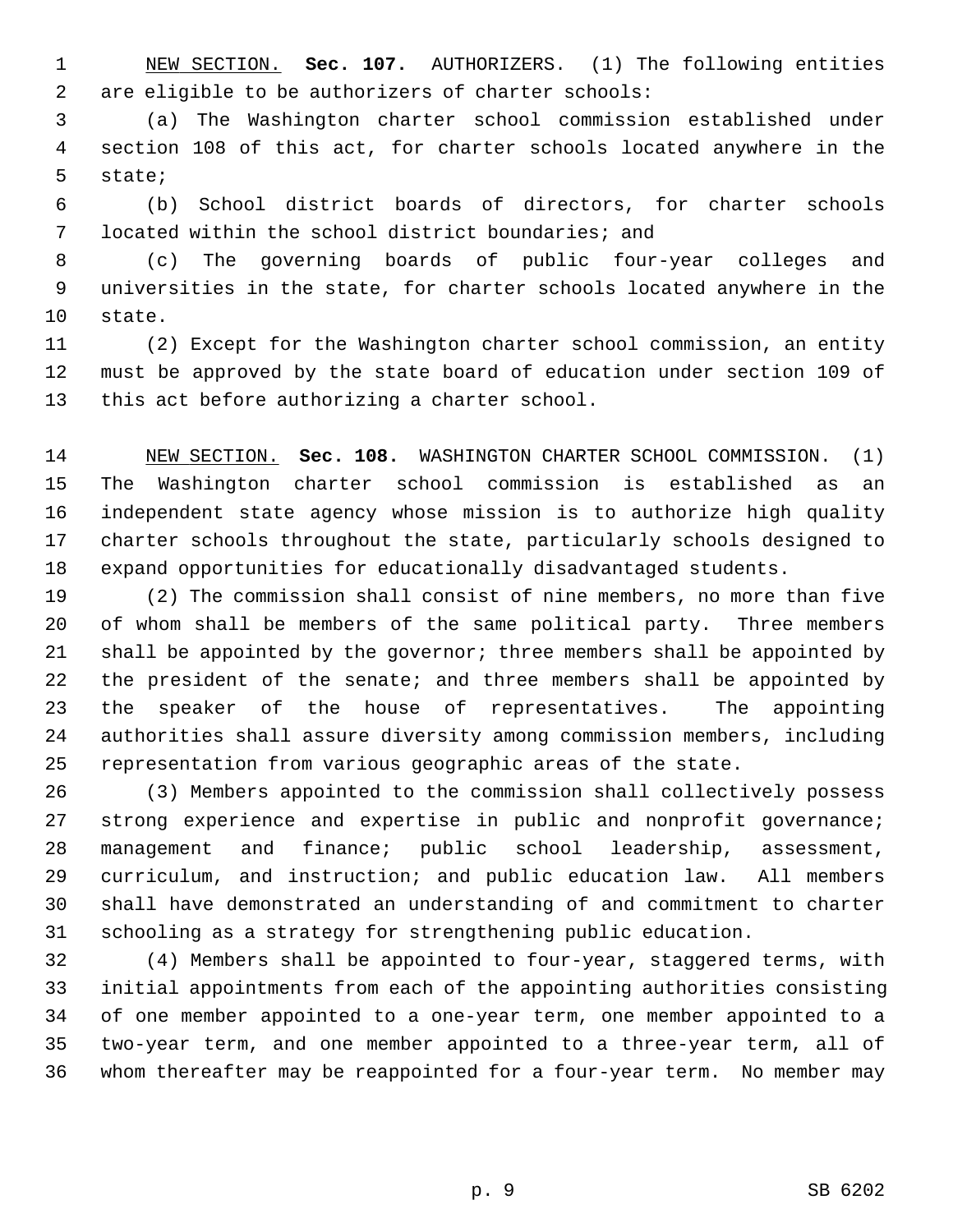1 serve more than two consecutive terms. Initial appointments must be 2 made no later than ninety days after the effective date of this 3 section.

 4 (5) A member of the commission may be removed for cause by the 5 appointing authority. Whenever a vacancy on the commission exists, the 6 original appointing authority must appoint a member for the remaining 7 portion of the term.

 8 (6) Commission members shall serve without compensation but may be 9 reimbursed for travel expenses as authorized in RCW 43.03.050 and 10 43.03.060.

11 (7) Operational and staff support for the commission shall be 12 provided by the office of the governor until the commission has 13 sufficient resources to hire or contract for separate staff support, 14 who shall reside within the office of the governor for administrative 15 purposes only.

16 (8) Sections 110 and 111 of this act apply to the commission.

17 NEW SECTION. **Sec. 109.** AUTHORIZERS--APPROVAL. (1) The state 18 board of education shall establish an annual application and approval 19 process and timelines for entities seeking approval to be charter 20 school authorizers. The initial process and timelines must be 21 established no later than ninety days after the effective date of this 22 section.

23 (2) At a minimum, each applicant must submit to the state board:

24 (a) The applicant's strategic vision for chartering;

25 (b) A plan to support the vision presented, including explanation 26 and evidence of the applicant's budget and personnel capacity and 27 commitment to execute the responsibilities of quality charter 28 authorizing;

29 (c) A draft or preliminary outline of the request for proposals 30 that the applicant would, if approved as an authorizer, issue to 31 solicit charter school applicants;

32 (d) A draft of the performance framework that the applicant would, 33 if approved as an authorizer, use to guide the establishment of a 34 charter contract and for ongoing oversight and evaluation of charter 35 schools;

36 (e) A draft of the applicant's proposed renewal, revocation, and 37 nonrenewal processes, consistent with sections 119 and 120 of this act;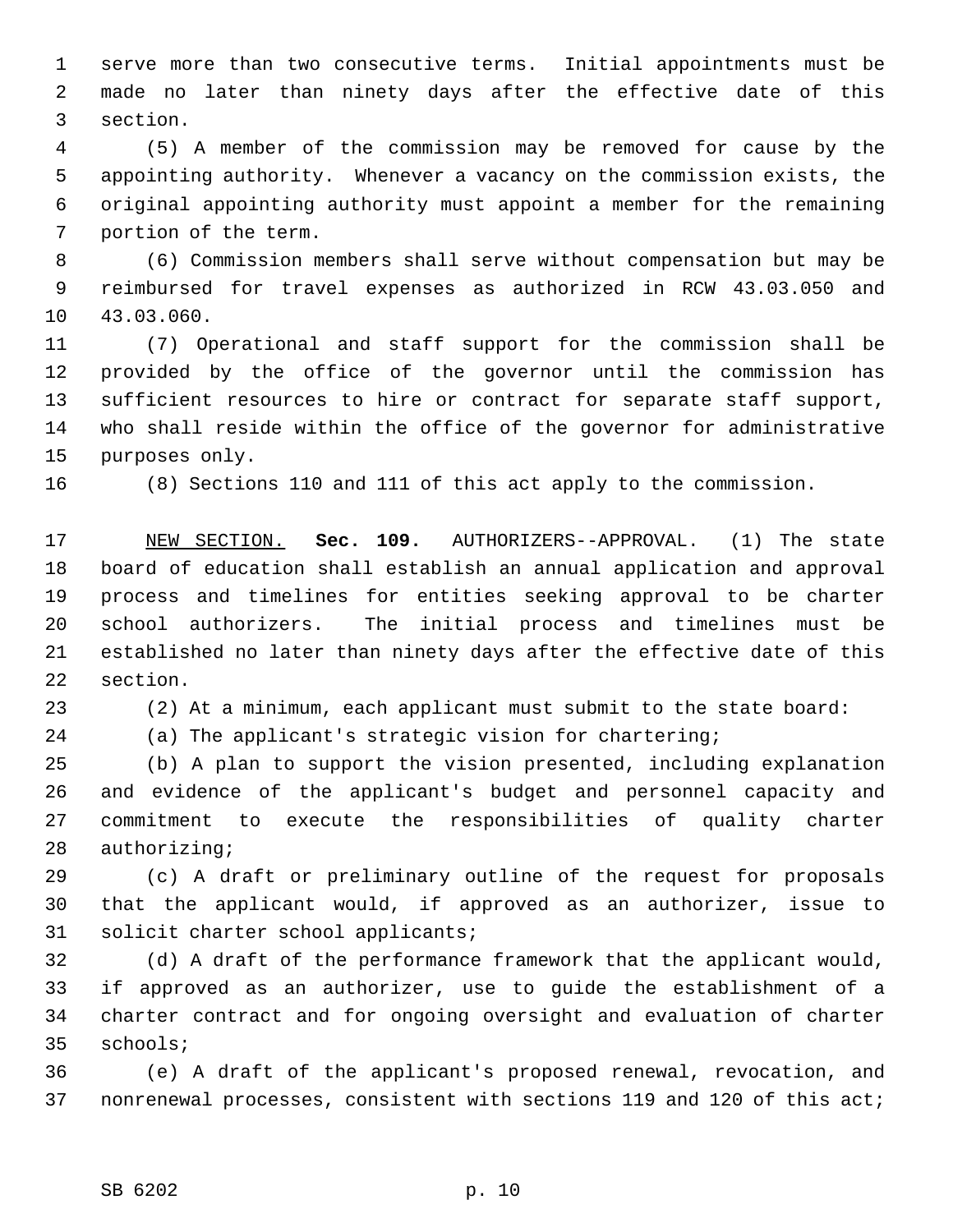1 (f) A statement of assurance that the applicant seeks to serve as 2 an authorizer in fulfillment of the expectations, spirit, and intent of 3 this chapter, and that if approved as an authorizer, the applicant will 4 fully participate in any authorizer training provided or required by 5 the state; and

 6 (g) A statement of assurance that the applicant will provide public 7 accountability and transparency in all matters concerning charter 8 authorizing practices, decisions, and expenditures.

 9 (3) The state board of education shall consider the merits of each 10 application and make its decision within the timelines established by 11 the board.

12 (4) Within thirty days of making a decision to approve an 13 application under this section, the state board of education must 14 execute a renewable authorizing contract with the entity. The initial 15 term of an authorizing contract shall be six years. The authorizing 16 contract must specify each approved entity's agreement to serve as an 17 authorizer in accordance with the expectations of this chapter, and may 18 specify additional performance terms based on the applicant's proposal 19 and plan for chartering. No approved entity may commence charter 20 authorizing without an authorizing contract in effect.

21 NEW SECTION. **Sec. 110.** AUTHORIZERS--POWERS AND DUTIES. (1) 22 Authorizers are responsible for:

23 (a) Soliciting and evaluating charter applications;

24 (b) Approving quality charter applications that meet identified 25 educational needs and promote a diversity of educational choices;

26 (c) Denying weak or inadequate charter applications;

27 (d) Negotiating and executing sound charter contracts with each 28 authorized charter school;

29 (e) Monitoring, in accordance with charter contract terms, the 30 performance and legal compliance of charter schools; and

31 (f) Determining whether each charter contract merits renewal, 32 nonrenewal, or revocation.

33 (2) An authorizer may delegate its responsibilities under this 34 section to employees or contractors.

35 (3) All authorizers must develop and follow chartering policies and 36 practices that are consistent with the principles and standards for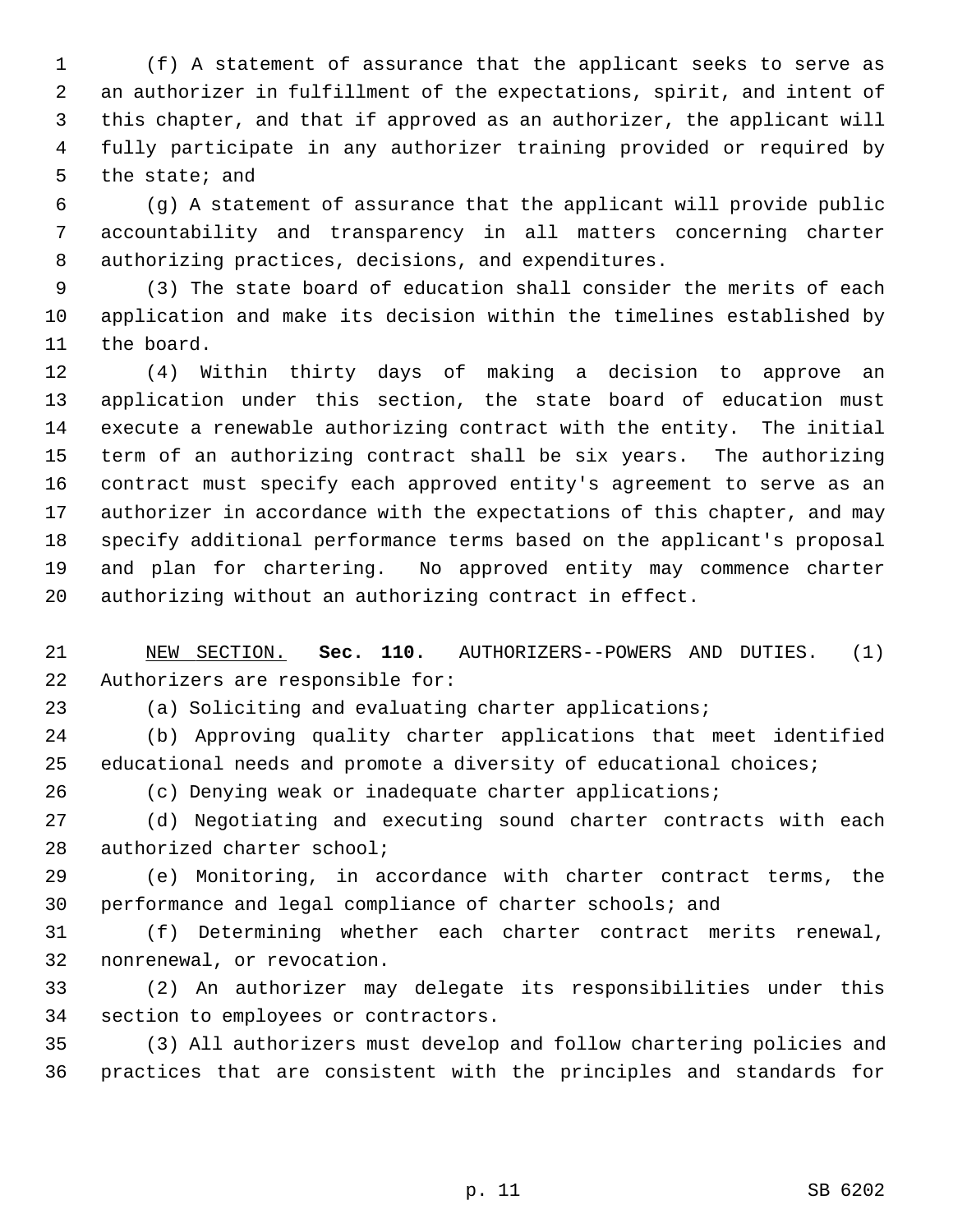1 quality charter authorizing developed by the national association of 2 charter school authorizers in at least the following areas:

3 (a) Organizational capacity and infrastructure;

4 (b) Soliciting and evaluating charter applications;

5 (c) Performance contracting;

6 (d) Ongoing charter school oversight and evaluation; and

7 (e) Charter renewal decision making.

 8 (4) Each authorizer must submit an annual report to the state board 9 of education, according to a timeline, content, and format specified by 10 the board, that includes:

11 (a) The authorizer's strategic vision for chartering and progress 12 toward achieving that vision;

13 (b) The academic and financial performance of all operating charter 14 schools overseen by the authorizer, including the progress of the 15 charter schools based on the authorizer's performance framework;

16 (c) The status of the authorizer's charter school portfolio, 17 identifying all charter schools in each of the following categories: 18 Approved but not yet open, operating, renewed, transferred, revoked, 19 not renewed, voluntarily closed, or never opened;

20 (d) The authorizer's operating costs and expenses detailed in 21 annual audited financial statements that conform with generally 22 accepted accounting principles; and

23 (e) The services purchased from the authorizer by the charter 24 schools under its jurisdiction under section 111 of this act, including 25 an itemized accounting of the actual costs of these services.

26 (5) Neither an authorizer, individuals who make up the membership 27 of an authorizer in their official capacity, nor the employees of an 28 authorizer are liable for acts or omissions of a charter school they 29 authorize.

30 (6) No employee, trustee, agent, or representative of an authorizer 31 may simultaneously serve as an employee, trustee, agent, 32 representative, vendor, or contractor of a charter school under the 33 jurisdiction of that authorizer.

34 NEW SECTION. **Sec. 111.** AUTHORIZERS--FUNDING. (1) The state board 35 of education shall establish a statewide formula for an authorizer 36 oversight fee, which shall be calculated as a percentage of the state 37 operating funding allocated under section 122 of this act to each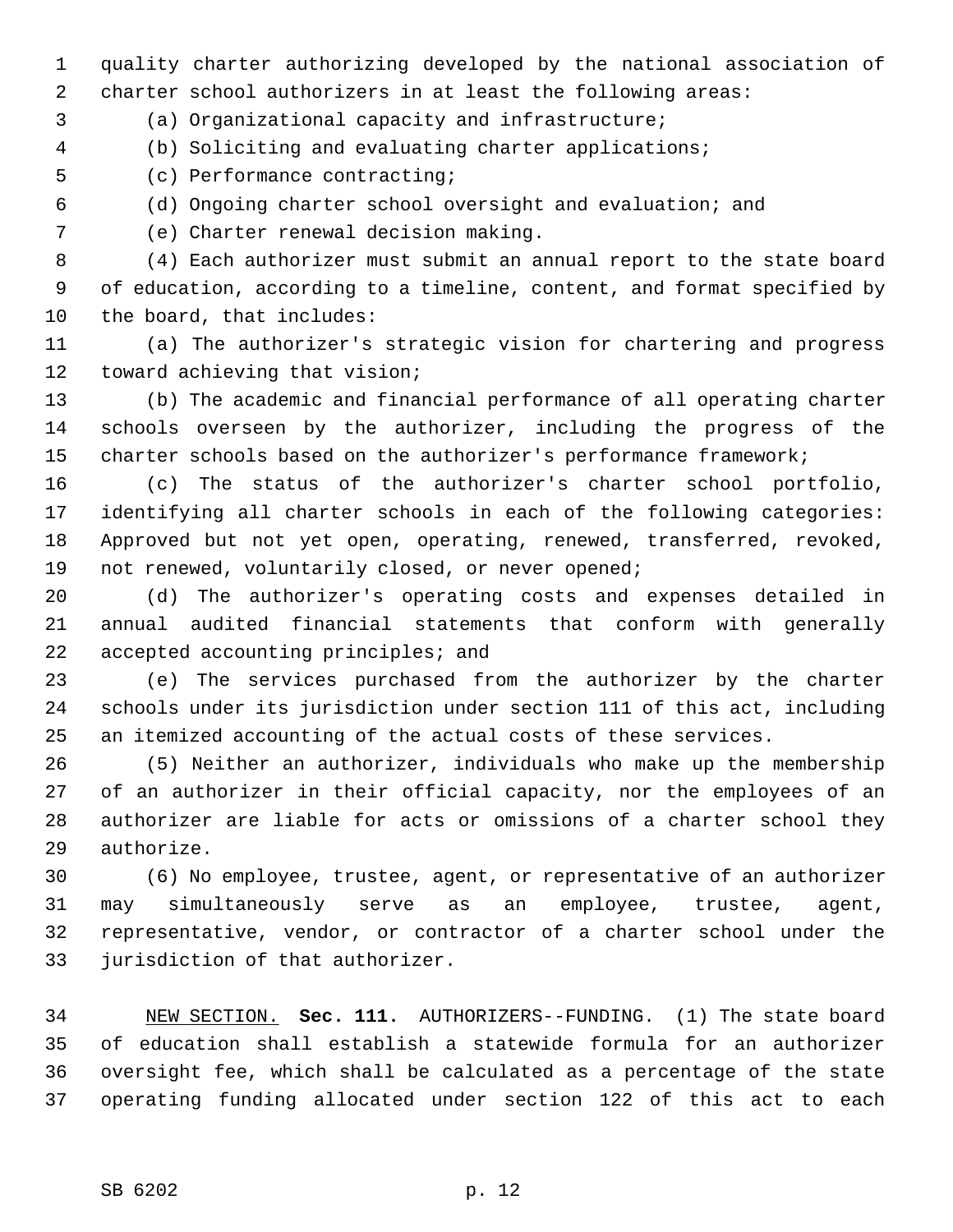1 charter school under the jurisdiction of an authorizer, but may not 2 exceed four percent of each charter school's annual funding. The 3 office of the superintendent of public instruction shall deduct the 4 oversight fee from each charter school's allocation under section 122 5 of this act and transmit the fee to the appropriate authorizer.

 6 (2) The state board of education may establish a sliding scale for 7 the authorizer oversight fee, with the funding percentage decreasing 8 after the authorizer has achieved a certain threshold, such as after a 9 certain number of years of authorizing or after a certain number of 10 charter schools have been authorized.

11 (3) An authorizer must use its oversight fee exclusively for the 12 purpose of fulfilling its duties under section 110 of this act.

13 (4) An authorizer may provide contracted, fee-based services to 14 charter schools under its jurisdiction that are in addition to the 15 oversight duties under section 110 of this act. An authorizer may not 16 charge more than market rates for the contracted services provided. A 17 charter school may not be required to purchase contracted services from 18 an authorizer. Fees collected by the authorizer under this subsection 19 must be separately accounted for and reported annually to the state 20 board of education.

21 NEW SECTION. **Sec. 112.** AUTHORIZERS--OVERSIGHT. (1) The state 22 board of education is responsible for overseeing the performance and 23 effectiveness of all authorizers approved under section 110 of this 24 act.

25 (2) Persistently unsatisfactory performance of an authorizer's 26 portfolio of charter schools, a pattern of well-founded complaints 27 about the authorizer or its charter schools, or other objective 28 circumstances may trigger a special review by the state board of 29 education.

30 (3) In reviewing or evaluating the performance of authorizers, the 31 board must apply the principles and standards for quality charter 32 authorizing. Evidence of material or persistent failure by an 33 authorizer to carry out its duties in accordance with the principles 34 and standards constitutes grounds for revocation of the authorizing 35 contract by the state board, as provided under this section.

36 (4) If at any time the state board of education finds that an 37 authorizer is not in compliance with a charter contract, its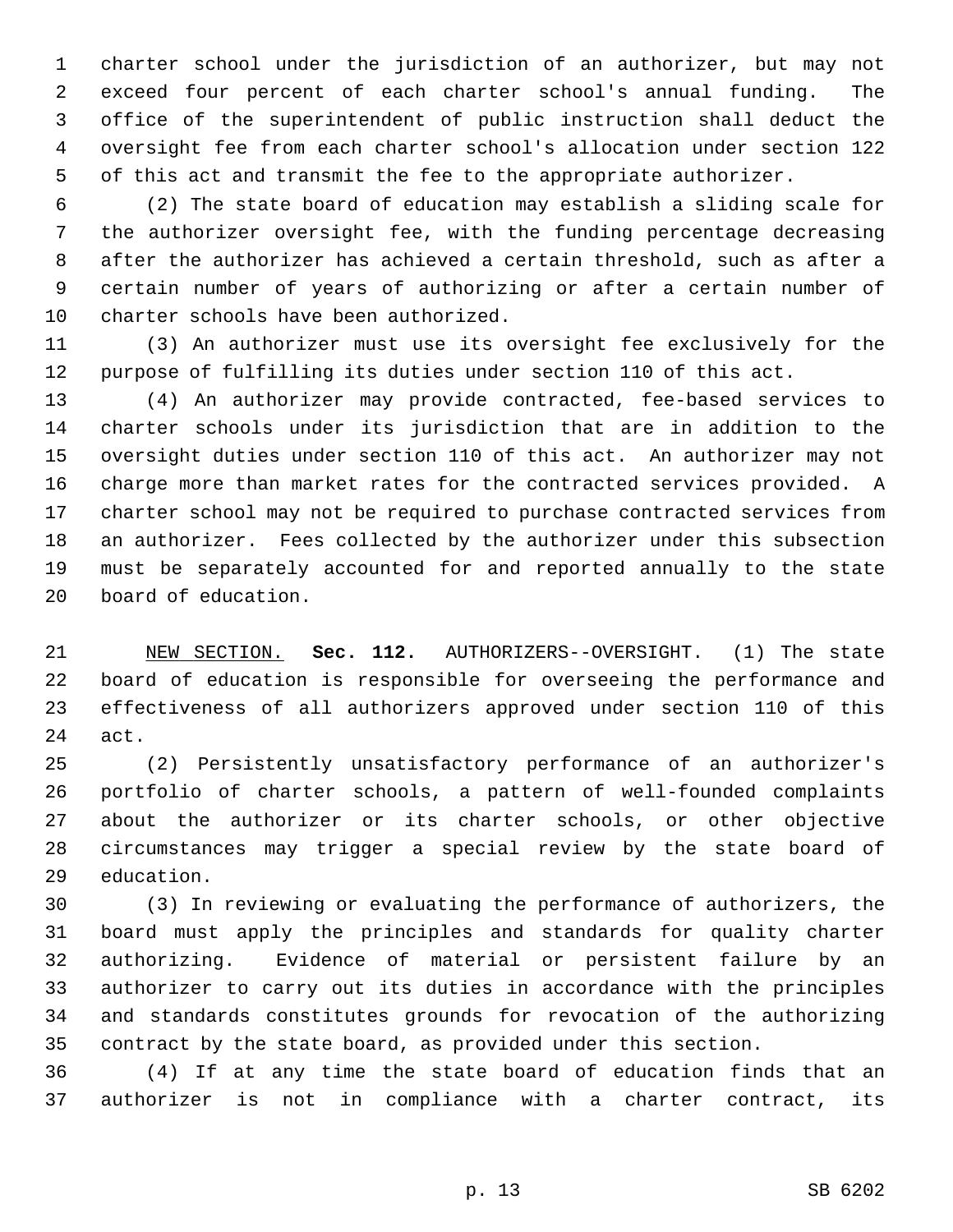1 authorizing contract, or the authorizer duties under section 110 of 2 this act, the board must notify the authorizer in writing of the 3 identified problems, and the authorizer shall have reasonable 4 opportunity to respond and remedy the problems.

 5 (5) If an authorizer persists after due notice from the state board 6 of education in violating a material provision of a charter contract or 7 its authorizing contract, or fails to remedy other identified 8 authorizing problems, the state board of education shall notify the 9 authorizer, within a reasonable amount of time under the circumstances, 10 that it intends to revoke the authorizer's chartering authority unless 11 the authorizer demonstrates a timely and satisfactory remedy for the 12 violation or deficiencies.

13 (6) In the event of revocation of any authorizer's chartering 14 authority, the state board of education shall manage the timely and 15 orderly transfer of each charter contract held by that authorizer to 16 another authorizer in the state, with the mutual agreement of each 17 affected charter school and proposed new authorizer. The new 18 authorizer shall assume the existing charter contract for the remainder 19 of the charter term.

20 (7) The state board of education must establish timelines and a 21 process for taking actions under this section in response to 22 performance deficiencies by an authorizer.

23 NEW SECTION. **Sec. 113.** CHARTER APPLICATIONS--CONTENT. (1)(a) 24 Each authorizer must annually issue and broadly publicize a request for 25 proposals for charter school applicants by the date established by the 26 state board of education under section 114 of this act.

27 (b) Each authorizer's request for proposals must:

28 (i) Present the authorizer's strategic vision for chartering, 29 including a clear statement of any preferences the authorizer wishes to 30 grant to applications that employ proven methods for educating 31 educationally disadvantaged students or students with special needs;

32 (ii) Include or otherwise direct applicants to the performance 33 framework that the authorizer has developed for charter school 34 oversight and evaluation in accordance with section 117 of this act;

35 (iii) Provide the criteria that will guide the authorizer's 36 decision to approve or deny a charter application; and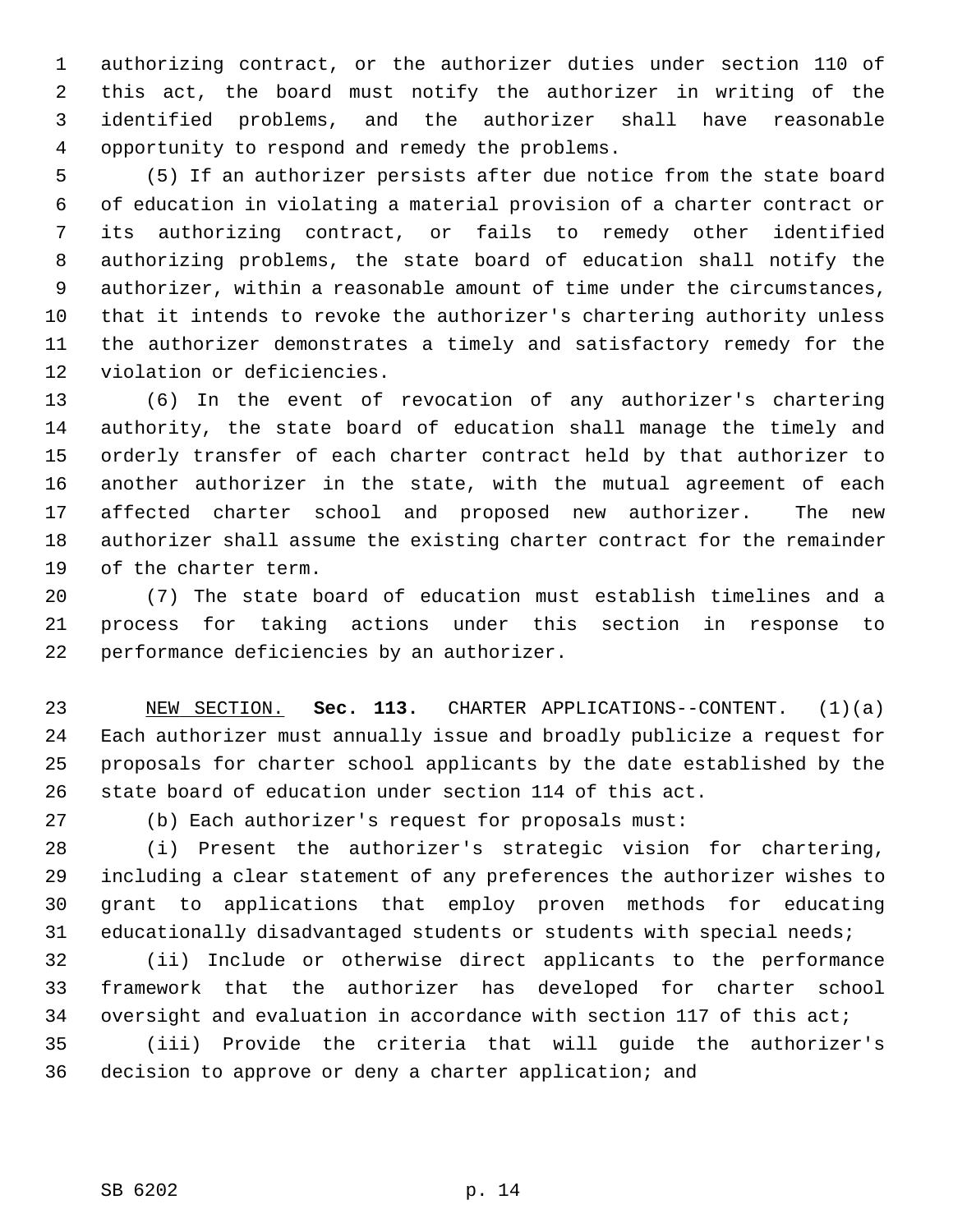1 (iv) State clear, appropriately detailed questions as well as 2 guidelines concerning the format and content essential for applicants 3 to demonstrate the capacities necessary to establish and operate a 4 successful charter school.

 5 (2) A charter school application must provide or describe 6 thoroughly all of the following elements of the proposed school plan:

7 (a) An executive summary;

 8 (b) The mission and vision of the proposed charter school, 9 including identification of the targeted student population and the 10 community the school hopes to serve;

11 (c) The location or geographic area proposed for the school;

12 (d) The grades to be served each year for the full term of the 13 charter contract;

14 (e) Minimum, planned, and maximum enrollment per grade per year for 15 the term of the charter contract;

16 (f) Evidence of need and community support for the proposed charter 17 school;

18 (g) Background information on the proposed founding governing board 19 members and, if identified, the proposed school leadership and 20 management team;

21 (h) The school's proposed calendar and sample daily schedule;

22 (i) A description of the academic program aligned with state 23 standards;

24 (j) A description of the school's proposed instructional design, 25 including the type of learning environment, such as classroom-based or 26 independent study; class size and structure; curriculum overview; and 27 teaching methods;

28 (k) Evidence that the educational program is based on proven 29 methods;

30 (l) The school's plan for using internal and external assessments 31 to measure and report student progress on the performance framework 32 developed by the authorizer in accordance with section 117 of this act;

33 (m) The school's plans for identifying, successfully serving, and 34 complying with applicable laws and regulations regarding students with 35 disabilities, students who are limited English proficient, students who 36 are struggling academically, and highly capable students;

37 (n) A description of cocurricular or extracurricular programs and 38 how they will be funded and delivered;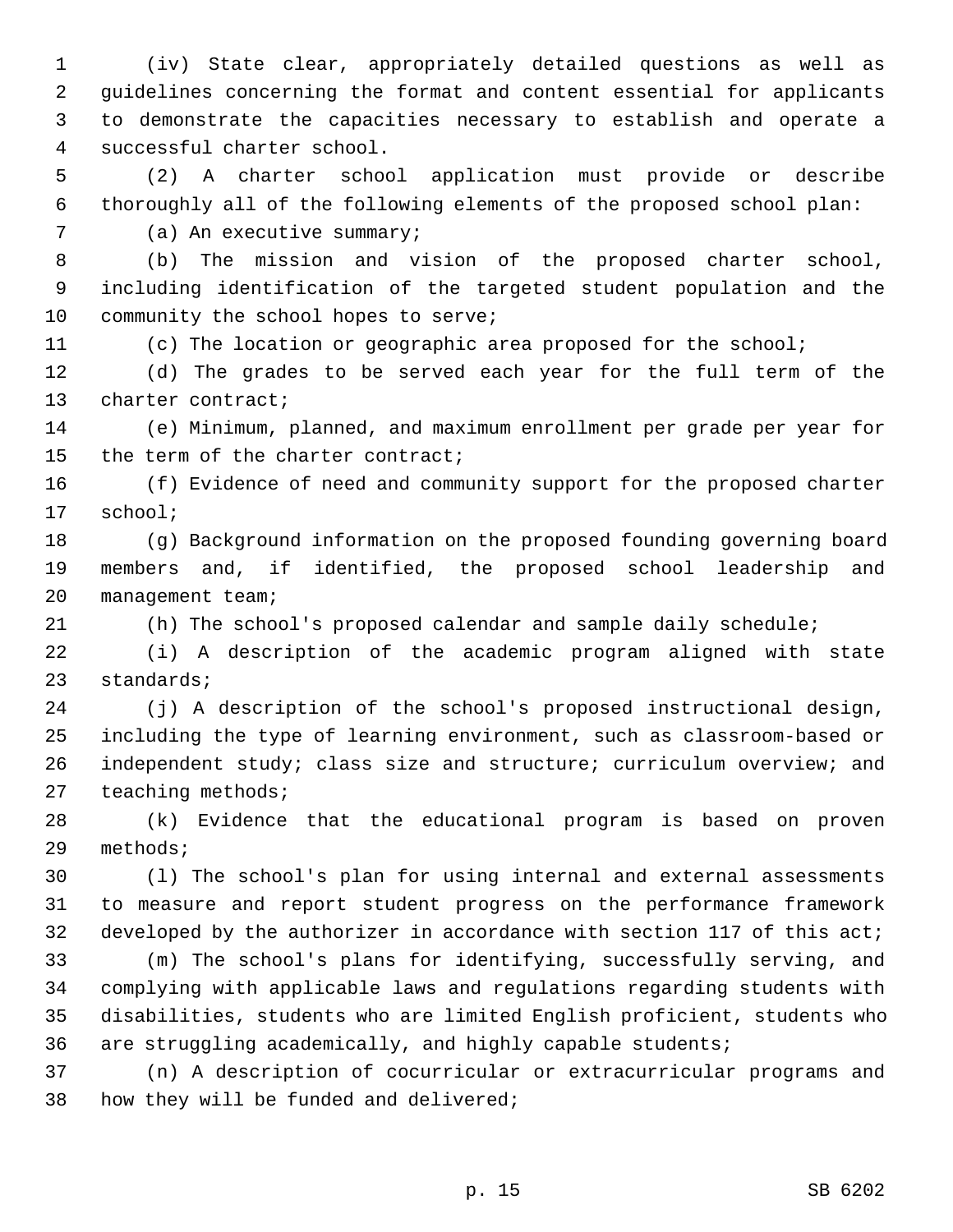1 (o) Plans and timelines for student recruitment and enrollment, 2 including targeted plans for recruiting educationally disadvantaged 3 students and including lottery procedures;

 4 (p) The school's student discipline policies, including for special 5 education students;

 6 (q) An organization chart that clearly presents the school's 7 organizational structure, including lines of authority and reporting 8 between the governing board, staff, any related bodies such as advisory 9 bodies or parent and teacher councils, and any external organizations 10 that will play a role in managing the school;

11 (r) A clear description of the roles and responsibilities for the 12 governing board, the school's leadership and management team, and any 13 other entities shown in the organization chart;

14 (s) A staffing plan for the school's first year and for the term of 15 the charter;

16 (t) Plans for recruiting and developing school leadership and 17 staff;

18 (u) The school's leadership and teacher employment policies, 19 including performance evaluation plans;

20 (v) Proposed governing bylaws;

21 (w) Explanations of any partnerships or contractual relationships 22 central to the school's operations or mission;

23 (x) Plans for providing transportation, food service, and all other 24 significant operational or ancillary services;

25 (y) Opportunities and expectations for parent involvement;

26 (z) A detailed school start-up plan, identifying tasks, timelines, 27 and responsible individuals;

28 (aa) A description of the school's financial plan and policies, 29 including financial controls and audit requirements;

30 (bb) A description of the insurance coverage the school will 31 obtain;

32 (cc) Start-up and five-year cash flow projections and budgets with 33 clearly stated assumptions;

34 (dd) Evidence of anticipated fundraising contributions, if claimed 35 in the application; and

36 (ee) A sound facilities plan, including backup or contingency plans 37 if appropriate.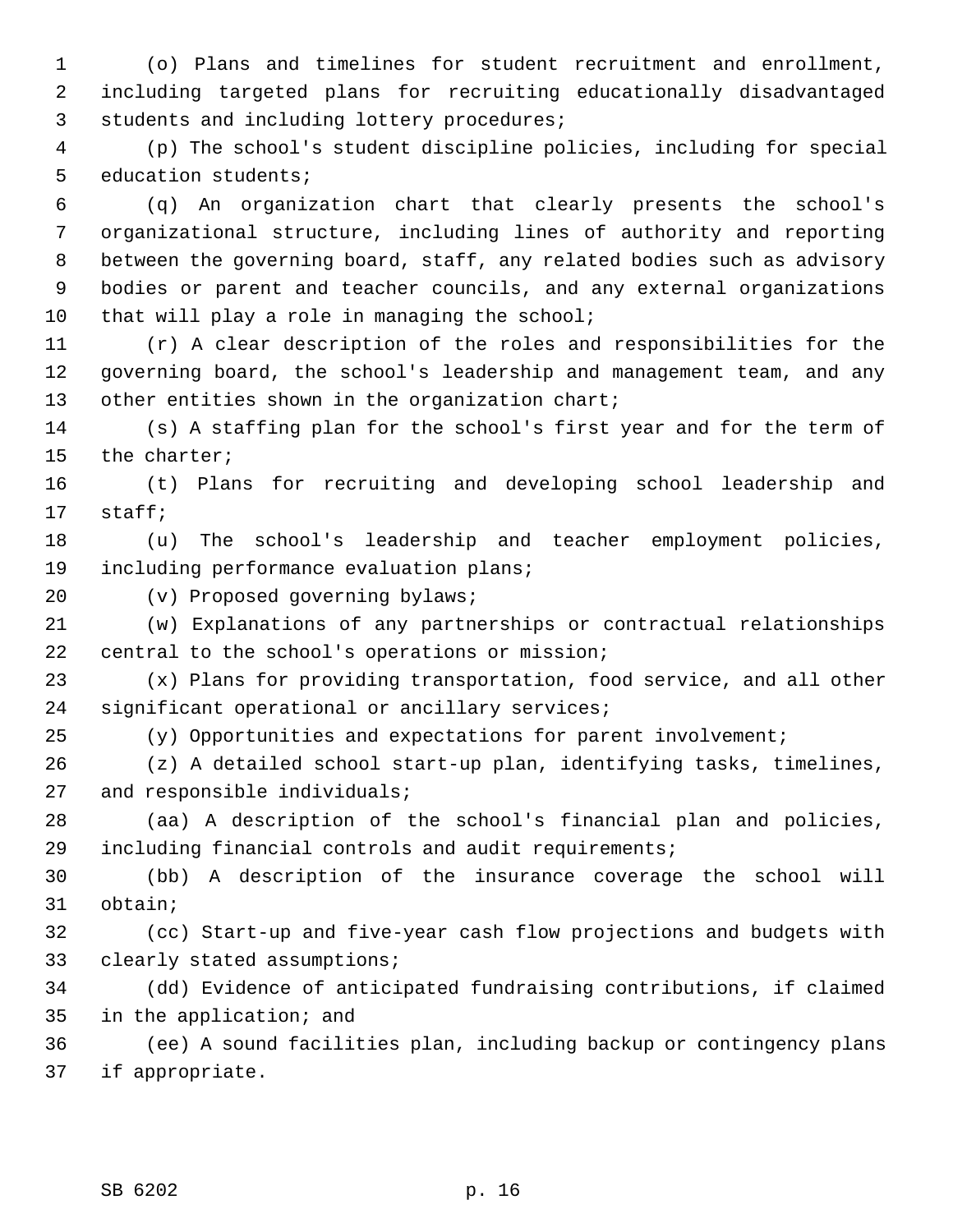1 (3) In the case of an application to establish a conversion charter 2 school, the applicant must also demonstrate support for the proposed 3 conversion by a petition signed by a majority of teachers assigned to 4 the school or a petition signed by a majority of parents of students in 5 the school.

 6 (4) In the case of an application where the proposed charter school 7 intends to contract with an education service provider for substantial 8 educational services, management services, or both, the applicant must:

 9 (a) Provide evidence of the education service provider's success in 10 serving student populations similar to the targeted population, 11 including demonstrated academic achievement as well as successful 12 management of nonacademic school functions if applicable;

13 (b) Provide a term sheet setting forth the proposed duration of the 14 service contract; roles and responsibilities of the governing board, 15 the school staff, and the service provider; scope of services and 16 resources to be provided by the service provider; performance 17 evaluation measures and timelines; compensation structure, including 18 clear identification of all fees to be paid to the service provider; 19 methods of contract oversight and enforcement; investment disclosure; 20 and conditions for renewal and termination of the contract; and

21 (c) Disclose and explain any existing or potential conflicts of 22 interest between the charter school board and proposed service provider 23 or any affiliated business entities.

24 (5) In the case of an application from an applicant that operates 25 one or more schools in any state or nation, the applicant must provide 26 evidence of past performance, including evidence of the applicant's 27 success in serving educationally disadvantaged students, and capacity 28 for growth.

29 (6) Applicants may submit a proposal for a particular public 30 charter school to no more than one authorizer at a time.

31 NEW SECTION. **Sec. 114.** CHARTER APPLICATIONS--DECISION PROCESS. 32 (1) The state board of education must establish an annual statewide 33 timeline for charter application submission and approval or denial, 34 which must be followed by all authorizers.

35 (2) In reviewing and evaluating charter applications, authorizers 36 shall employ procedures, practices, and criteria consistent with the 37 principles and standards for quality charter authorizing. The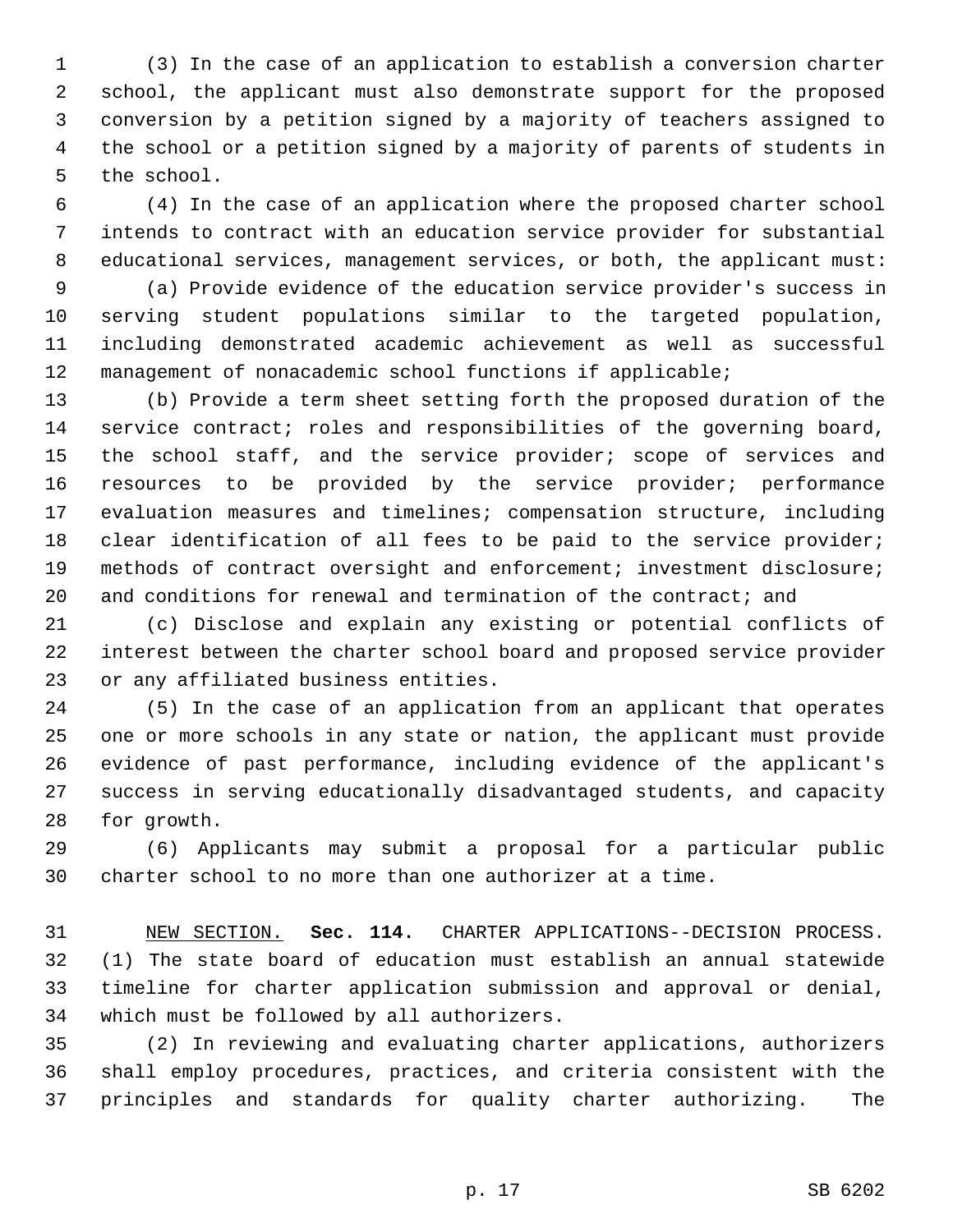1 application review process must include thorough evaluation of each 2 application, an in-person interview with the applicant group, and an 3 opportunity in a public forum for local residents to learn about and 4 provide input on each application.

 5 (3) In deciding whether to approve an application, authorizers 6 must:

 7 (a) Grant charters only to applicants that have demonstrated 8 competence in each element of the authorizer's published approval 9 criteria and are likely to open and operate a successful public charter 10 school;

11 (b) Base decisions on documented evidence collected through the 12 application review process;

13 (c) Follow charter-granting policies and practices that are 14 transparent and based on merit; and

15 (d) Avoid any conflicts of interest whether real or apparent.

16 (4) An approval decision may include, if appropriate, reasonable 17 conditions that the charter applicant must meet before a charter 18 contract may be executed.

19 (5) For any denial of an application, the authorizer shall clearly 20 state in writing its reasons for denial. A denied applicant may 21 subsequently reapply to that authorizer or apply to another authorizer 22 in the state.

23 NEW SECTION. **Sec. 115.** NUMBER OF CHARTER SCHOOLS. (1) A maximum 24 of fifty charter schools may be established statewide under this 25 chapter. No more than ten charter schools may be established each 26 calendar year. These annual allocations are cumulative so that if the 27 maximum number of allowable new charters is not reached in any given 28 year the maximums are increased accordingly for the successive years, 29 but in no case may the total number exceed fifty without further 30 legislative authorization.

31 (2) Consistent with the legislative intent of establishing charter 32 schools, until a date each year established by the state board of 33 education, a majority of the annual number of charter schools that may 34 be established under subsection (1) of this section are reserved to 35 implement charter schools established for the primary purpose of 36 serving educationally disadvantaged students, and that are located in, 37 or accessible to students who live in, geographic areas in which a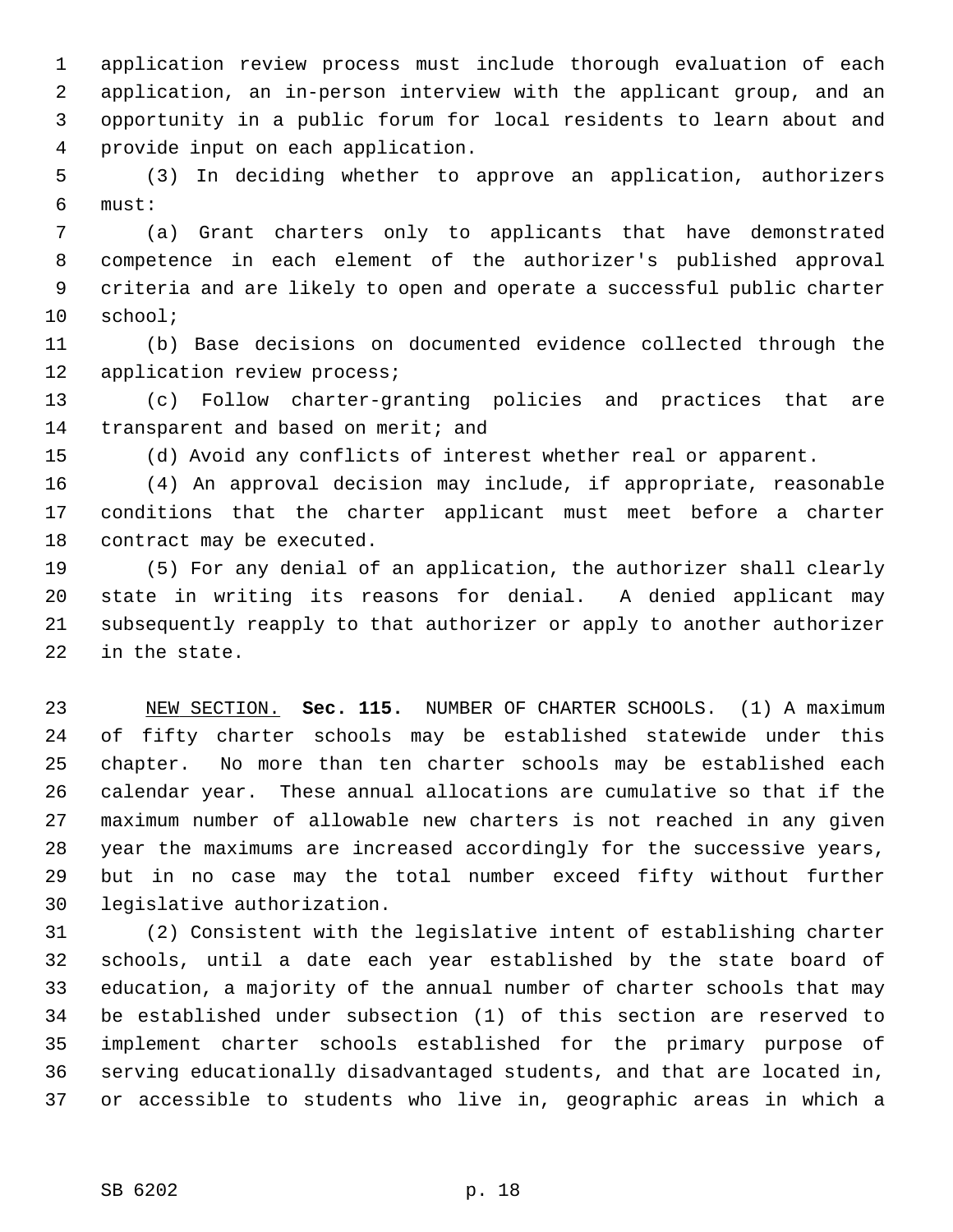1 large proportion of the students have difficulty meeting state academic 2 content and student achievement standards, or geographic areas, 3 including urban and rural areas, in which a large proportion or number 4 of public schools have been identified as needing improvement under 5 state and federal accountability.

 6 (3) To ensure compliance with the annual limits for establishing 7 new charter schools, certification from the state board of education 8 must be obtained before final authorization of a charter school. 9 Within ten days of taking action to approve or deny an application 10 under section 114 of this act, an authorizer must submit a report of 11 the action to the applicant and to the state board of education, which 12 must include a copy of the authorizer's resolution setting forth the 13 action taken, the reasons for the decision, and assurances of 14 compliance with the procedural requirements and application elements 15 under sections 113 and 114 of this act. The authorizer must also 16 indicate whether the charter school's primary purpose is to serve 17 educationally disadvantaged students.

18 (4) Upon the receipt of notice from an authorizer that a charter 19 school has been approved, the state board of education shall certify 20 whether the approval is in compliance with the limits on the maximum 21 number of charters allowed under subsection (1) of this section and in 22 compliance with the date until which the majority of charters each year 23 are reserved under subsection (2) of this section. If the board 24 receives simultaneous notification of approved charters that exceed the 25 annual allowable limits in subsections (1) and (2) of this section, the 26 board must select approved charters for implementation through a 27 lottery process, and must assign implementation dates accordingly.

28 (5) If the number of charters reserved each year under subsection 29 (2) of this section is not reached by the date established by the state 30 board of education, the board must notify authorizers of any other 31 approved charters for which authorization has not been granted under 32 subsection (2) of this section, and must allow implementation of those 33 charters within the annual limits, regardless of whether those charters 34 meet the requirements of subsection (2) of this section.

35 (6) The state board of education must notify authorizers of the 36 number of applications approved by the date until which the majority of 37 new charters each year are reserved under subsection (2) of this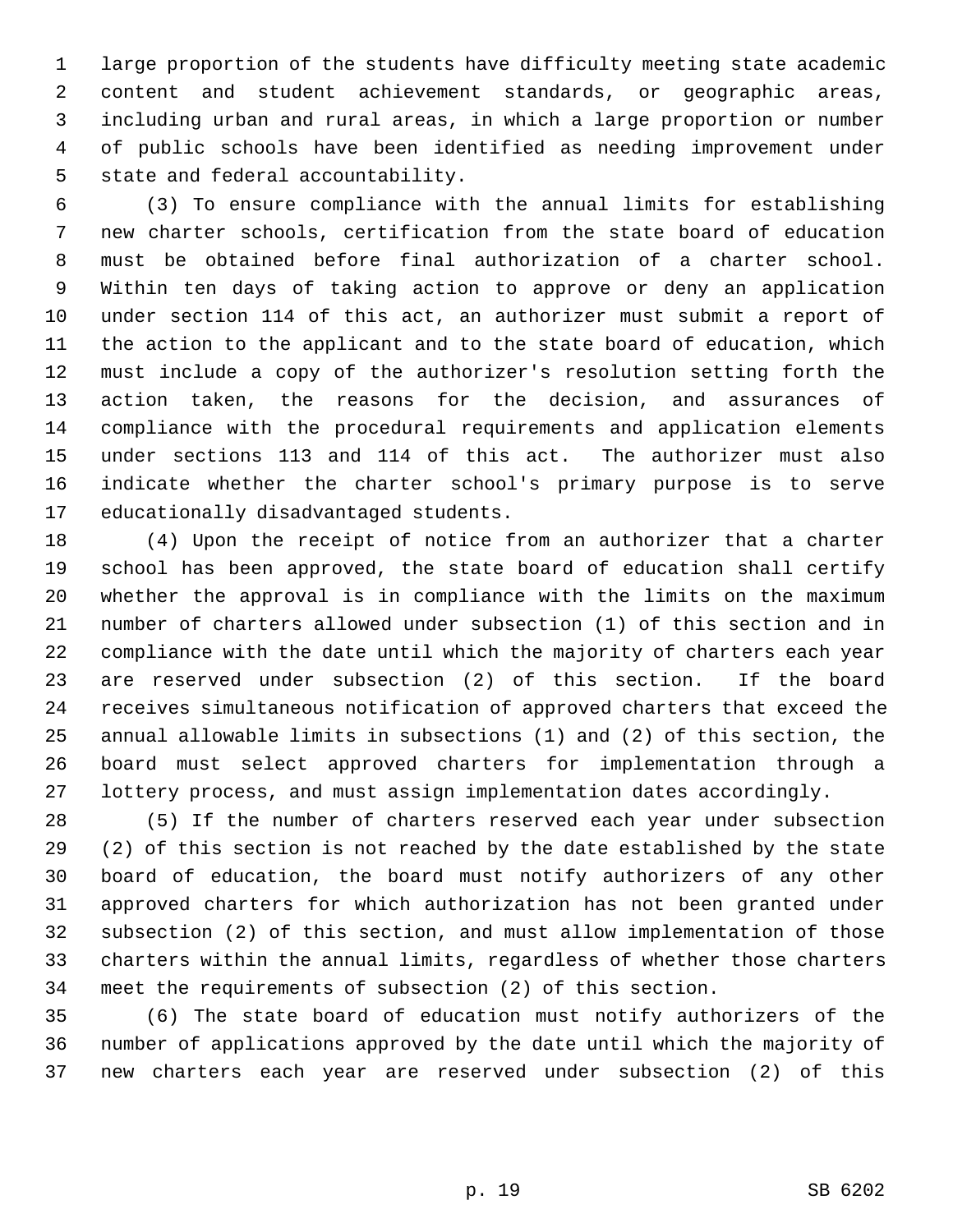1 section. The board must also notify authorizers when the maximum 2 allowable number of charter schools has been reached each year.

 3 NEW SECTION. **Sec. 116.** CHARTER CONTRACTS. (1) The purposes of 4 the charter application submitted under section 113 of this act are to 5 present the proposed charter school's academic and operational vision 6 and plans and to demonstrate and provide the authorizer a clear basis 7 for the applicant's capacities to execute the proposed vision and 8 plans. An approved charter application does not serve as the school's 9 charter contract.

10 (2) Within ninety days of approval of a charter application, the 11 authorizer and the governing board of the approved charter school must 12 execute a charter contract that clearly sets forth the academic and 13 operational performance expectations and measures by which the charter 14 school will be judged and the administrative relationship between the 15 authorizer and charter school, including each party's rights and 16 duties. The performance expectations and measures set forth in the 17 charter contract must include but need not be limited to applicable 18 federal and state accountability requirements. The performance 19 provisions may be refined or amended by mutual agreement after the 20 charter school is operating and has collected baseline achievement data 21 for its enrolled students.

22 (3) The charter contract must be signed by the president of the 23 authorizer's governing board or the chief executive of the authorizer 24 as applicable and the president of the charter school board. Within 25 ten days of executing a charter contract, the authorizer must submit to 26 the state board of education written notification of the charter 27 contract execution, including a copy of the executed charter contract 28 and any attachments.

29 (4) A charter contract may comprise one or more schools to the 30 extent approved by the authorizer. A single charter school board may 31 hold one or more charter contracts. However, each charter school that 32 is part of a charter contract must be separate and distinct from any 33 others.

34 (5) An initial charter contract must be granted for a term of five 35 operating years. The contract term must commence on the charter 36 school's first day of operation. An approved charter school may delay 37 its opening for one school year in order to plan and prepare for the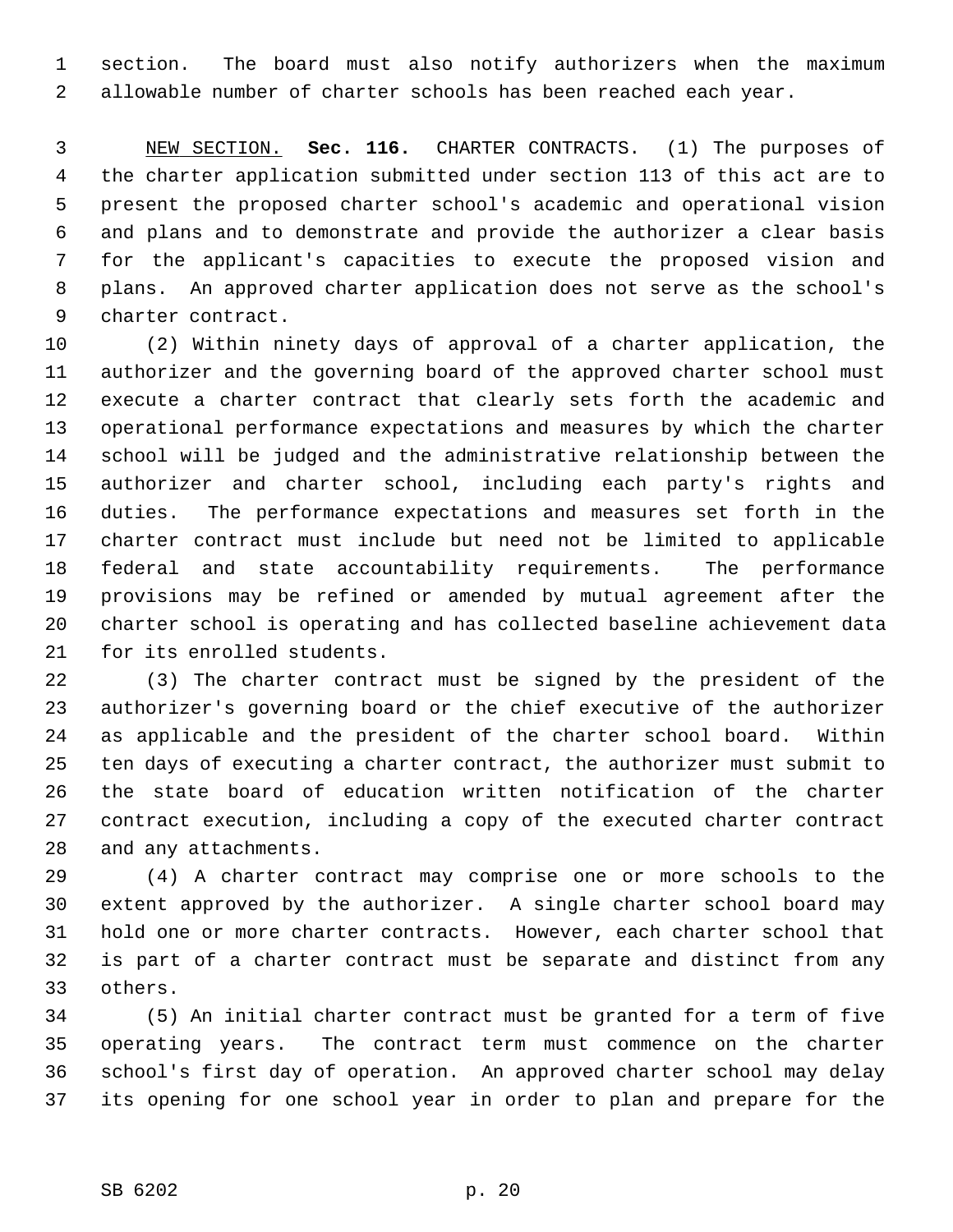1 school's opening. If the school requires an opening delay of more than 2 one school year, the school must request an extension from its 3 authorizer. The authorizer may grant or deny the extension depending 4 on the school's circumstances.

 5 (6) Authorizers may establish reasonable preopening requirements or 6 conditions to monitor the start-up progress of newly approved charter 7 schools and ensure that they are prepared to open smoothly on the date 8 agreed, and to ensure that each school meets all building, health, 9 safety, insurance, and other legal requirements for school opening.

10 (7) No charter school may commence operations without a charter 11 contract executed in accordance with this section.

12 NEW SECTION. **Sec. 117.** CHARTER CONTRACTS--PERFORMANCE FRAMEWORK. 13 (1) The performance provisions within a charter contract must be based 14 on a performance framework that clearly sets forth the academic and 15 operational performance indicators, measures, and metrics that will 16 guide an authorizer's evaluations of each charter school.

17 (2) At a minimum, the performance framework must include 18 indicators, measures, and metrics for:

19 (a) Student academic proficiency;

20 (b) Student academic growth;

21 (c) Achievement gaps in both proficiency and growth between major 22 student subgroups;

23 (d) Attendance;

24 (e) Recurrent enrollment from year to year;

25 (f) Graduation rates and postsecondary readiness, for high schools;

26 (g) Financial performance and sustainability; and

27 (h) Board performance and stewardship, including compliance with 28 all applicable laws, rules, and terms of the charter contract.

29 (3) Annual performance targets must be set by each charter school 30 in conjunction with its authorizer and must be designed to help each 31 school meet applicable federal, state, and authorizer expectations.

32 (4) The authorizer and charter school may also include additional 33 rigorous, valid, and reliable indicators in the performance framework 34 to augment external evaluations of the charter school's performance.

35 (5) The performance framework must require the disaggregation of 36 all student performance data by major student subgroups, including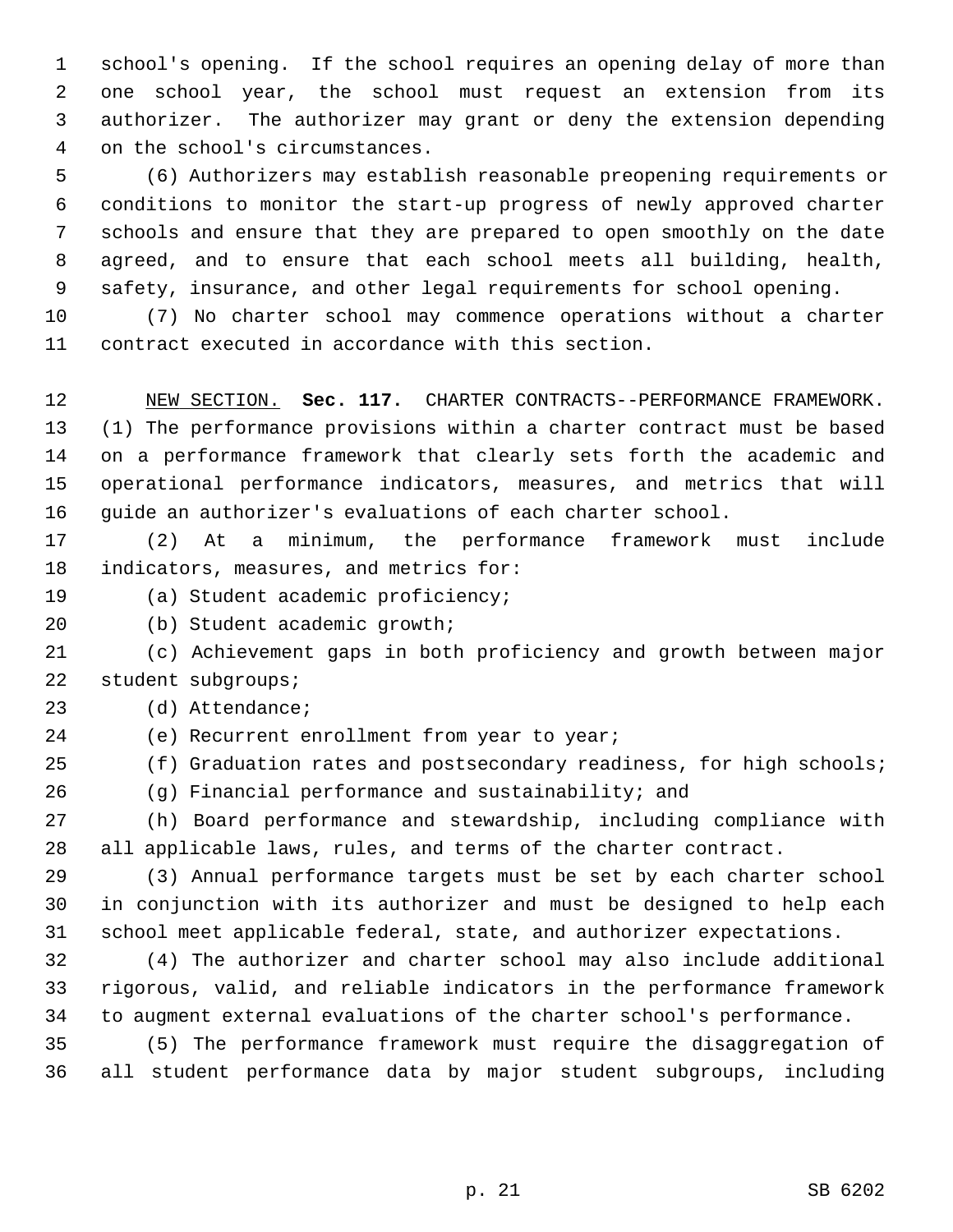1 gender, race and ethnicity, poverty status, special education status, 2 English language learner status, and highly capable status.

 3 (6) Multiple schools operating under a single charter contract or 4 overseen by a single charter school board must report their performance 5 as separate schools, and each school shall be held independently 6 accountable for its performance.

 7 NEW SECTION. **Sec. 118.** CHARTER CONTRACTS--OVERSIGHT. (1) Each 8 authorizer must continually monitor the performance and legal 9 compliance of the charter schools it oversees, including collecting and 10 analyzing data to support ongoing evaluation according to the 11 performance framework in the charter contract.

12 (2) An authorizer may conduct or require oversight activities that 13 enable the authorizer to fulfill its responsibilities under this 14 chapter, including conducting appropriate inquiries and investigations, 15 so long as those activities are consistent with the intent of this 16 chapter, adhere to the terms of the charter contract, and do not unduly 17 inhibit the autonomy granted to charter schools.

18 (3) In the event that a charter school's performance or legal 19 compliance appears unsatisfactory, the authorizer must promptly notify 20 the school of the perceived problem and provide reasonable opportunity 21 for the school to remedy the problem, unless the problem warrants 22 revocation in which case the revocation procedures under section 120 of 23 this act apply.

24 (4) An authorizer may take appropriate corrective actions or 25 exercise sanctions short of revocation in response to apparent 26 deficiencies in charter school performance or legal compliance. Such 27 actions or sanctions may include, if warranted, requiring a school to 28 develop and execute a corrective action plan within a specified time 29 frame.

30 NEW SECTION. **Sec. 119.** CHARTER CONTRACTS--RENEWAL. (1) A charter 31 contract may be renewed for successive five-year terms, although the 32 authorizer may vary the term based on the performance, demonstrated 33 capacities, and particular circumstances of a charter school and may 34 grant renewal with specific conditions for necessary improvements to a 35 charter school.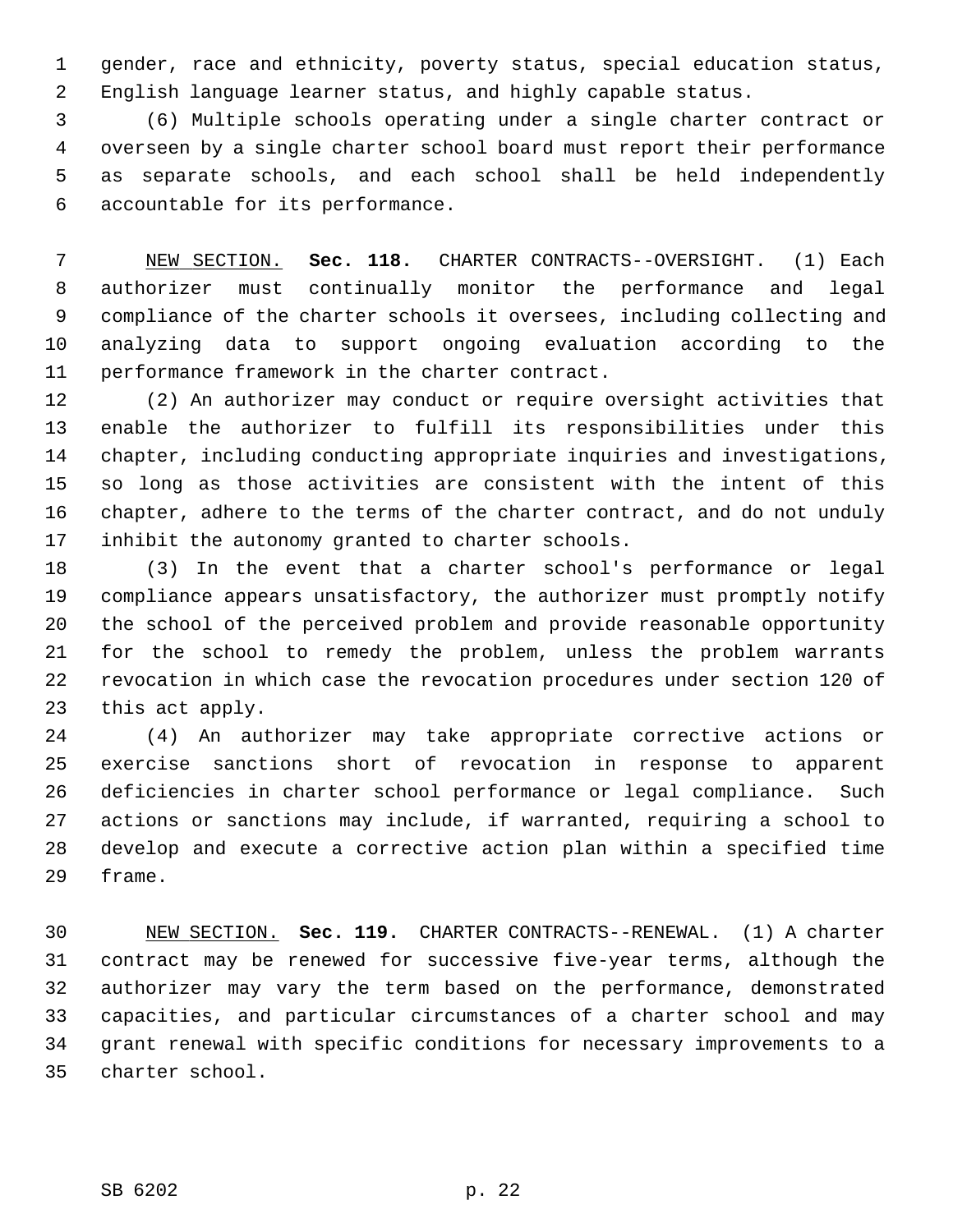1 (2) No later than six months before the expiration of a charter 2 contract, the authorizer must issue a performance report and charter 3 contract renewal application guidance to that charter school. The 4 performance report must summarize the charter school's performance 5 record to date based on the data required by the charter contract, and 6 must provide notice of any weaknesses or concerns perceived by the 7 authorizer concerning the charter school that may jeopardize its 8 position in seeking renewal if not timely rectified. The charter 9 school has thirty days to respond to the performance report and submit 10 any corrections or clarifications for the report.

11 (3) The renewal application guidance must, at a minimum, provide an 12 opportunity for the charter school to:

13 (a) Present additional evidence, beyond the data contained in the 14 performance report, supporting its case for charter contract renewal;

15 (b) Describe improvements undertaken or planned for the school; and

16 (c) Detail the school's plans for the next charter contract term.

17 (4) The renewal application guidance must include or refer 18 explicitly to the criteria that will guide the authorizer's renewal 19 decisions, which shall be based on the performance framework set forth 20 in the charter contract.

21 (5) In making charter renewal decisions, an authorizer must:

22 (a) Ground its decisions in evidence of the school's performance 23 over the term of the charter contract in accordance with the 24 performance framework set forth in the charter contract;

25 (b) Ensure that data used in making renewal decisions are available 26 to the school and the public; and

27 (c) Provide a public report summarizing the evidence basis for its 28 decision.

29 NEW SECTION. **Sec. 120.** CHARTER CONTRACTS--NONRENEWAL OR 30 REVOCATION. (1) A charter contract may be revoked at any time or not 31 renewed if the authorizer determines that the charter school did any of 32 the following or otherwise failed to comply with the provisions of this 33 chapter:

34 (a) Committed a material and substantial violation of any of the 35 terms, conditions, standards, or procedures required under this chapter 36 or the charter contract;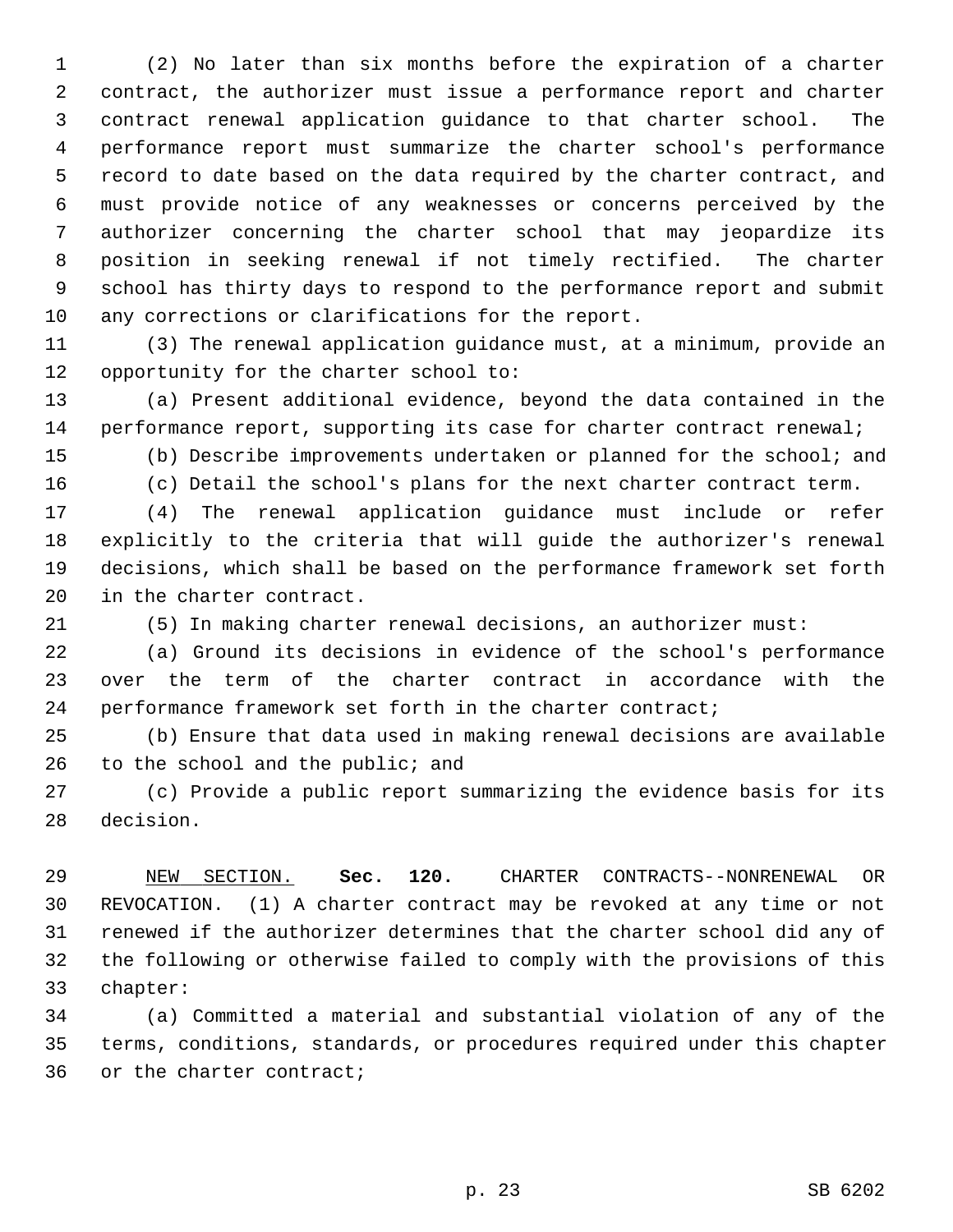1 (b) Failed to meet or make sufficient progress toward the 2 performance expectations set forth in the charter contract;

 3 (c) Failed to meet generally accepted standards of fiscal 4 management; or

 5 (d) Substantially violated any material provision of law from which 6 the charter school is not exempt.

 7 (2) A charter contract may not be renewed if, at the time of the 8 renewal application, the charter school's performance falls in the 9 bottom quartile of schools on the accountability index developed by the 10 state board of education under RCW 28A.657.110, unless the charter 11 school demonstrates exceptional circumstances that the authorizer finds 12 justifiable.

13 (3) A charter contract must be revoked or nonrenewed if the charter 14 school is identified as meeting the criteria for temporary transfer to 15 the transformation zone district as provided under section 203 of this 16 act.

17 (4) Each authorizer must develop revocation and nonrenewal 18 processes that:

19 (a) Provide the charter school board with a timely notification of 20 the prospect of and reasons for revocation or nonrenewal;

21 (b) Allow the charter school board a reasonable amount of time in 22 which to prepare a response;

23 (c) Provide the charter school board with an opportunity to submit 24 documents and give testimony challenging the rationale for closure and 25 in support of the continuation of the school at a recorded public 26 proceeding held for that purpose;

27 (d) Allow the charter school board to be represented by counsel and 28 to call witnesses on its behalf; and

29 (e) After a reasonable period for deliberation, require a final 30 determination to be made and conveyed in writing to the charter school 31 board.

32 (5) If an authorizer revokes or does not renew a charter, the 33 authorizer must clearly state in a resolution the reasons for the 34 revocation or nonrenewal.

35 (6) Within ten days of taking action to renew, not renew, or revoke 36 a charter contract, an authorizer must submit a report of the action to 37 the applicant and to the state board of education, which must include 38 a copy of the authorizer's resolution setting forth the action taken,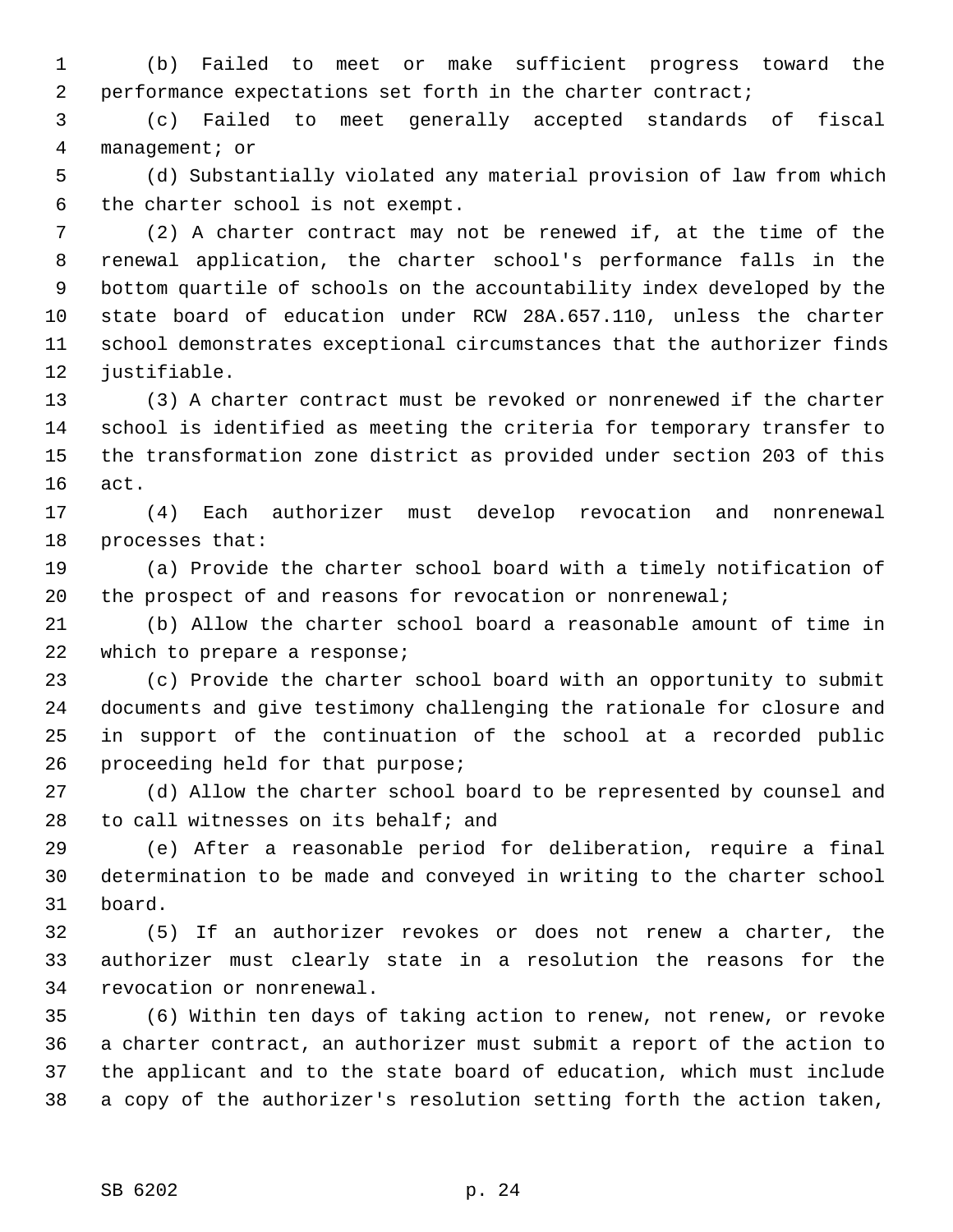1 the reasons for the decision, and assurances of compliance with the 2 procedural requirements established by the authorizer under this 3 section.

 4 NEW SECTION. **Sec. 121.** CHARTER SCHOOL CLOSURE OR DISSOLUTION. 5 (1) Before making a decision to close a charter school, authorizers 6 must develop a charter school closure protocol to ensure timely 7 notification to parents, orderly transition of students and student 8 records to new schools, and proper disposition of school funds, 9 property, and assets. The protocol must specify tasks, timelines, and 10 responsible parties, including delineating the respective duties of the 11 charter school and the authorizer.

12 (2) In the event of a charter school closure for any reason, the 13 assets of the school must be distributed first to satisfy outstanding 14 payroll obligations for employees of the school, then to creditors of 15 the school, and then to the state treasurer to the credit of the 16 general fund. If the assets of the school are insufficient to pay all 17 parties to whom the school owes compensation, the prioritization of the 18 distribution of assets may be determined by decree of a court of law.

19 (3) A charter contract may not be transferred from one authorizer 20 to another before the expiration of the charter contract term except by 21 petition to the state board of education by the charter school or its 22 authorizer. The state board of education must review such petitions on 23 a case-by-case basis and may grant transfer requests in response to 24 special circumstances and evidence that such a transfer would serve the 25 best interests of the charter school's students.

26 NEW SECTION. **Sec. 122.** FUNDING. (1) Charter schools must report 27 student enrollment in the same manner and based on the same definitions 28 of enrolled students and annual average full-time equivalent enrollment 29 as other public schools. Charter schools must comply with applicable 30 reporting requirements to receive state or federal funding that is 31 allocated based on student characteristics.

32 (2) According to the schedule established under RCW 28A.510.250, 33 the superintendent of public instruction shall allocate funding for a 34 charter school including general apportionment, special education, 35 categorical, and other nonbasic education moneys. Allocations must be 36 based on the statewide average staff mix ratio of all noncharter public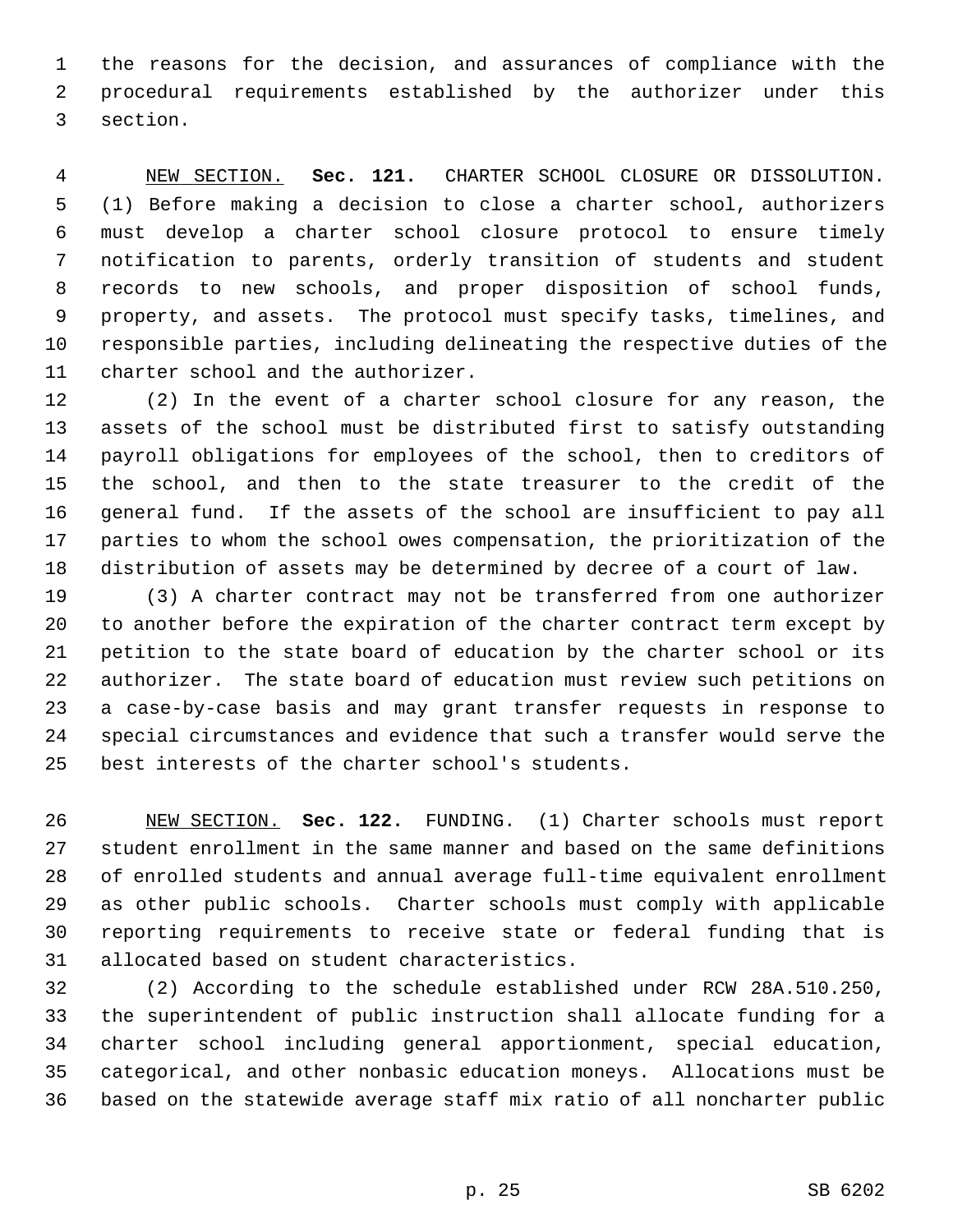1 schools from the prior school year and the school's actual full-time 2 equivalent enrollment. A charter school is not eligible for enhanced 3 small school assistance funding. Categorical funding must be allocated 4 to a charter school based on the same funding criteria used for 5 noncharter public schools, except that the charter school is exempt 6 from rules and statutes regarding the expenditure of these funds. A 7 charter school is eligible to apply for state grants on the same basis 8 as a school district.

 9 (3) Allocations for pupil transportation must be calculated on a 10 per student basis based on the allocation for the previous school year 11 to the school district in which the charter school is located. A 12 charter school may enter into a contract with a school district or 13 other public or private entity to provide transportation for the 14 students of the school.

15 (4) Amounts payable to a charter school under this section in the 16 school's first year of operation must be based on the projections of 17 first-year student enrollment established in the charter contract. The 18 office of the superintendent of public instruction must reconcile the 19 amounts paid in the first year of operation to the amounts that would 20 have been paid based on actual student enrollment and make adjustments 21 to the charter school's allocations over the course of the second year 22 of operation.

23 (5) For charter schools authorized by a school district board of 24 directors:

25 (a) Allocations to a charter school that are included in RCW 26 84.52.0531(3) (a) through (c) shall be included in the levy base of the 27 district in which the charter school is located.

28 (b) Conversion charter schools are eligible for local levy moneys 29 approved by the voters before the start-up date of the school as 30 determined by the authorizer, and the school district must allocate 31 levy moneys to a conversion charter school.

32 (c) New charter schools are not eligible for local levy moneys 33 approved by the voters before the start-up date of the school as 34 determined by the authorizer, and the district may not allocate those 35 levy moneys to a new school.

36 (d) For levies submitted to voters after the start-up date of a 37 charter school, the school must be included in levy planning, budgets,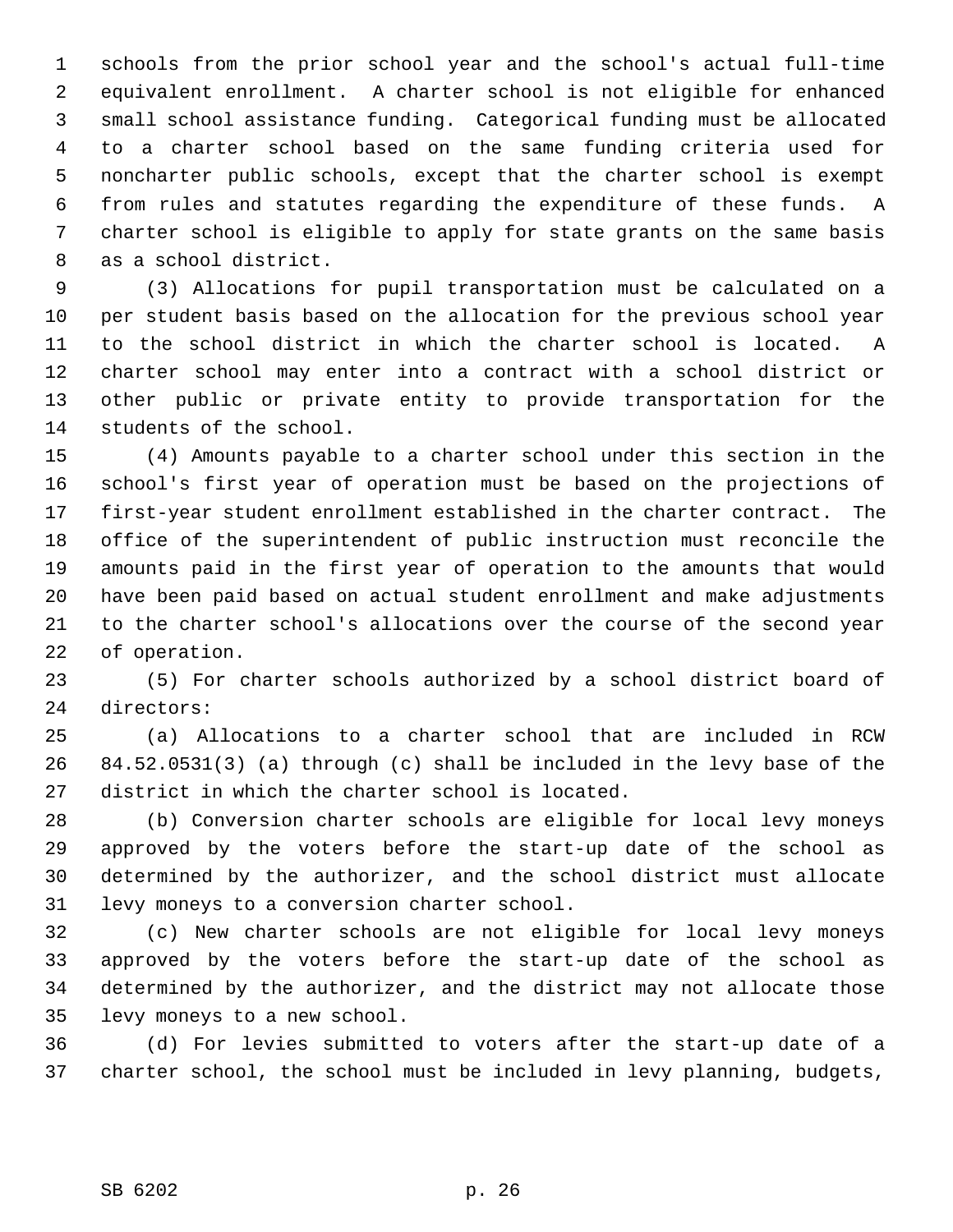1 and funding distribution in the same manner as other public schools in 2 the district.

 3 (e) A conversion charter school is entitled to the continued rent- 4 free use of its existing facility. The district remains responsible 5 for major repairs and safety upgrades that may be required for the 6 continued use of the facility as a public school. The charter school 7 is responsible for routine maintenance of the facility, including but 8 not limited to, cleaning, painting, gardening, and landscaping.

 9 (6) No local levy money may be allocated to a charter school if the 10 charter school is not authorized by a school district board of 11 directors.

12 (7) Any moneys received by a charter school from any source and 13 remaining in the school's accounts at the end of any budget year shall 14 remain in the school's accounts for use by the school during subsequent 15 budget years.

16 NEW SECTION. **Sec. 123.** FACILITIES. (1) Charter schools are 17 eligible for state matching funds for common school construction.

18 (2) A charter school has a right of first refusal to purchase or 19 lease at or below fair market value a closed public school facility or 20 property or unused portions of a public school facility or property 21 located in a school district from which it draws its students if the 22 school district decides to sell or lease the public school facility or 23 property.

24 (3) A charter school may negotiate and contract at or below fair 25 market value with a school district, the governing body of a public 26 college or university, or any other public or private entity for the 27 use of a facility for a school building.

28 (4) Public libraries, community service organizations, museums, 29 performing arts venues, theaters, churches, and public or private 30 colleges and universities may provide space to charter schools within 31 their facilities under their preexisting zoning and land use 32 designations.

33 NEW SECTION. **Sec. 124.** YEARS OF SERVICE. Years of service in a 34 charter school by certificated instructional staff shall be included in 35 the years of service calculation for purposes of the statewide salary 36 allocation schedule under RCW 28A.150.410.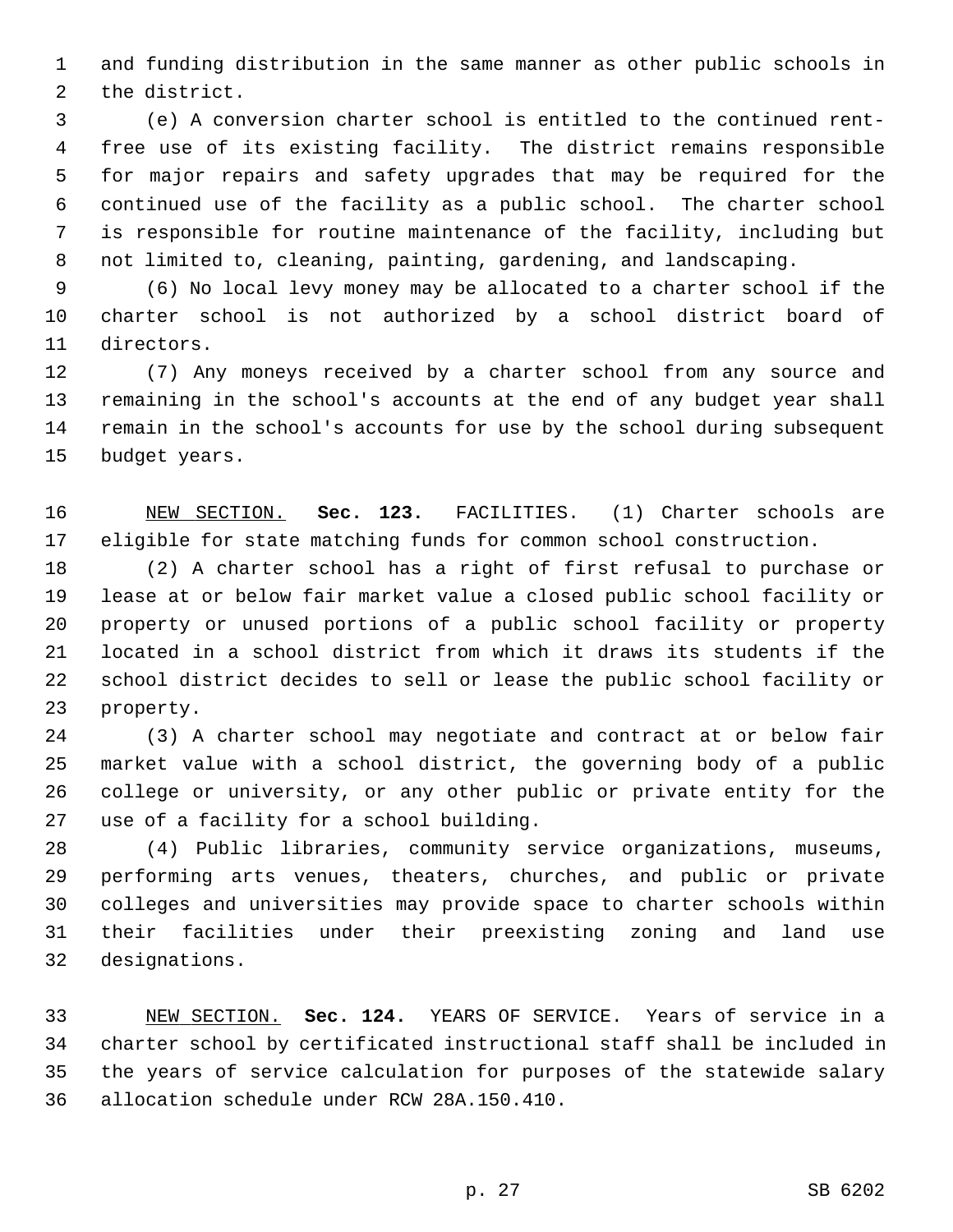1 NEW SECTION. **Sec. 125.** ANNUAL REPORT. (1) By December 1st of 2 each year beginning in the first year after there have been charter 3 schools operating for a full school year, the state board of education 4 must issue an annual report on the state's charter schools for the 5 preceding school year to the governor, the legislature, and the public 6 at-large.

 7 (2) The annual report must be based on the reports submitted by 8 each authorizer as well as any additional relevant data compiled by the 9 board. The report must include a comparison of the performance of 10 charter school students with the performance of academically, 11 ethnically, and economically comparable groups of students in 12 noncharter public schools. In addition, the annual report must include 13 the state board of education's assessment of the successes, challenges, 14 and areas for improvement in meeting the purposes of this chapter, 15 including the board's assessment of the sufficiency of funding for 16 charter schools, the efficacy of the formula for authorizer funding, 17 and any suggested changes in state law or policy necessary to 18 strengthen the state's charter schools.

## 19 **PART II**

#### 20 **ESTABLISHING THE TRANSFORMATION ZONE DISTRICT**

21 NEW SECTION. **Sec. 201.** DEFINITIONS--TRANSFORMATION ZONE. The 22 definitions in this section apply throughout this chapter unless the 23 context clearly requires otherwise.

24 (1) "Learning management organization" means a nonprofit 25 corporation with expertise in managing both the daily operations and 26 the academic and instructional learning environment of a school under 27 a contract with the governing authority of the school. A learning 28 management organization must be either a public benefit nonprofit 29 corporation as defined in RCW 24.03.490, or a nonprofit corporation as 30 defined in RCW 24.03.005 that has applied for tax-exempt status under 31 section 501(c)(3) of the internal revenue code of 1986 (26 U.S.C. Sec. 32 501(c)(3)).

33 (2) "Original school district" means the school district within 34 whose boundaries a school is located and does not include the 35 transformation zone district.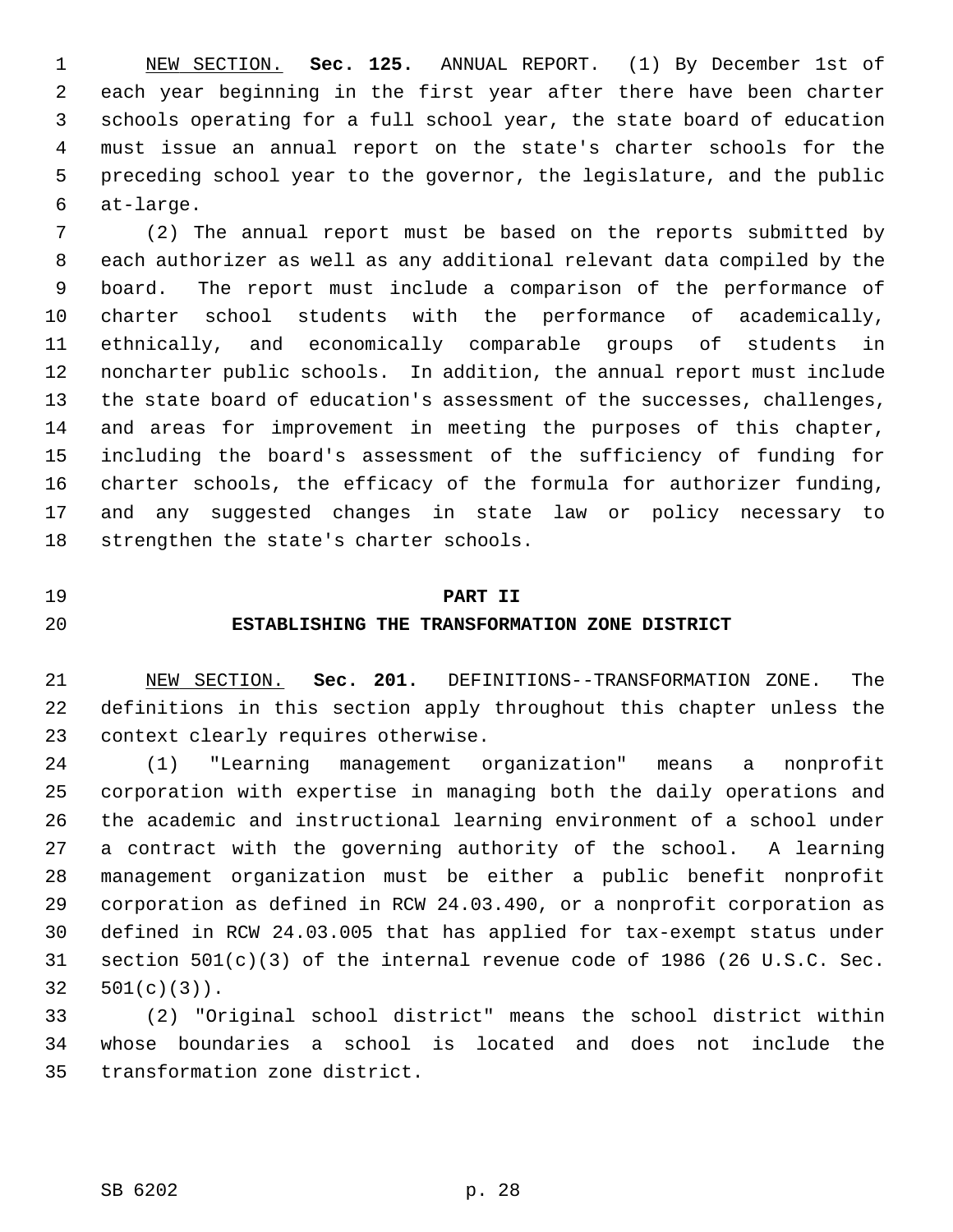1 (3) "Transformation zone district" means an office within the 2 office of the superintendent of public instruction that has been 3 assigned the powers and responsibilities of a school district as 4 provided under this chapter.

 5 (4) "Transformation zone school" means a school that has been 6 temporarily transferred from its original school district to the 7 jurisdiction of the transformation zone district as provided under this 8 chapter.

 9 NEW SECTION. **Sec. 202.** TRANSFORMATION ZONE DISTRICT. (1) The 10 transformation zone district is hereby established as a statewide 11 school district within the state of Washington. The superintendent of 12 public instruction shall exercise all powers and responsibilities 13 assigned under this title to a school district board of directors for 14 the governance and oversight of the transformation zone district, 15 including under RCW 28A.150.230 and 28A.320.015, except as otherwise 16 provided in this chapter.

17 (2) The transformation zone district and the superintendent of 18 public instruction as the governing authority of the district have 19 jurisdiction over all transformation zone schools that have been 20 temporarily transferred to the district under section 203 of this act.

21 (3) The transformation zone district is not a local taxing district 22 and the superintendent of public instruction may not levy taxes under 23 RCW 84.52.053. The superintendent of public instruction may not buy or 24 sell real property under RCW 28A.335.120 or incur bonded indebtedness 25 under RCW 28A.530.010 or 28A.530.080, and does not have the power of 26 eminent domain under RCW 28A.335.220. The state treasurer shall act as 27 the treasurer for the transformation zone district, with the same 28 responsibilities for transformation zone district funds as are assigned 29 by law to the county treasurer for local school district funds.

30 (4) The transformation zone district shall be designated as a local 31 education agency of the state under applicable federal laws and rules 32 and is responsible for meeting the requirements of local education 33 agencies under those laws and rules, including those regarding the 34 receipt and expenditure of federal funds.

35 NEW SECTION. **Sec. 203.** TRANSFORMATION ZONE SCHOOLS--TRANSFER. 36 (1) Beginning in January 2013, the superintendent of public instruction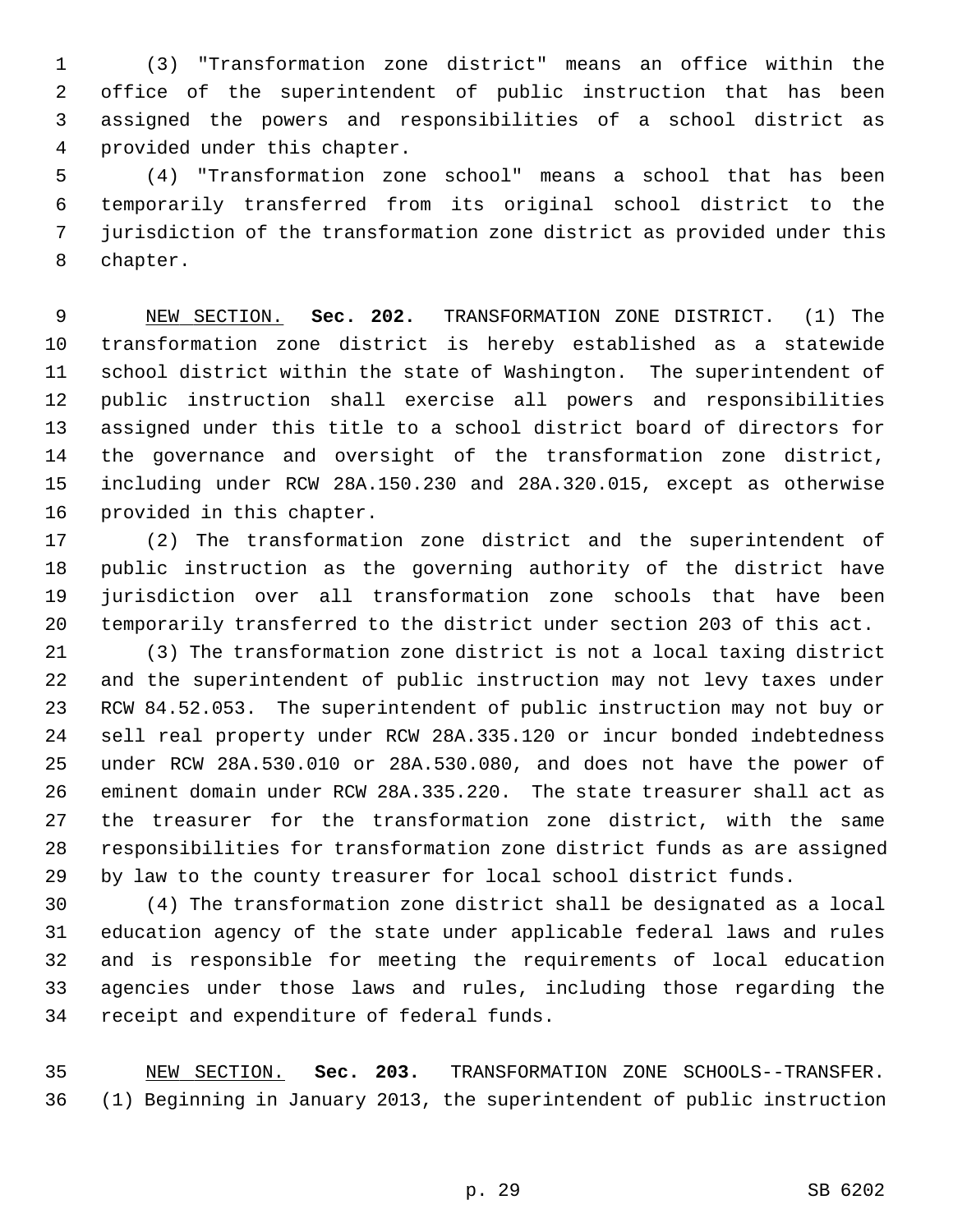1 shall annually recommend to the state board of education schools for 2 temporary transfer to the jurisdiction of the transformation zone 3 district.

 4 (2) The superintendent of public instruction shall adopt criteria 5 for the recommendation, including:

 6 (a) The school has been identified under RCW 28A.657.020 as a 7 persistently lowest-achieving school and is furthermore among the 8 persistently lowest-achieving of these schools;

 9 (b) The school is not the subject of a required action plan in a 10 required action district under chapter 28A.657 RCW, except that a 11 school that has been the subject of a required action plan for at least 12 three years and has not been released from required action under RCW 13 28A.657.100 may be recommended for transfer to the transformation zone 14 district; and

15 (c) The school is not the subject of a currently active federal 16 school improvement grant.

17 (3) At least ten and no more than twenty schools that meet the 18 superintendent's criteria shall be transferred to the transformation 19 zone district each single year.

20 (4) If a charter school established under chapter 28A.--- RCW (the 21 new chapter created in section 401 of this act) is identified as 22 meeting the criteria for temporary transfer to the transformation zone 23 district under this section, the superintendent of public instruction 24 shall notify the state board of education and the authorizer of the 25 charter school that the charter contract must be nonrenewed or revoked 26 as provided under section 120 of this act.

27 (5) The superintendent of public instruction shall provide a school 28 district superintendent with written notice of the recommendation for 29 transfer of a school to the transformation zone district by certified 30 mail or personal service. A school district superintendent may request 31 reconsideration of the superintendent of public instruction's 32 recommendation. The reconsideration is limited to a determination of 33 whether the school met the criteria for being recommended for transfer 34 to the transformation zone district. A request for reconsideration 35 must be in writing and served on the superintendent of public 36 instruction within ten days of service of the notice of the 37 superintendent's recommendation.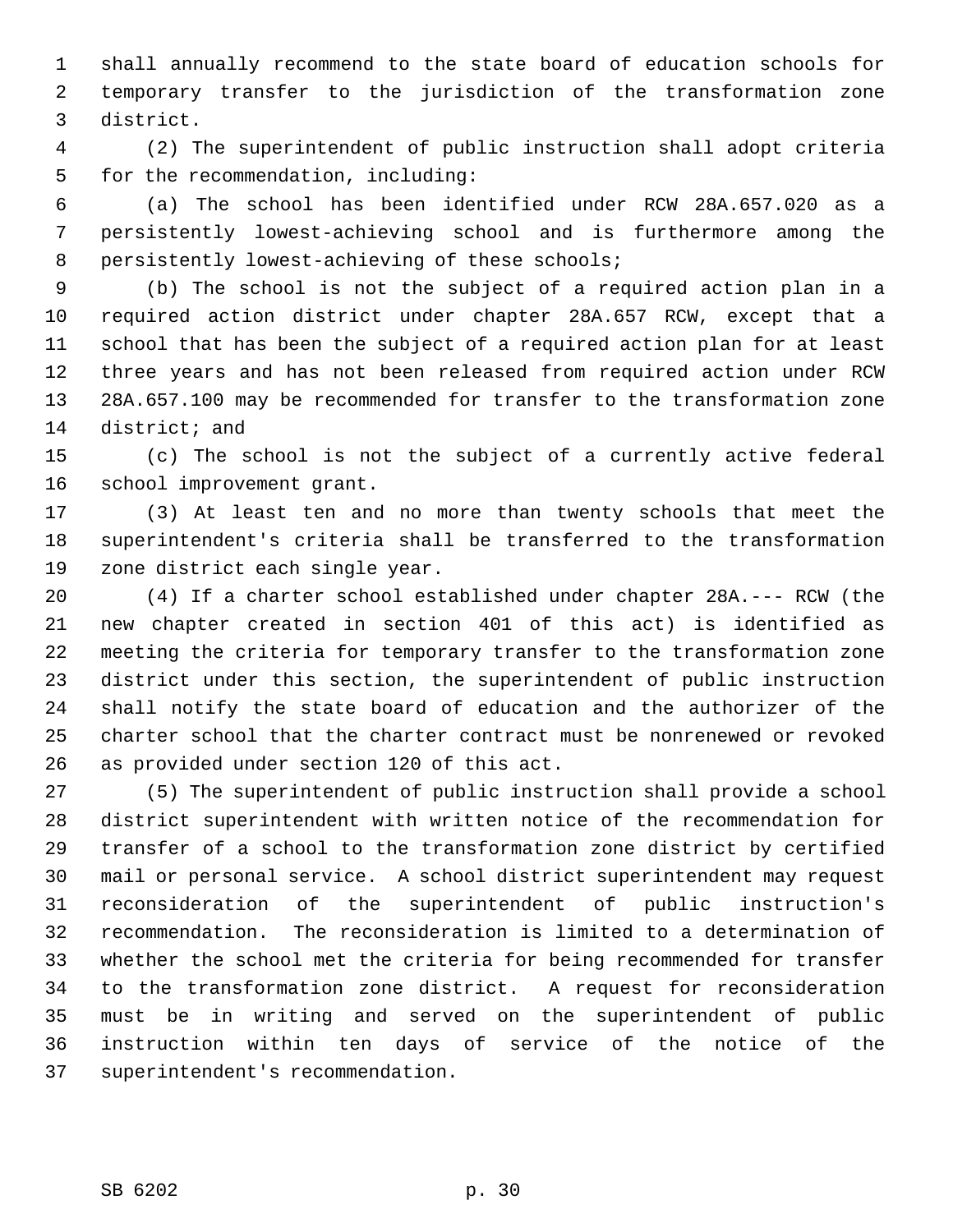1 (6) The state board of education must consider the recommendations 2 of the superintendent of public instruction under subsection (1) of 3 this section at a public meeting. The state board of education may 4 modify the superintendent's recommendations before directing the annual 5 transfer of schools to the jurisdiction of the transformation zone 6 district. The transfer shall take effect on September 1st following 7 the board's decision.

 8 (7) During the period of time between the board's decision and the 9 effective date of the transfer of a school under this section, the 10 original school district must cooperate with the superintendent of 11 public instruction in developing a transfer plan, including but not 12 limited to providing necessary financial and staffing information to 13 the superintendent.

14 NEW SECTION. **Sec. 204.** LEARNING MANAGEMENT ORGANIZATION 15 CONTRACTS. (1) The superintendent of public instruction shall contract 16 with a learning management organization for the management and 17 operation of each transformation zone school. A learning management 18 organization may manage more than one transformation zone school, but 19 each school shall be the subject of a separate contract. The term of 20 a contract under this section shall be no more than three years. A 21 learning management organization may apply for renewal of a contract. 22 The superintendent of public instruction shall use the performance 23 framework established under this section as a primary determining 24 factor in awarding or denying a contract renewal.

25 (2) The superintendent's requests for proposals for learning 26 management organizations must require an applicant to provide:

27 (a) The applicant's strategic vision for operation, management, and 28 transformation of a persistently lowest-achieving school;

29 (b) A plan to support the vision presented, including explanation 30 and evidence of the applicant's budget and personnel capacity and 31 commitment to execute the responsibilities of school operation and 32 management;

33 (c) A draft of the performance framework that the applicant would 34 use to guide the transformation of the school; and

35 (d) A statement of assurance that the applicant will provide public 36 accountability and transparency in all matters concerning practices,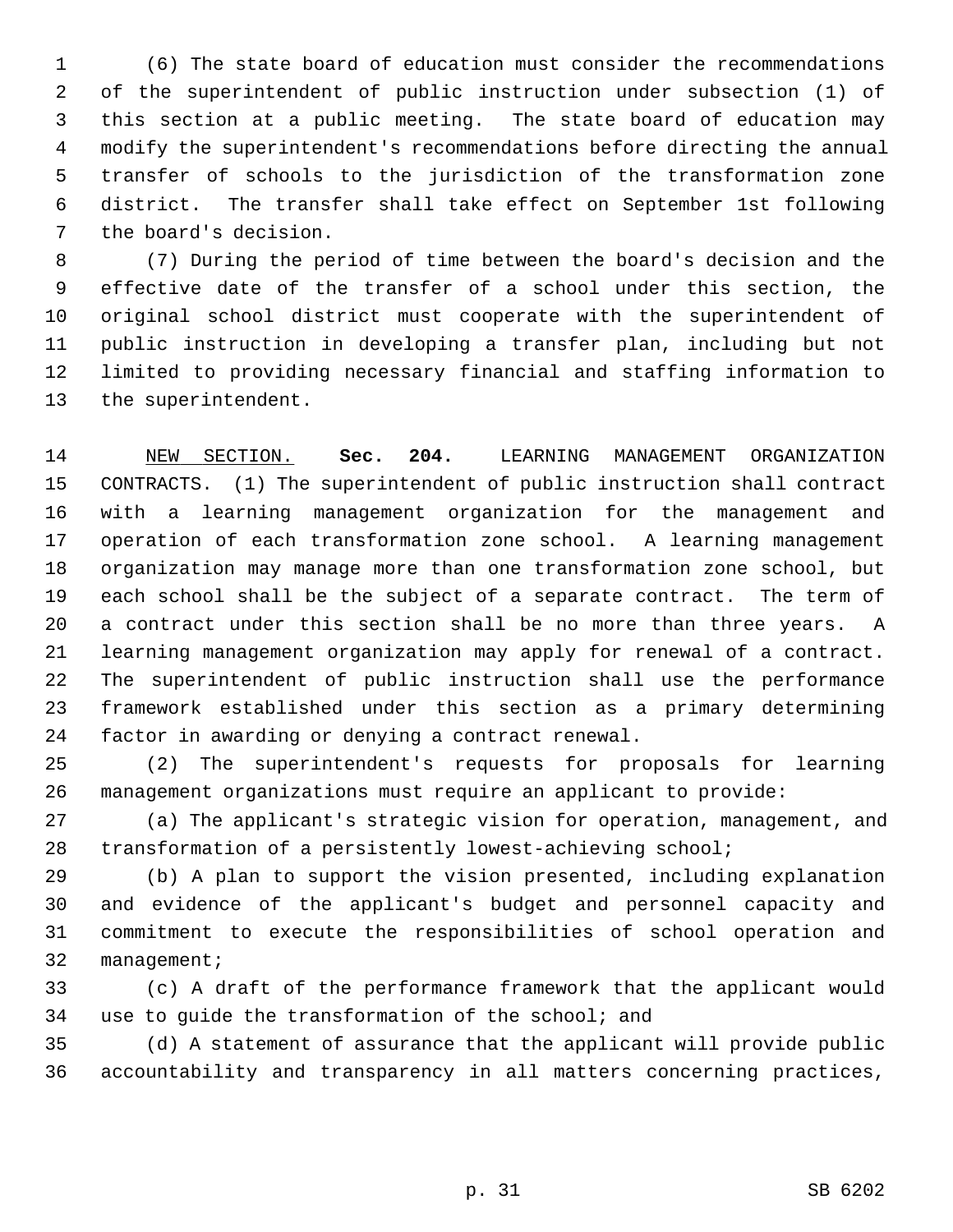1 decisions, and expenditures related to its management of a 2 transformation zone school.

 3 (3) A contract with a learning management organization must contain 4 a performance framework that clearly sets forth the academic and 5 operational performance indicators, measures, and metrics for the 6 improvement of student learning in the transformation zone school. 7 Annual performance targets must be established under the contract. The 8 learning management organization must develop, oversee, and implement 9 a school transformation plan based on the performance framework.

10 (4) At a minimum, the performance framework must include 11 indicators, measures, and metrics for:

- 12 (a) Student academic proficiency;
- 13 (b) Student academic growth;

14 (c) Achievement gaps in both proficiency and growth between major 15 student subgroups;

16 (d) Attendance;

17 (e) Recurrent enrollment from year to year;

18 (f) Graduation rates and postsecondary readiness, for high schools;

19 (g) Financial performance and sustainability; and

20 (h) Performance and stewardship by the learning management 21 organization, including compliance with all applicable laws, rules, and 22 terms of the contract with the superintendent of public instruction.

23 (5) The superintendent of public instruction and the learning 24 management organization may also include additional rigorous, valid, 25 and reliable indicators in the performance framework to augment 26 external evaluations of the performance of the transformation zone 27 school.

28 (6) The performance framework must require the disaggregation of 29 all student performance data by major student subgroups, including 30 gender, race and ethnicity, poverty status, special education status, 31 English learner status, and highly capable status.

32 (7) A contract with a learning management organization must include 33 expectations and indicators for parent and community involvement in the 34 transformation zone school. The learning management organization must 35 establish and hold regular public meetings with a standing parent and 36 community advisory committee.

37 (8) A learning management organization may contract with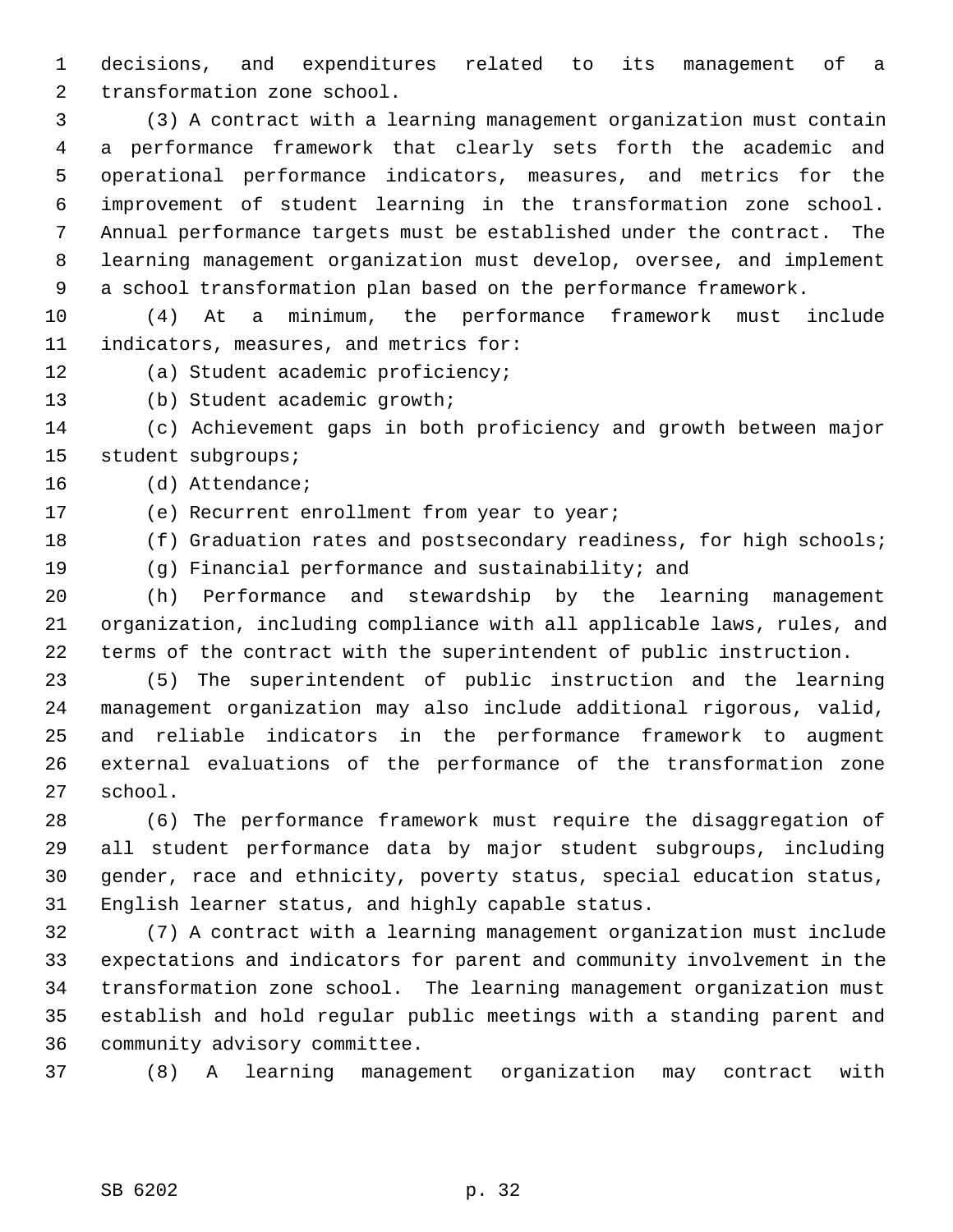1 individuals, organizations, educational service districts, and school 2 districts including the original school district to provide goods and 3 services to a transformation zone school.

 4 NEW SECTION. **Sec. 205.** TRANSFORMATION ZONE DISTRICT EMPLOYEES. 5 (1) The original school district must notify all certificated and 6 classified employees assigned to a school that is scheduled to be 7 transferred to the transformation zone district under section 203 of 8 this act that their employment contracts shall be nonrenewed at the end 9 of the school year before the transfer takes effect. The cause for 10 nonrenewal is the transfer of the school of assignment to the 11 jurisdiction of the transformation zone district where the 12 superintendent of public instruction has governing authority, including 13 over the employment of necessary staff. For certificated employees, 14 the notice must comply with the provisions of RCW 28A.405.210 and 15 28A.405.220.

16 (2) Certificated and classified employees assigned to a school that 17 is scheduled to be transferred to the transformation zone district may 18 apply to the original school district for a transfer of assignment 19 within the original district, which request must be considered 20 according to the policies and procedures of the district regarding 21 transfers of assignment.

22 (3) The superintendent of public instruction shall exercise the 23 powers of a school district board of directors under RCW 28A.400.300 24 with regard to employment of certificated and classified employees who 25 shall be considered employees of the transformation zone district.

26 (4) Under the terms of the contracts executed under section 204 of 27 this act, the superintendent must delegate to the learning management 28 organization the responsibility to hire, assign, evaluate, and dismiss 29 all staff of a transformation zone school.

30 (5) Classified and certificated staff previously assigned to a 31 school that is transferred to the transformation zone district may 32 apply to the learning management organization to become employees of 33 the transformation zone district assigned to that school.

34 (6) Years of service in a transformation zone school by 35 certificated instructional staff shall be included in the years of 36 service calculation for purposes of the statewide salary allocation 37 schedule under RCW 28A.150.410.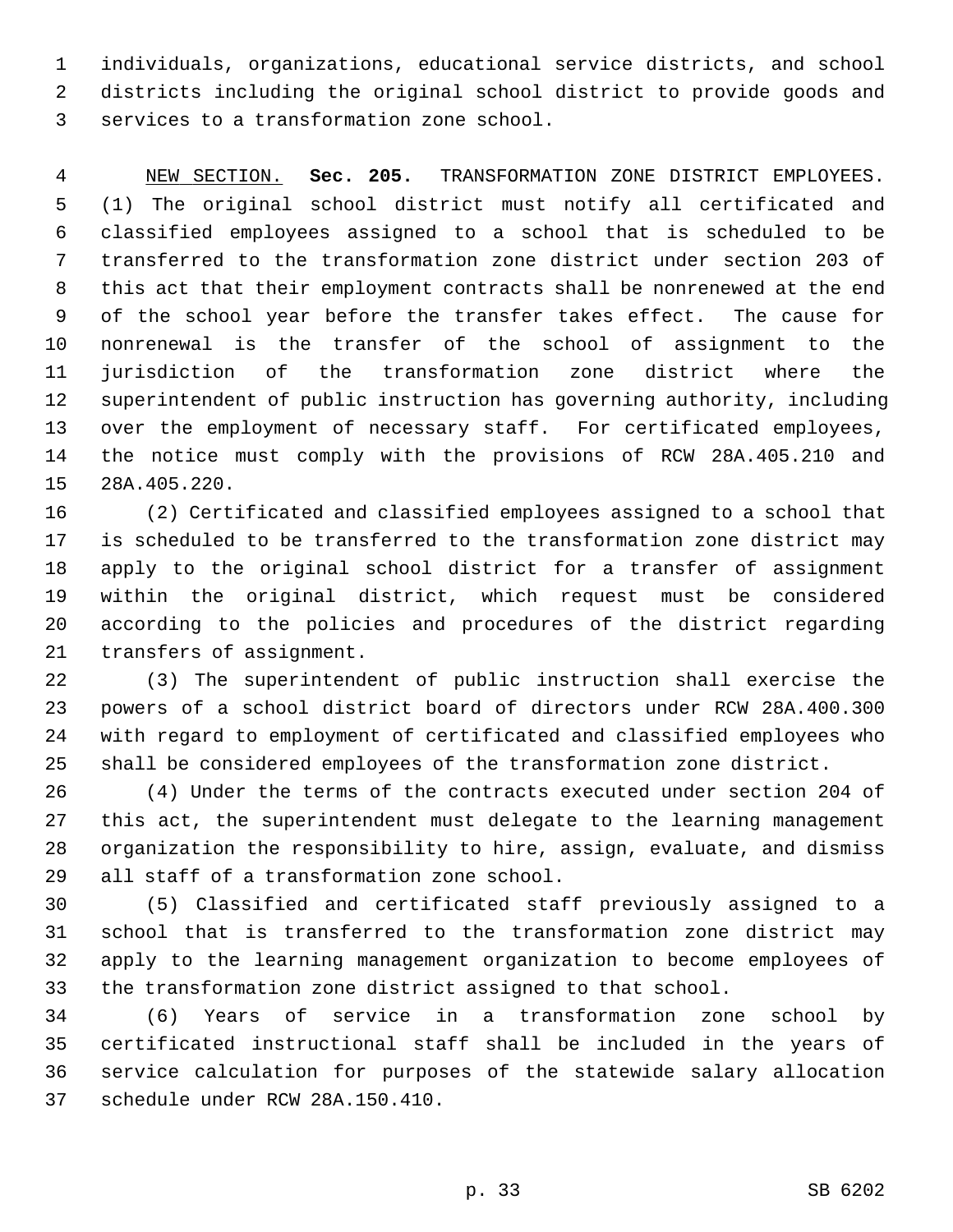1 NEW SECTION. **Sec. 206.** TRANSFORMATION ZONE STUDENTS. (1) The 2 original school district must notify all parents of students attending 3 a school scheduled to be transferred to the transformation zone 4 district of the state board of education's decision to transfer the 5 school.

 6 (2) A parent of a student scheduled to attend a transformation zone 7 school must be permitted to transfer the student to another school 8 within the original school district, but may be required to follow 9 other school assignment policies of the original school district.

10 (3) Except for transfers requested by a parent under this section, 11 assignment of students to a transformation zone school must be based on 12 the same policies for student assignment to other schools in the 13 original school district.

14 (4) Students enrolled in a transformation zone school may 15 participate in interscholastic and extracurricular activities offered 16 by the original school district in the same manner as other students 17 enrolled in the original school district, including being required to 18 pay fees to participate in extracurricular activities.

19 NEW SECTION. **Sec. 207.** TRANSFORMATION ZONE SCHOOLS--APPLICABILITY 20 OF STATE LAWS. (1) The superintendent of public instruction, as the 21 governing authority of the transformation zone district, and the 22 schools transferred to its jurisdiction are exempt from all state 23 statutes and rules applicable to school districts and school district 24 boards of directors, except those statutes and rules made applicable 25 under this chapter.

26 (2) The transformation zone district and all transformation zone 27 schools must:

28 (a) Comply with state and federal health, safety, parents' rights, 29 civil rights, and nondiscrimination laws applicable to school districts 30 and to the same extent as school districts, including but not limited 31 to chapter 28A.642 RCW (discrimination prohibition) and chapter 28A.640 32 RCW (sexual equality);

33 (b) Provide instruction in the essential academic learning 34 requirements and participate in the statewide student assessment system 35 as provided under RCW 28A.655.070;

36 (c) Employ certificated instructional staff as required in RCW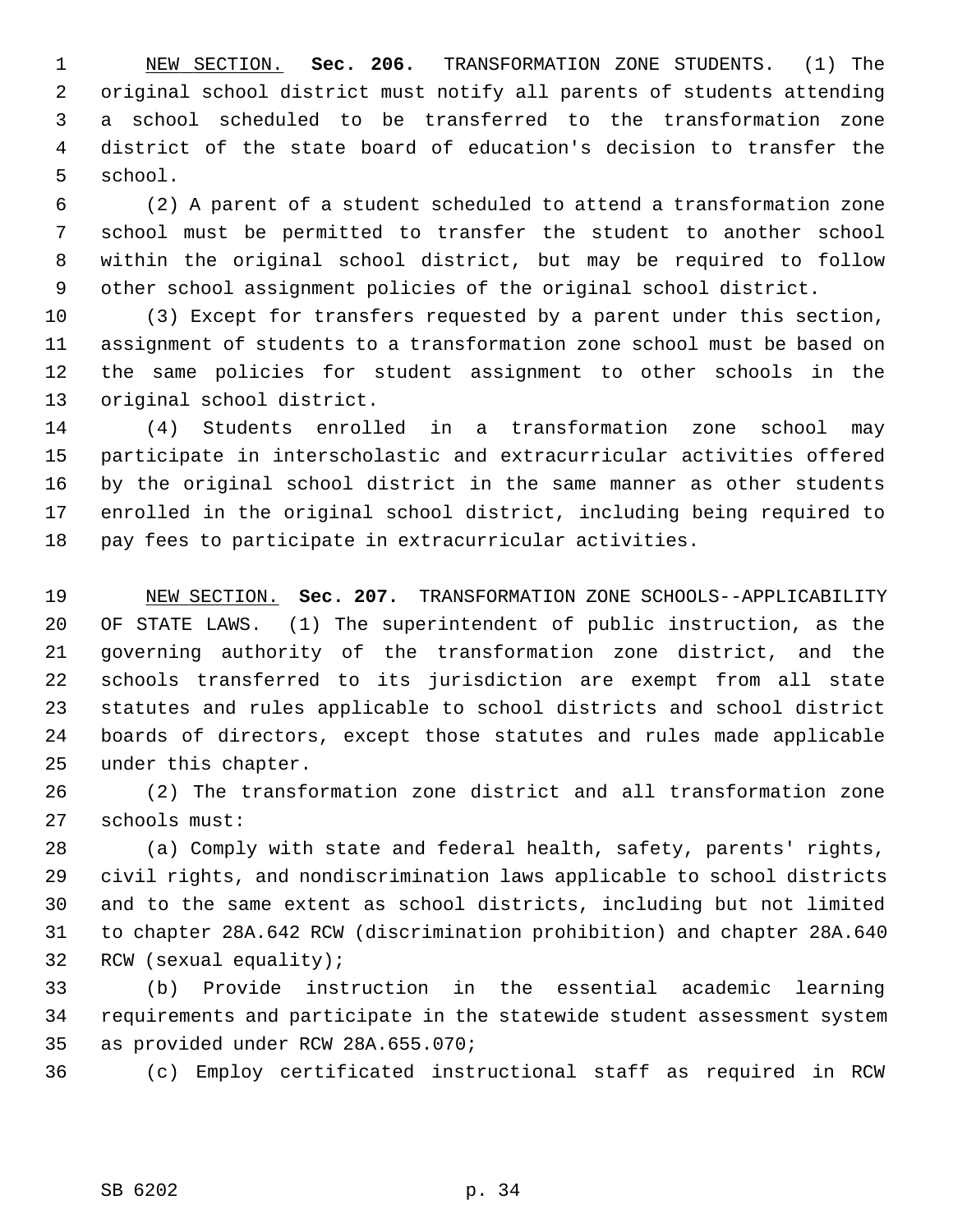1 28A.410.010, however the transformation zone district may hire 2 noncertificated instructional staff of unusual competence and in 3 exceptional cases as specified in RCW 28A.150.260;

 4 (d) Comply with the employee record check requirements in RCW 5 28A.400.303;

 6 (e) Adhere to generally accepted accounting principles and be 7 subject to financial examinations and audits as determined by the state 8 auditor, including annual audits for legal and fiscal compliance;

 9 (f) Comply with the annual performance report under RCW 10 28A.655.110;

11 (g) Be subject to the performance improvement goals adopted by the 12 state board of education under RCW 28A.305.130;

13 (h) Comply with the open public meetings act in chapter 42.30 RCW 14 and open public records requirements in RCW 42.56.040; and

15 (i) Be subject to and comply with legislation enacted after the 16 effective date of this section governing the operation and management 17 of the transformation zone district.

18 NEW SECTION. **Sec. 208.** FUNDING. (1) According to the schedule 19 established under RCW 28A.510.250, the superintendent of public 20 instruction shall deduct from the apportionment payments due to an 21 original school district funding for each annual average full-time 22 equivalent student enrolled in a transformation zone school, including 23 general apportionment, special education, categorical, and other 24 nonbasic education moneys including local effort assistance. 25 Categorical funding must be deducted for a transformation zone school 26 based on the same funding criteria used for other public schools, 27 except that the superintendent of public instruction is exempt from 28 rules and statutes regarding the expenditure of these funds.

29 (2) The superintendent of public instruction shall place the 30 deducted funds in a separate account for each transformation zone 31 school, and funds in such an account may be spent only in support of 32 that school. Any unspent funds at the end of a school fiscal year 33 remain in the account to be used in future years for the benefit of 34 that school.

35 (3) Federal funds that are made available to the transformation 36 zone district as a local education agency must be apportioned among the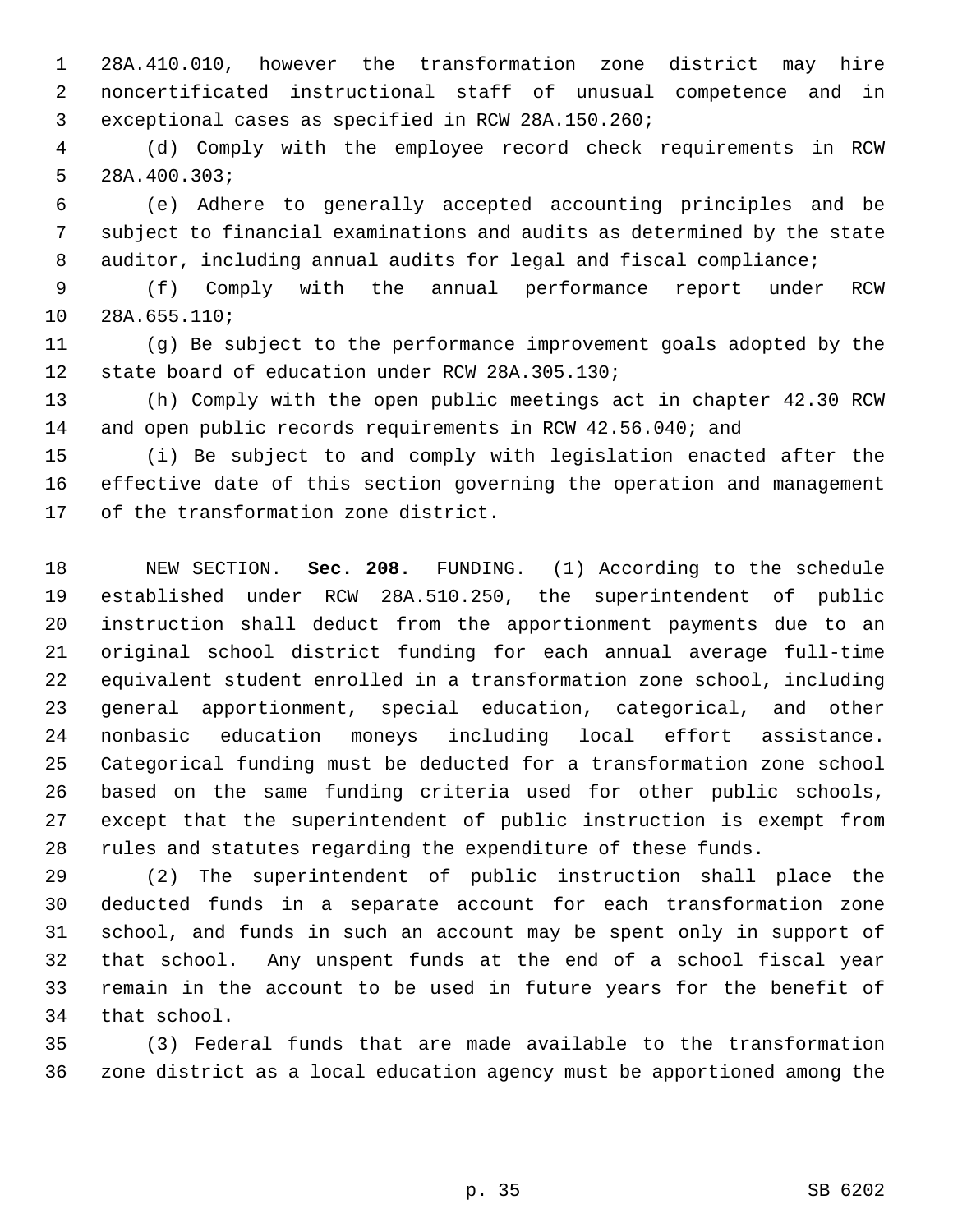1 transformation zone schools by the superintendent of public instruction 2 based on the programs and criteria that generated the funds.

 3 (4) State funds deducted from the apportionment of an original 4 school district under subsection (1) of this section and federal funds 5 apportioned to a transformation zone school under subsection (3) of 6 this section must be included in the levy base of the school's original 7 school district under RCW 84.52.0531.

 8 (5) If an original school district has a local levy for maintenance 9 and operations, the district must transmit to the superintendent of 10 public instruction a per-student amount of the levy for each annual 11 average full-time equivalent student enrolled in a transformation zone 12 school in that district. The superintendent of public instruction must 13 place the funds in the separate account under subsection (2) of this 14 section and spend the funds only in support of that school. For levies 15 submitted to voters after the transfer of a school to the 16 transformation zone district, the school must be included in levy 17 planning, budgets, and funding distribution in the same manner as other 18 schools in the original school district.

19 (6) Notwithstanding the transfer of a school to the transformation 20 zone district, the original school district must continue to receive 21 applicable state and federal funds for pupil transportation under 22 chapter 28A.160 RCW and for food services under chapter 28A.235 RCW for 23 students enrolled in a transformation zone school and shall continue to 24 provide transportation services and food services to the students 25 enrolled in that school in the same manner as such services would be 26 provided absent the transfer of the school.

27 NEW SECTION. **Sec. 209.** FACILITIES. (1) A transformation zone 28 school is entitled to the continued rent free use of its existing 29 facility. The original school district remains responsible for major 30 repairs and safety upgrades that may be required, as well as continued 31 payment for any outstanding bonds or capital projects associated with 32 the school. The transformation zone district is responsible for 33 routine maintenance of the facility, including but not limited to, 34 cleaning, painting, gardening, and landscaping.

35 (2) The original school district retains ownership of and legal 36 title to the land, building, and equipment of a transformation zone 37 school. After the decision is made by the state board of education to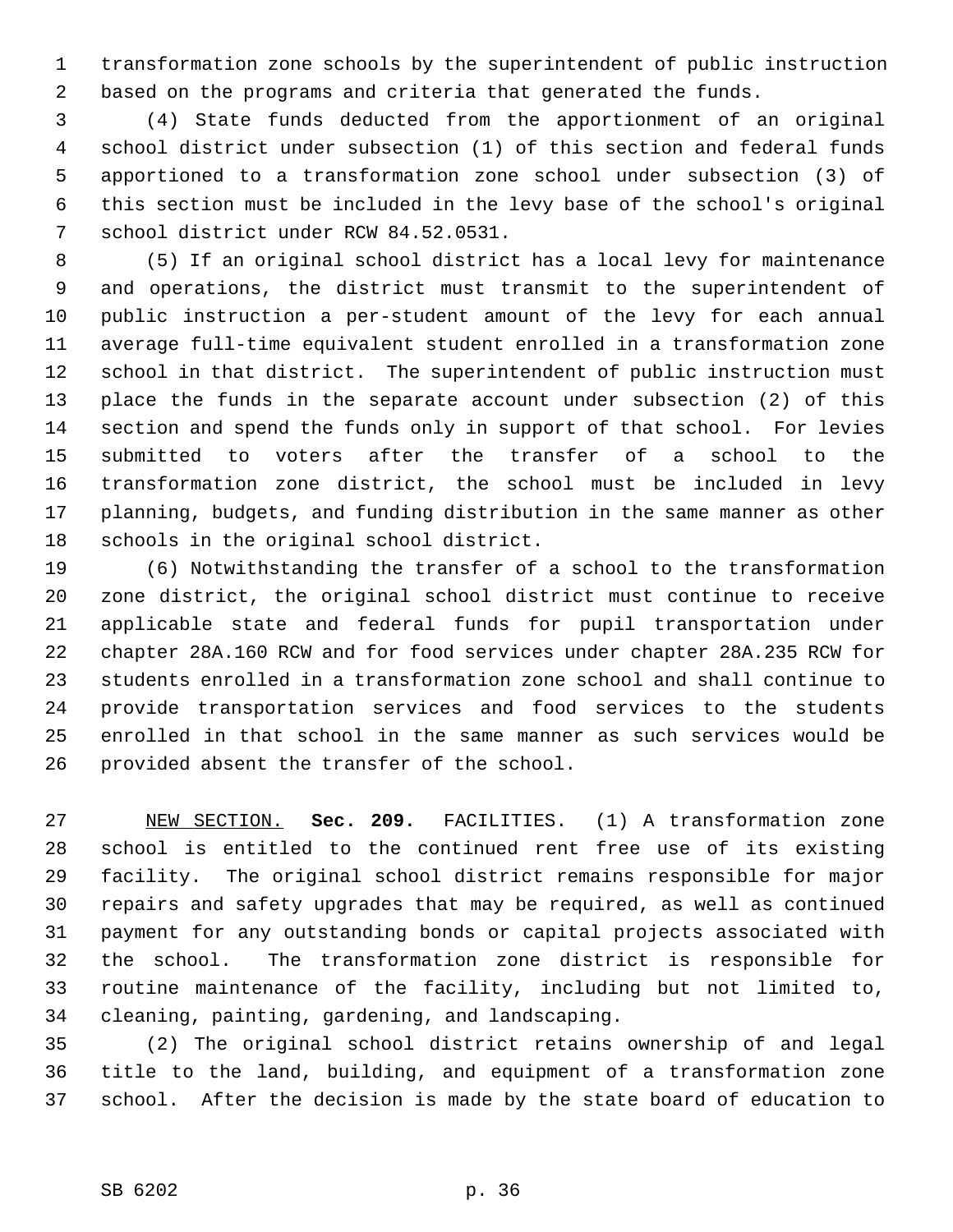1 transfer a school to the transformation zone district, the original 2 school district may not remove supplies or equipment from the 3 transformation zone school without written authorization from the 4 superintendent of public instruction or the contracted learning 5 management organization for the school.

 6 (3) The superintendent of public instruction may negotiate with the 7 original school district for payment of the school's share of 8 insurance, utilities, or other similar shared overhead associated with 9 the operation of a transformation zone school.

10 NEW SECTION. **Sec. 210.** TRANSFORMATION ZONE SCHOOLS--RETURN TO 11 ORIGINAL DISTRICT. (1) The state board of education must establish 12 criteria for measuring the improvement of each transformation zone 13 school, based on the performance framework and performance targets 14 established under section 204 of this act.

15 (2) A transformation zone school is eligible to be returned to the 16 jurisdiction of its original school district after the school has met 17 the performance improvement criteria of the state board of education 18 for three consecutive years.

19 (3) The state board of education must notify the superintendent of 20 public instruction by January of the year after which a transformation 21 zone school becomes eligible to be returned to its original school 22 district. The superintendent of public instruction shall negotiate 23 with the original school district for the return of the transformation 24 zone school, including addressing the employment status of employees of 25 the transformation zone school. Any notices of nonrenewal of contracts 26 for certificated instructional staff of the transformation zone school 27 must comply with RCW 28A.405.210 and 28A.405.220. The return of a 28 transformation zone school to its original school district takes effect 29 September 1st after the board's decision.

30 (4) Any unspent balances in the account associated with the 31 transformation zone school must be credited to the original school 32 district.

33 (5) The board of directors of the original school district may 34 negotiate a new contract with the learning management organization to 35 continue oversight and management of a returned transformation zone 36 school.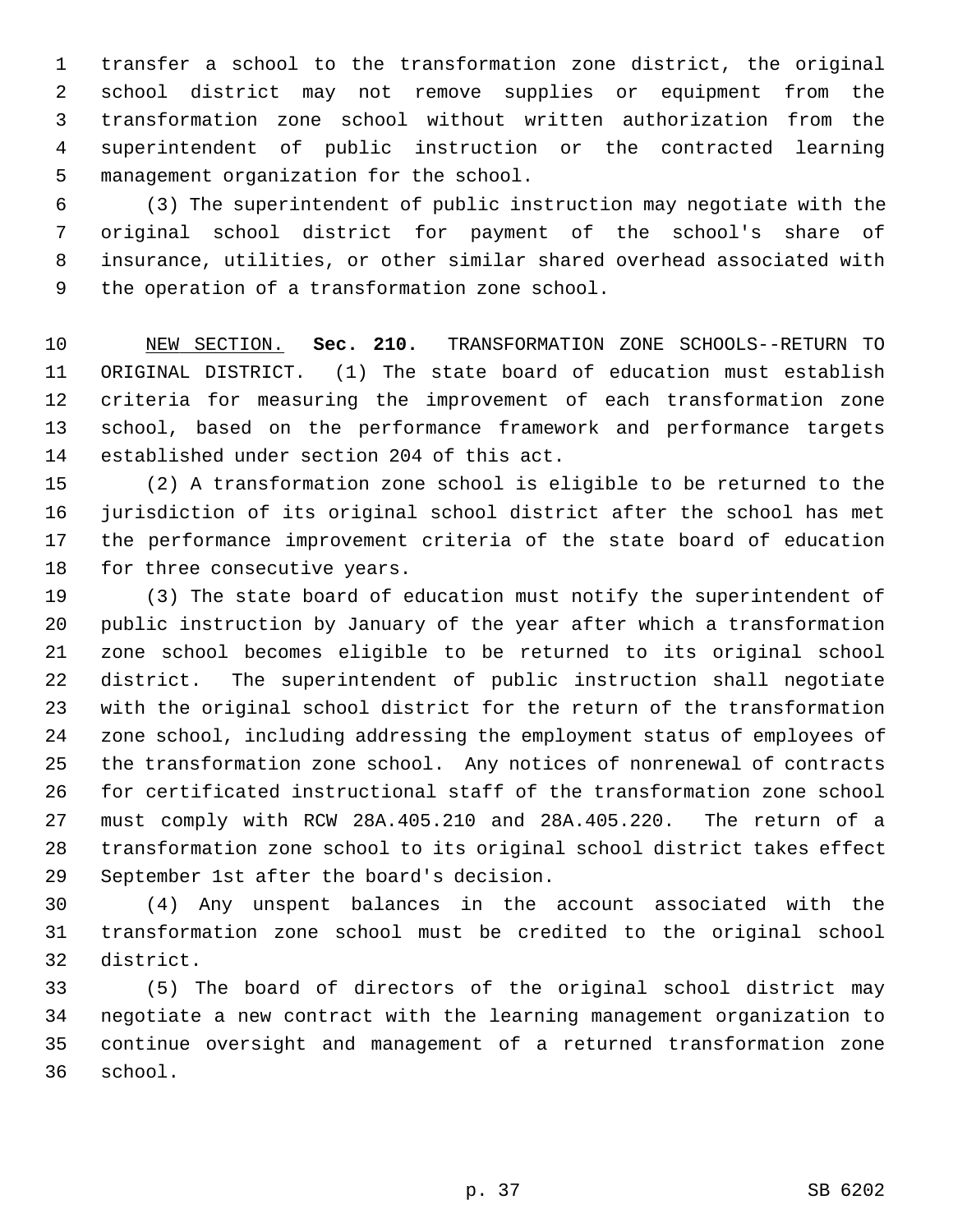| $\mathbf{1}$ | PART III                                                                |
|--------------|-------------------------------------------------------------------------|
| 2            | <b>GENERAL PROVISIONS</b>                                               |
|              |                                                                         |
| 3            | Sec. 301. RCW 28A.150.010 and 1969 ex.s. c 223 s 28A.01.055 are         |
| 4            | each amended to read as follows:                                        |
| 5            | Public schools ((shall)) means the common schools as referred to in     |
| 6            | Article IX of the state Constitution and those schools and institutions |
| 7            | of learning having a curriculum below the college or university level   |
| 8            | as now or may be established by law and maintained at public expense,   |
| 9            | including charter schools established under chapter 28A.--- RCW (the    |
| 10           | new chapter created in section 401 of this act).                        |
|              |                                                                         |
| 11           | NEW SECTION. Sec. 302. A new section is added to chapter 41.32          |
| 12           | RCW to read as follows:                                                 |
| 13           | This section designates charter schools established under chapter       |
| 14           | 28A.-- RCW (the new chapter created in section 401 of this act) as      |
| 15           | employers and charter school employees as members, and applies only if  |
| 16           | the department of retirement systems receives determinations from the   |
| 17           | internal revenue service and the United States department of labor that |
| 18           | participation does not jeopardize the status of these retirement        |
| 19           | systems as governmental plans under the federal employees' retirement   |
| 20           | income security act and the internal revenue code.                      |

21 NEW SECTION. **Sec. 303.** A new section is added to chapter 41.35 22 RCW to read as follows:

23 This section designates charter schools established under chapter 24 28A.-- RCW (the new chapter created in section 401 of this act) as 25 employers and charter school employees as members, and applies only if 26 the department of retirement systems receives determinations from the 27 internal revenue service and the United States department of labor that 28 participation does not jeopardize the status of these retirement 29 systems as governmental plans under the federal employees' retirement 30 income security act and the internal revenue code.

31 NEW SECTION. **Sec. 304.** A new section is added to chapter 41.40 32 RCW to read as follows:

33 This section designates charter schools established under chapter 34 28A.-- RCW (the new chapter created in section 401 of this act) as 35 employers and charter school employees as members, and applies only if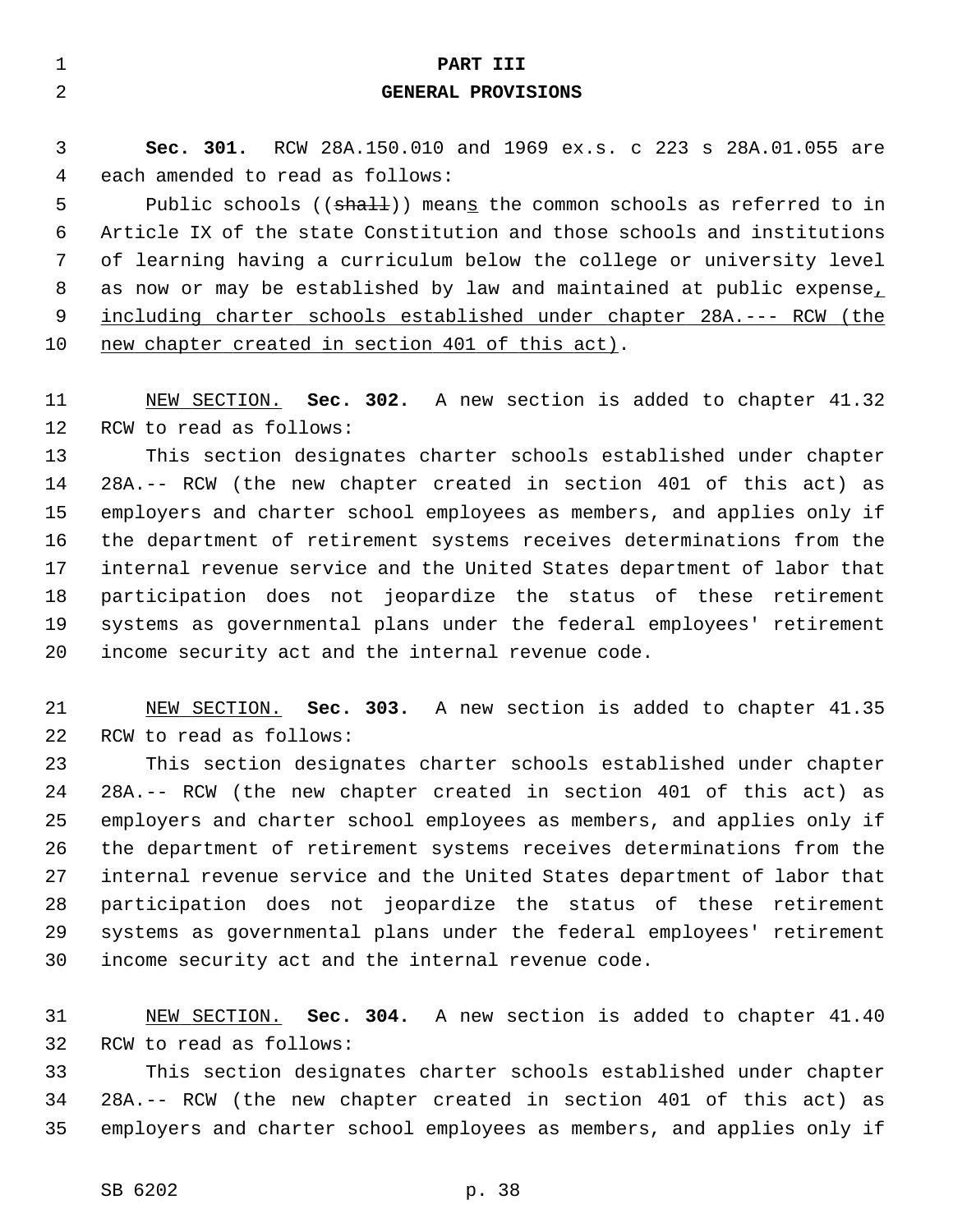1 the department of retirement systems receives determinations from the 2 internal revenue service and the United States department of labor that 3 participation does not jeopardize the status of these retirement 4 systems as governmental plans under the federal employees' retirement 5 income security act and the internal revenue code.

 6 **Sec. 305.** RCW 41.05.011 and 2011 1st sp.s. c 15 s 54 are each 7 reenacted and amended to read as follows:

 8 The definitions in this section apply throughout this chapter 9 unless the context clearly requires otherwise.

10 (1) "Authority" means the Washington state health care authority.

11 (2) "Board" means the public employees' benefits board established 12 under RCW 41.05.055.

13 (3) "Dependent care assistance program" means a benefit plan 14 whereby state and public employees may pay for certain employment 15 related dependent care with pretax dollars as provided in the salary 16 reduction plan under this chapter pursuant to 26 U.S.C. Sec. 129 or 17 other sections of the internal revenue code.

18 (4) "Director" means the director of the authority.

19 (5) "Emergency service personnel killed in the line of duty" means 20 law enforcement officers and firefighters as defined in RCW 41.26.030, 21 members of the Washington state patrol retirement fund as defined in 22 RCW 43.43.120, and reserve officers and firefighters as defined in RCW 23 41.24.010 who die as a result of injuries sustained in the course of 24 employment as determined consistent with Title 51 RCW by the department 25 of labor and industries.

26 (6) "Employee" includes all employees of the state, whether or not 27 covered by civil service; elected and appointed officials of the 28 executive branch of government, including full-time members of boards, 29 commissions, or committees; justices of the supreme court and judges of 30 the court of appeals and the superior courts; and members of the state 31 legislature. Pursuant to contractual agreement with the authority, 32 "employee" may also include: (a) Employees of a county, municipality, 33 or other political subdivision of the state and members of the 34 legislative authority of any county, city, or town who are elected to 35 office after February 20, 1970, if the legislative authority of the 36 county, municipality, or other political subdivision of the state seeks 37 and receives the approval of the authority to provide any of its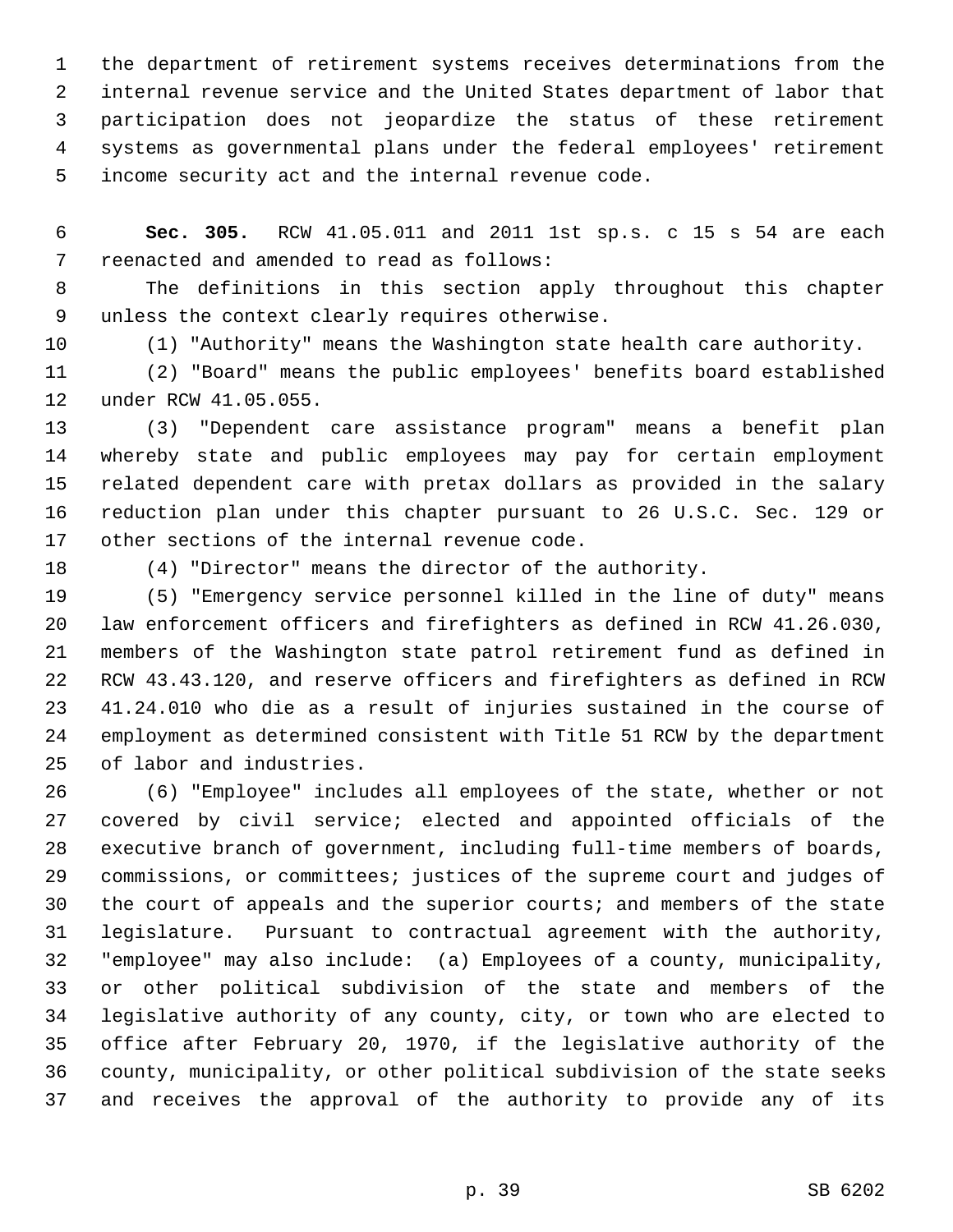1 insurance programs by contract with the authority, as provided in RCW 2 41.04.205 and 41.05.021(1)(g); (b) employees of employee organizations 3 representing state civil service employees, at the option of each such 4 employee organization, and, effective October 1, 1995, employees of 5 employee organizations currently pooled with employees of school 6 districts for the purpose of purchasing insurance benefits, at the 7 option of each such employee organization; (c) employees of a school 8 district if the authority agrees to provide any of the school 9 districts' insurance programs by contract with the authority as 10 provided in RCW 28A.400.350; ((and)) (d) employees of a tribal 11 government, if the governing body of the tribal government seeks and 12 receives the approval of the authority to provide any of its insurance 13 programs by contract with the authority, as provided in RCW 14 41.05.021(1) (f) and (g); and (e) employees of a charter school 15 established under chapter 28A.--- RCW (the new chapter created in 16 section 401 of this act). "Employee" does not include: Adult family 17 homeowners; unpaid volunteers; patients of state hospitals; inmates; 18 employees of the Washington state convention and trade center as 19 provided in RCW 41.05.110; students of institutions of higher education 20 as determined by their institution; and any others not expressly 21 defined as employees under this chapter or by the authority under this 22 chapter.

23 (7) "Employer" means the state of Washington.

24 (8) "Employing agency" means a division, department, or separate 25 agency of state government, including an institution of higher 26 education; a county, municipality, school district, educational service 27 district, charter school, or other political subdivision; and a tribal 28 government covered by this chapter.

29 (9) "Faculty" means an academic employee of an institution of 30 higher education whose workload is not defined by work hours but whose 31 appointment, workload, and duties directly serve the institution's 32 academic mission, as determined under the authority of its enabling 33 statutes, its governing body, and any applicable collective bargaining 34 agreement.

35 (10) "Flexible benefit plan" means a benefit plan that allows 36 employees to choose the level of health care coverage provided and the 37 amount of employee contributions from among a range of choices offered 38 by the authority.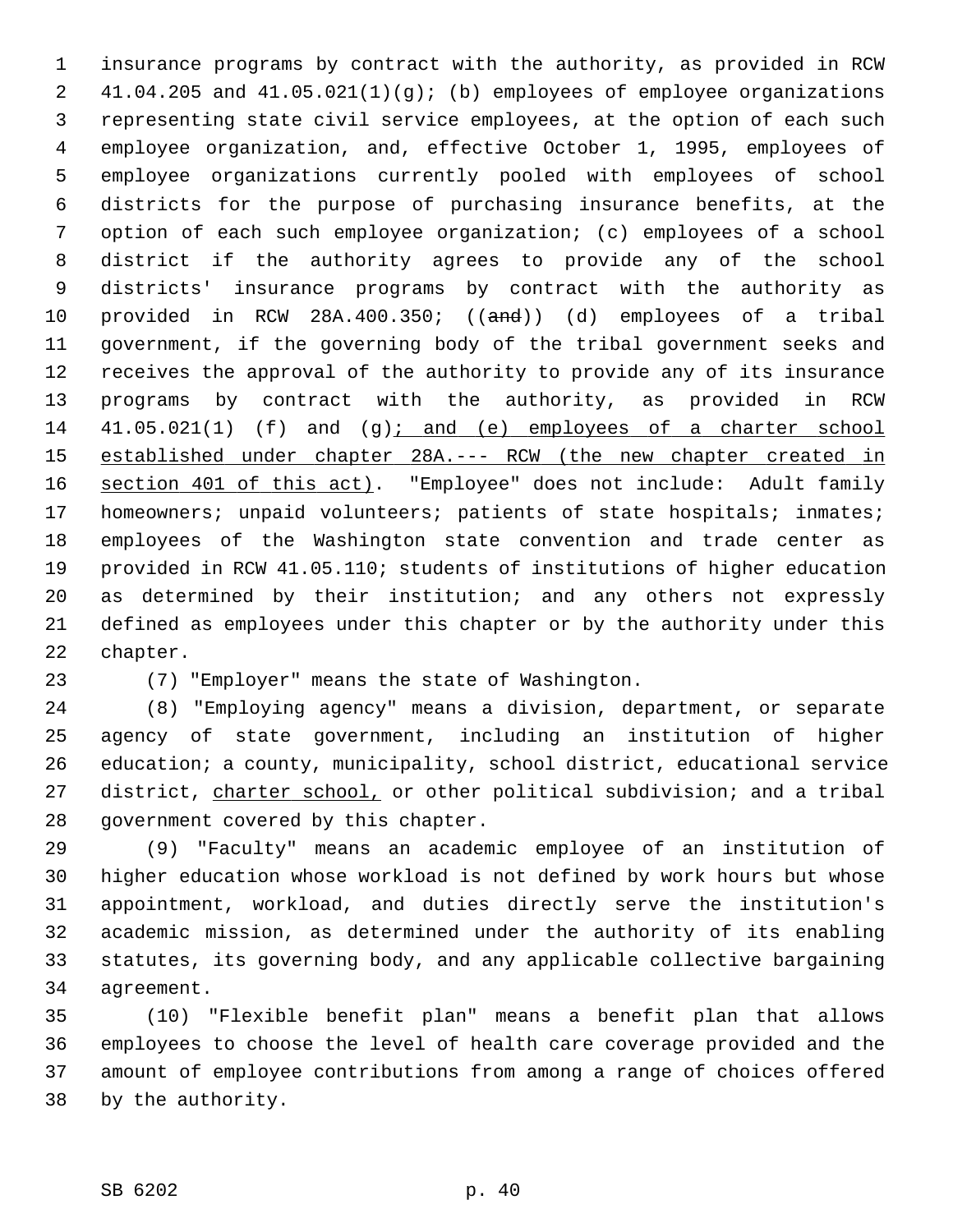1 (11) "Insuring entity" means an insurer as defined in chapter 48.01 2 RCW, a health care service contractor as defined in chapter 48.44 RCW, 3 or a health maintenance organization as defined in chapter 48.46 RCW.

 4 (12) "Medical flexible spending arrangement" means a benefit plan 5 whereby state and public employees may reduce their salary before taxes 6 to pay for medical expenses not reimbursed by insurance as provided in 7 the salary reduction plan under this chapter pursuant to 26 U.S.C. Sec. 8 125 or other sections of the internal revenue code.

 9 (13) "Participant" means an individual who fulfills the eligibility 10 and enrollment requirements under the salary reduction plan.

11 (14) "Plan year" means the time period established by the 12 authority.

13 (15) "Premium payment plan" means a benefit plan whereby state and 14 public employees may pay their share of group health plan premiums with 15 pretax dollars as provided in the salary reduction plan under this 16 chapter pursuant to 26 U.S.C. Sec. 125 or other sections of the 17 internal revenue code.

18 (16) "Retired or disabled school employee" means:

19 (a) Persons who separated from employment with a school district or 20 educational service district and are receiving a retirement allowance 21 under chapter 41.32 or 41.40 RCW as of September 30, 1993;

22 (b) Persons who separate from employment with a school district  $(3 \cdot ((\theta \cdot r))_L$  educational service district, or charter school on or after 24 October 1, 1993, and immediately upon separation receive a retirement 25 allowance under chapter 41.32, 41.35, or 41.40 RCW;

26 (c) Persons who separate from employment with a school district  $27$  (( $\theta$ r)), educational service district, or charter school due to a total 28 and permanent disability, and are eligible to receive a deferred 29 retirement allowance under chapter 41.32, 41.35, or 41.40 RCW.

30 (17) "Salary" means a state employee's monthly salary or wages.

31 (18) "Salary reduction plan" means a benefit plan whereby state and 32 public employees may agree to a reduction of salary on a pretax basis 33 to participate in the dependent care assistance program, medical 34 flexible spending arrangement, or premium payment plan offered pursuant 35 to 26 U.S.C. Sec. 125 or other sections of the internal revenue code.

36 (19) "Seasonal employee" means an employee hired to work during a 37 recurring, annual season with a duration of three months or more, and 38 anticipated to return each season to perform similar work.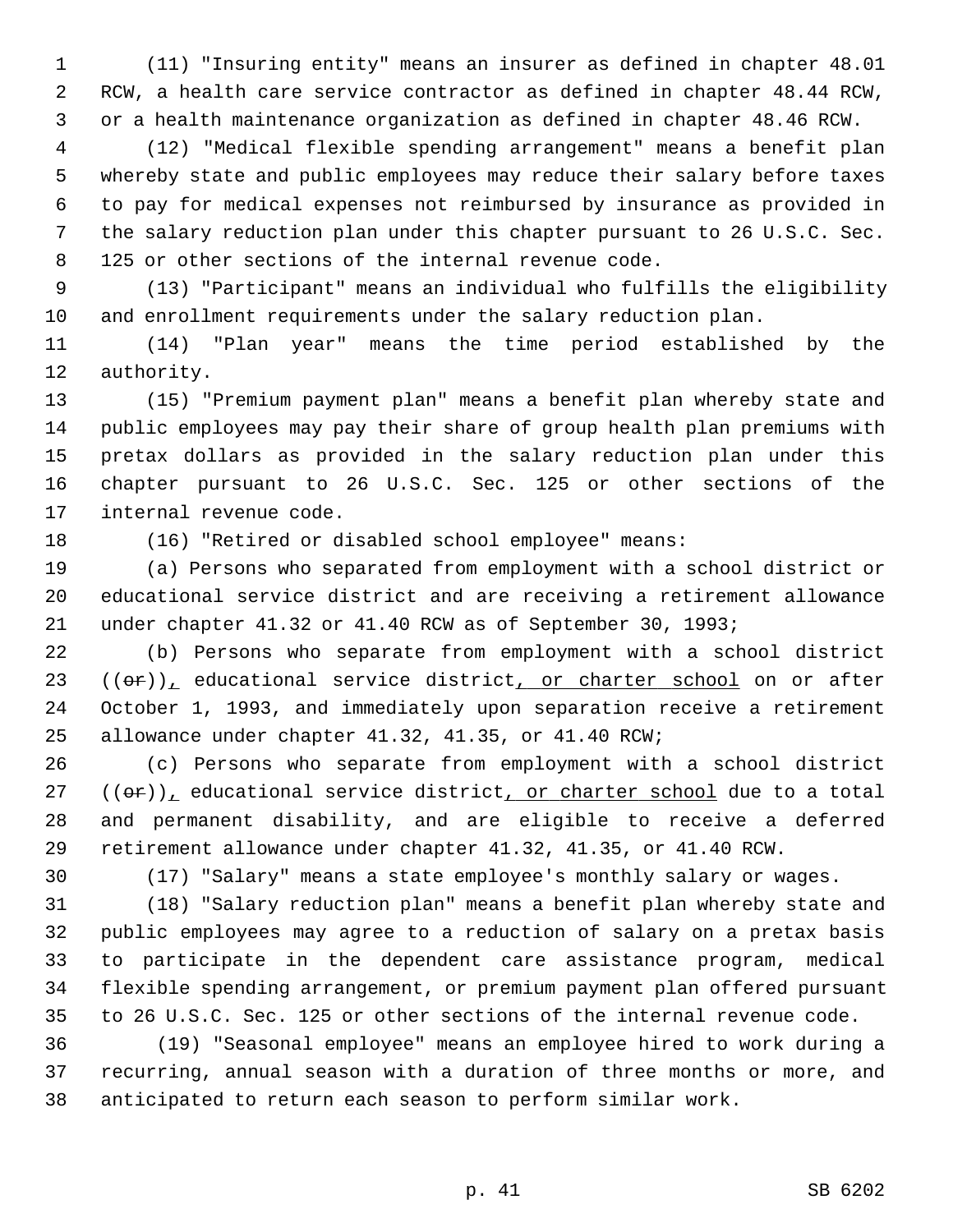1 (20) "Separated employees" means persons who separate from 2 employment with an employer as defined in:

3 (a) RCW 41.32.010(17) on or after July 1, 1996; or

4 (b) RCW 41.35.010 on or after September 1, 2000; or

5 (c) RCW 41.40.010 on or after March 1, 2002;

 6 and who are at least age fifty-five and have at least ten years of 7 service under the teachers' retirement system plan 3 as defined in RCW 8 41.32.010(33), the Washington school employees' retirement system plan 9 3 as defined in RCW 41.35.010, or the public employees' retirement 10 system plan 3 as defined in RCW 41.40.010.

11 (21) "State purchased health care" or "health care" means medical 12 and health care, pharmaceuticals, and medical equipment purchased with 13 state and federal funds by the department of social and health 14 services, the department of health, the basic health plan, the state 15 health care authority, the department of labor and industries, the 16 department of corrections, the department of veterans affairs, and 17 local school districts.

18 (22) "Tribal government" means an Indian tribal government as 19 defined in section 3(32) of the employee retirement income security act 20 of 1974, as amended, or an agency or instrumentality of the tribal 21 government, that has government offices principally located in this 22 state.

23 NEW SECTION. **Sec. 306.** A new section is added to chapter 41.56 24 RCW to read as follows:

25 (1) Notwithstanding RCW 41.56.060 and 41.56.070, the bargaining 26 units of classified employees of the transformation zone district 27 established under section 202 of this act must be limited to the 28 employees of each transformation zone school within the district and 29 must be separate from other bargaining units in the district. The 30 superintendent of public instruction must consult with the learning 31 management organizations that are under contract to manage and operate 32 transformation zone schools when fulfilling the responsibilities of a 33 public employer under this chapter.

34 (2) In addition to the entities listed in RCW 41.56.020, this 35 chapter applies to any charter school established under chapter 28A.--- 36 RCW (the new chapter created in section 401 of this act).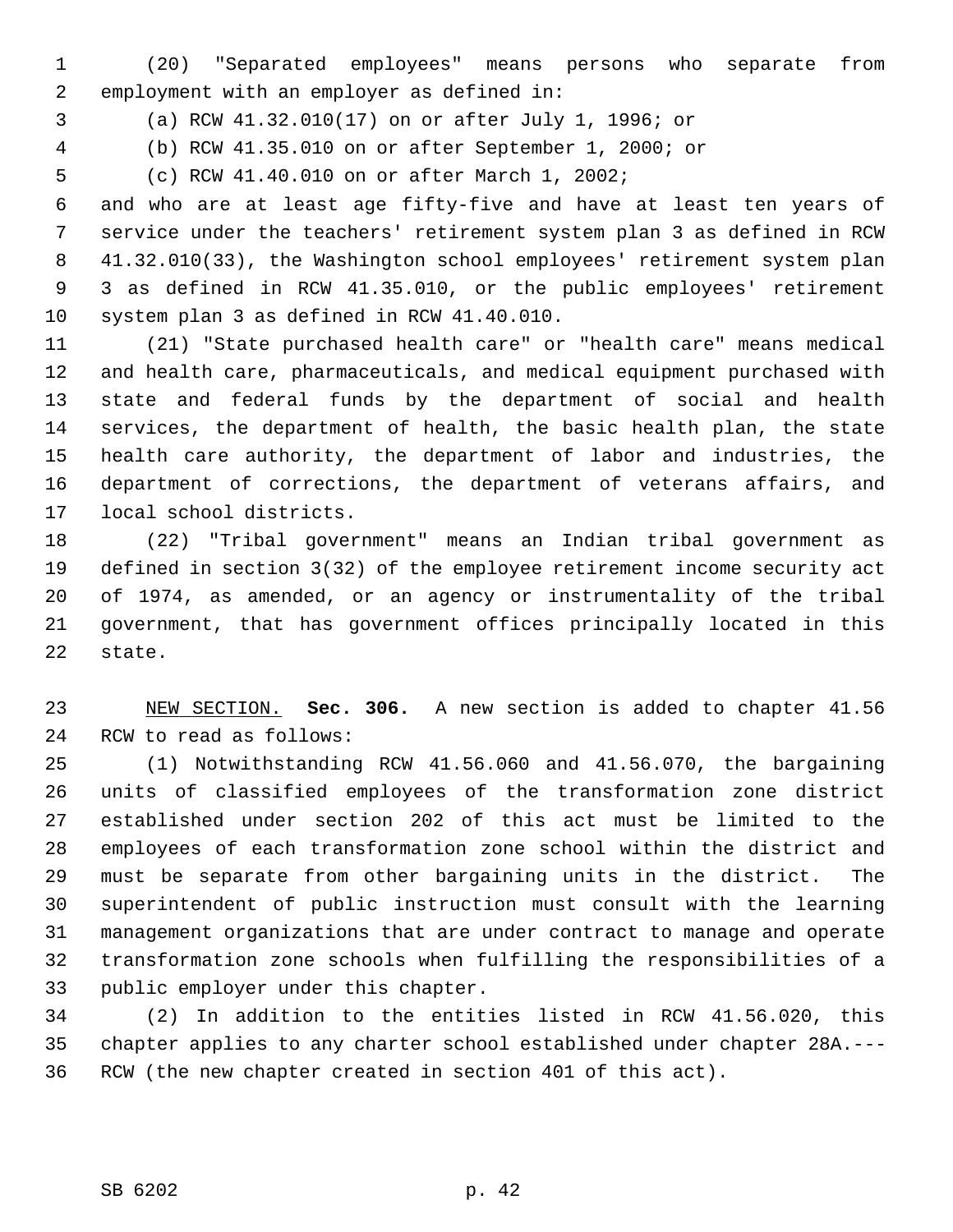1 NEW SECTION. **Sec. 307.** A new section is added to chapter 41.59 2 RCW to read as follows:

 3 (1) Notwithstanding RCW 41.59.070 and 41.59.080, the bargaining 4 units of certificated employees of the transformation zone district 5 established under section 202 of this act must be limited to the 6 employees of each transformation zone school within the district and 7 must be separate from other bargaining units in the district. The 8 superintendent of public instruction must consult with the learning 9 management organizations that are under contract to manage and operate 10 transformation zone schools when fulfilling the responsibilities of an 11 employer under this chapter.

12 (2) In addition to school districts, this chapter applies to any 13 charter school established under chapter 28A.--- RCW (the new chapter 14 created in section 401 of this act).

15 **Sec. 308.** RCW 28A.310.140 and 2006 c 263 s 608 are each amended to 16 read as follows:

17 Every school district must be included entirely within a single 18 educational service district. If the boundaries of any school district 19 within an educational service district are changed in any manner so as 20 to extend the school district beyond the boundaries of that educational 21 service district, the superintendent of public instruction shall change 22 the boundaries of the educational service districts so affected in a 23 manner consistent with the purposes of RCW 28A.310.010 and this 24 section. This section does not apply to the transformation zone 25 district established under section 202 of this act.

26 NEW SECTION. **Sec. 309.** A new section is added to chapter 28A.315 27 RCW to read as follows:

28 The provisions of this chapter do not apply to the transformation 29 zone district established under section 202 of this act.

30 NEW SECTION. **Sec. 310.** A new section is added to chapter 28A.323 31 RCW to read as follows:

32 The provisions of this chapter do not apply to the transformation 33 zone district established under section 202 of this act.